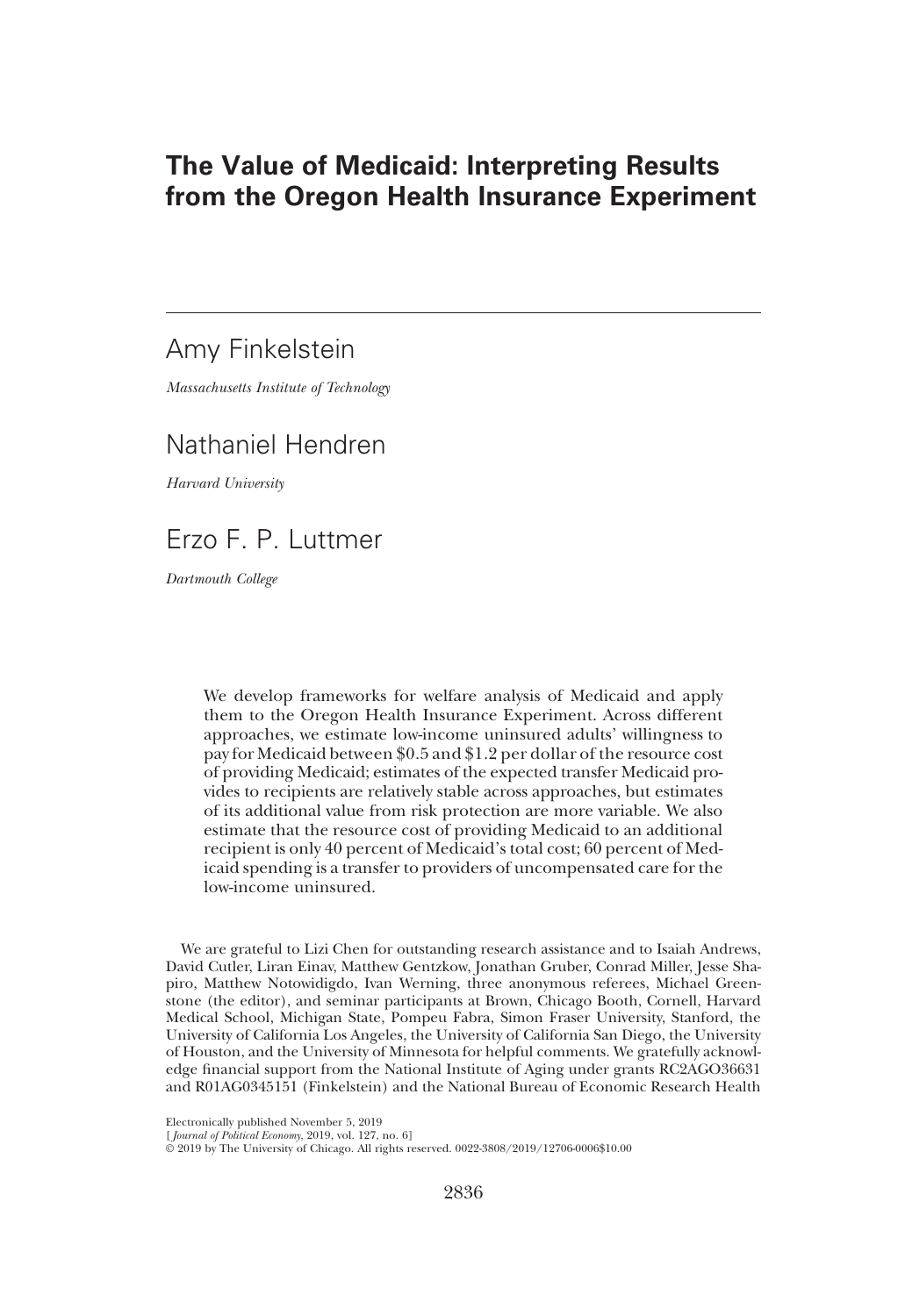# I. Introduction

Medicaid is the largest means-tested program in the United States. In 2015, public expenditures on Medicaid were over \$550 billion, compared to about \$70 billion for food stamps, \$70 billion for the Earned Income Tax Credit (EITC), \$55 billion for Supplemental Security Income, and \$30 billion for cash welfare.<sup>1</sup> How much would recipients be willing to pay for Medicaid, and how does this compare to Medicaid's costs? And how much of Medicaid's costs reflects a monetary transfer to nonrecipients who bear some of the costs of covering the low-income uninsured?

There is a voluminous academic literature studying the reduced-form impacts of Medicaid on a variety of potentially welfare-relevant outcomes including health care use, health, and risk exposure. But there has been little formal attempt to translate such estimates into statements about welfare. Absent other guidance, academic or public policy analyses often either ignore the value of Medicaid —for example, in the calculation of the poverty line or measurement of income inequality (Gottschalk and Smeeding 1997)—or make ad hoc assumptions. For example, the Congressional Budget Office (2012) values Medicaid at the average government expenditure per recipient. In practice, an in-kind benefit like Medicaid may be valued above or below its costs (see, e.g., Currie and Gahvari 2008).

The 2008 Oregon Health Insurance Experiment provided estimates from a randomized evaluation of the impact of Medicaid coverage for low-income, uninsured adults on a range of potentially welfare-relevant outcomes. The main findings from the first two years were (1) Medicaid increased health care use across the board—including outpatient care, preventive care, prescription drugs, hospital admissions, and emergency room visits; (2) Medicaid improved self-reported health and reduced depression but had no statistically significant impact on mortality or physical health measures; (3) Medicaid reduced the risk of large out-of-pocket medical expenditures; and (4) Medicaid had no economically or statistically significant impact on employment and earnings or on private health insurance coverage (Finkelstein et al. 2012, 2016; Baicker et al. 2013, 2014; Taubman et al. 2014). These results have attracted considerable attention. But in the absence of any formal welfare analysis, it has been left to partisans and media pundits to opine (with varying conclusions) on the welfare implications of these findings.<sup>2</sup>

and Aging Fellowship, under National Institute of Aging grant T32-AG000186 (Hendren). Data are provided as supplementary material online.

<sup>&</sup>lt;sup>1</sup> See US Department of Health and Human Services (2015, 2016), US Department of Agriculture (2016), US Internal Revenue Service (2016), and US Social Security Administration (2016).

<sup>2</sup> The results of the Oregon Health Insurance Experiment received extensive media coverage, but the media drew a wide variety of conclusions, as the following headlines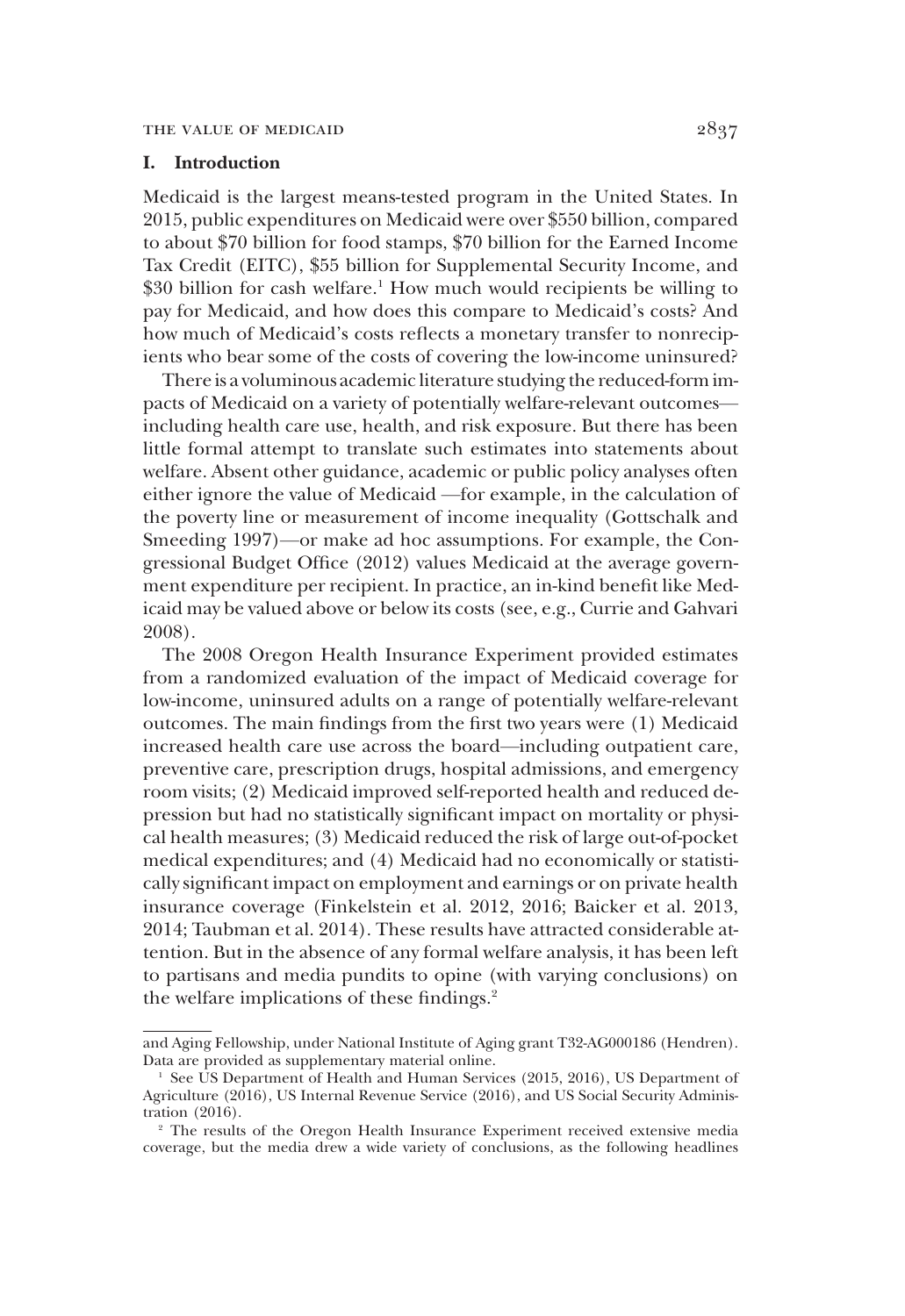Empirical welfare analysis is challenging when the good in question in this case public health insurance for low-income adults—is not traded in a well-functioning market. This prevents welfare analysis based on estimates of ex ante willingness to pay derived from contract choices, as is becoming commonplace where private health insurance markets exist (Einav, Finkelstein, and Levin [2010] provide a review). Instead, one encounters the classic problem of valuing goods when prices are not observed (Samuelson 1954).

We develop frameworks for empirically estimating the value of Medicaid to recipients in terms of the amount of current, nonmedical consumption they would need to give up to be indifferent between receiving and not receiving Medicaid; we refer to this as the recipient's "willingness" to pay" for Medicaid. We focus on this normative measure because it is well defined even if individuals are not optimizing when making health care decisions. This allows us to incorporate various frictions—such as information frictions or behavioral biases—that could alter the individual's value of Medicaid relative to what a compensating variation approach would imply. Our approach, however, speaks directly to only the recipient's willingness to pay for Medicaid. An estimate of society's willingness to pay for Medicaid needs to take account of the social value of any redistribution that occurs through Medicaid, and, as is well known, such redistribution generally involves net resource costs that exceed the recipient's willingness to pay (Okun 1975).

We develop two main analytical frameworks for estimating recipient willingness to pay for Medicaid. Our first approach, which we refer to as the "complete-information" approach, requires a complete specification of a normative utility function and estimates of the causal effect of Medicaid on the distribution of all arguments of the utility function. The advantage of this approach is that it does not require us to model the precise budget set created by Medicaid or impose that individuals optimally consume medical care subject to this budget constraint. However, as the name implies, the information requirements are high; it will fail to accurately measure the value of Medicaid unless the impacts of Medicaid on all arguments of the utility function are specified and analyzed.

illustrate: "Medicaid Makes 'Big Difference' in Lives, Study Finds" (National Public Radio, July 11, 2011; www.npr.org/2011/07/07/137658189/medicaid-makes-big-difference-in -lives-study-finds) vs. "Spending on Medicaid Doesn't Actually Help the Poor" (Washington Post, May 2, 2013; www.washingtonpost.com/blogs/right-turn/wp/2013/05/02/spending -on-medicaid-doesnt-actually-help-the-poor/). Public policy analyses have drawn similarly disparate conclusions: "Oregon's Lesson to the Nation: Medicaid Works" (Oregon Center for Public Policy, May 4, 2013; http://www.ocpp.org/2013/05/04/blog20130504-oregon -lesson-nation-medicaid-works/) vs. "Oregon Medicaid Study Shows Michigan Medicaid Expansion Not Worth the Cost" (Mackinac Center for Public Policy, May 3, 2013; http://www .mackinac.org/18605).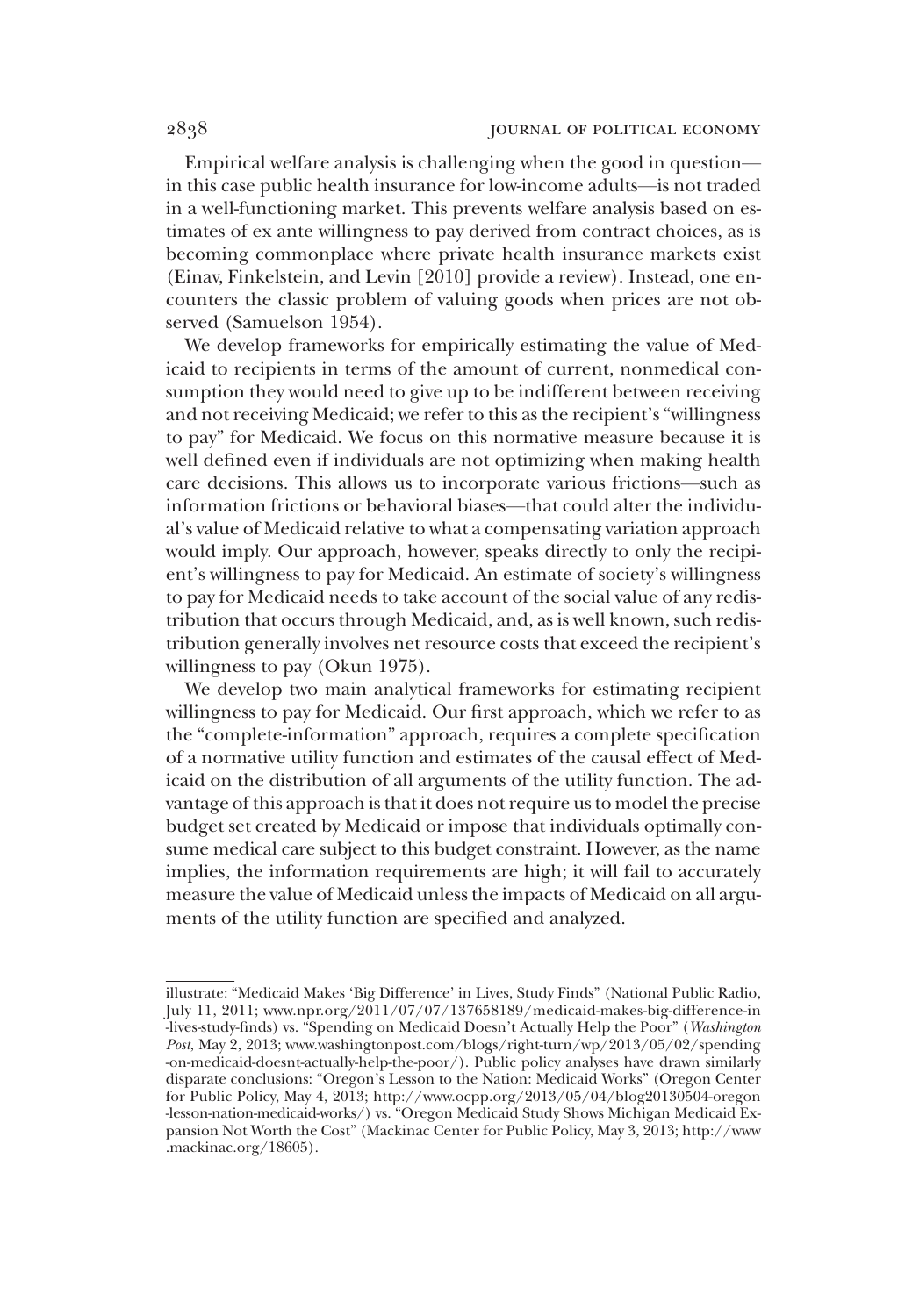#### THE VALUE OF MEDICAID  $2839$

Our second approach, which we refer to as the "optimization" approach, is in the spirit of the "sufficient-statistics" approach described by Chetty (2009) and is the mirror image of the complete-information approach in terms of its strengths and weaknesses. We reduce the implementation requirements by parameterizing the way in which Medicaid affects the individual's budget set and by assuming that individuals have the ability and information to make privately optimal choices with respect to that budget set. With these assumptions, it suffices to specify the marginal-utility function over any single argument. This is because the optimizing individual's first-order condition allows us to value marginal impacts of Medicaid on any other potential arguments of the utility function through the marginal utility of that single argument. To make inferences about nonmarginal changes in an individual's budget set (i.e., covering an uninsured individual with Medicaid), we require an additional statistical assumption that allows us to interpolate between local estimates of the marginal impact of program generosity. This substitutes for the structural assumptions about the utility function in the complete-information approach.

We implement these approaches for the Medicaid coverage provided by the Oregon Health Insurance Experiment. We use data from study participants to directly measure out-of-pocket medical spending, health care utilization, and health. The lottery's random selection allows for causal estimates of the impact of Medicaid on the various outcomes. Our baseline health measure is a mapping of self-assessed health into quality-adjusted life years (QALYs) based on existing estimates of QALYs associated with different levels of self-assessed health; we also report estimates based on alternative health measures—such as self-reported physical and mental health, or a depression screen—combined with existing estimates of their associated QALYs. Absent a consumption survey in the Oregon context, we proxy for consumption by the difference between average consumption for a low-income uninsured population and out-of-pocket medical expenditures reported by study participants, subject to a consumption floor; we also report results that instead use consumption data for a lowincome sample in the Consumer Expenditure Survey (CEX).

Our results reveal that Medicaid is best conceived of as consisting of two separate parts: a monetary transfer to external parties who would otherwise subsidize the medical care for the low-income uninsured and a subsidized insurance product for recipients. The experimental treatment effects of Medicaid on out-of-pocket spending and total medical spending imply that 60 percent of Medicaid's gross expenditures—which we estimate to be \$3,600 per recipient—are a transfer to these external parties, leaving the net cost of Medicaid at about \$1,450 per recipient. Recipient willingness to pay for Medicaid could exceed this net cost because of the pure-insurance value it provides (reallocation toward states of the world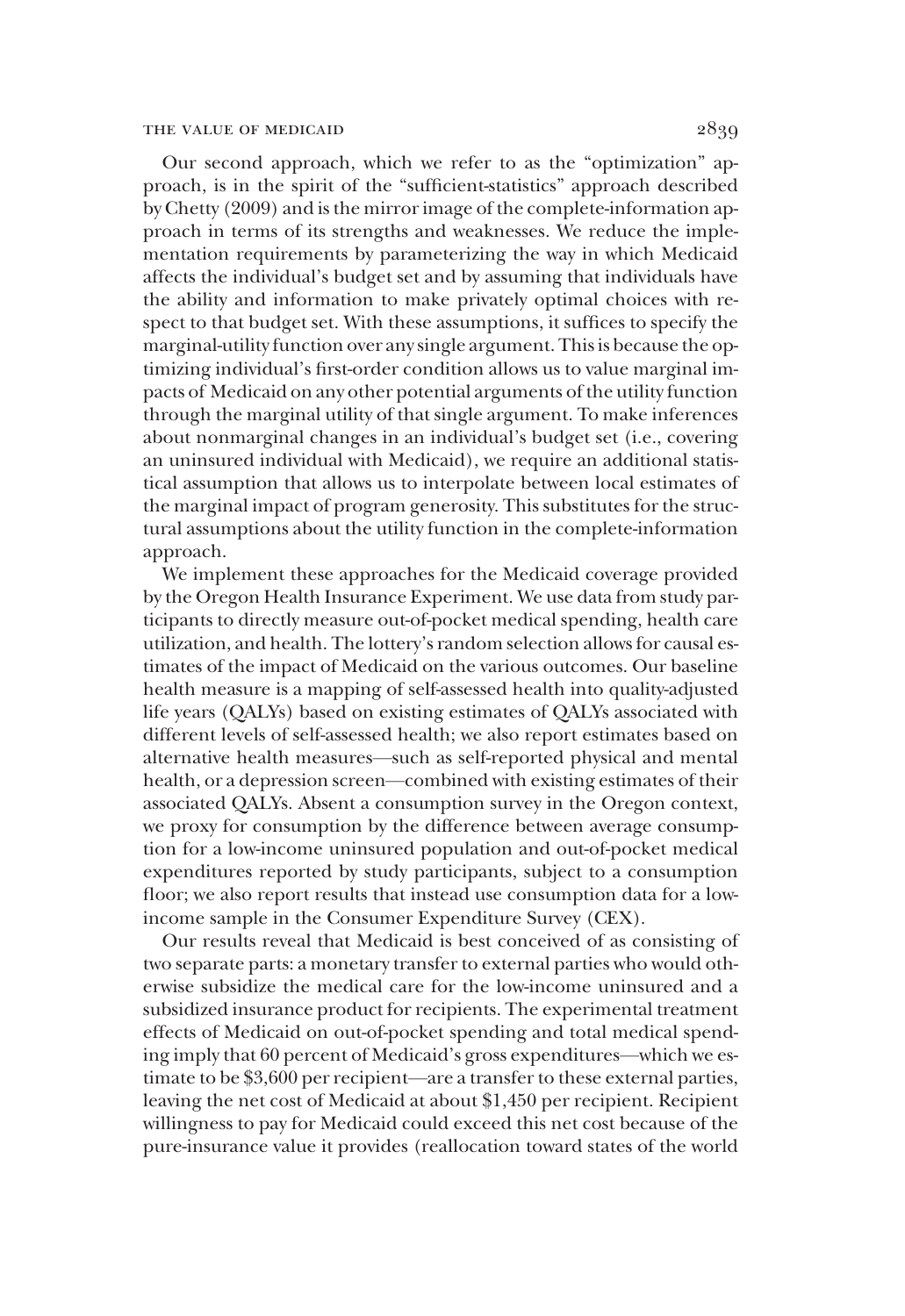with high marginal utility) or could be less than its net cost because of recipients' moral-hazard response (induced medical spending valued below cost). Our different approaches reach different conclusions: willingness to pay for Medicaid by recipients per dollar of net cost ranges between \$0.5 and \$1.2; all approaches suggest that recipient willingness to pay for Medicaid is substantially below its gross cost (the value of Medicaid assumed by the Congressional Budget Office [2012]). For the approaches that provide point estimates of the sources of Medicaid's value to recipients, we estimate that between half and four-fifths of Medicaid's value to recipients comes from the increase in expected resources it provides rather than from its (budget-neutral) insurance value. Naturally, our estimates are specific to this particular Medicaid program for low-income adults and to the people for whom the lottery affected Medicaid coverage. Yet the frameworks we develop can be readily applied to welfare analysis of other public health insurance programs, such as Medicaid coverage for other populations or Medicare coverage.

Our analysis complements other efforts to elicit a value of Medicaid to recipients through quasi-experimental variation in premiums (e.g., Dague 2014) or the extent to which individuals distort their labor earnings in order to become eligible for Medicaid (Keane and Moffitt 1998; Gallen 2015).3 These alternative approaches require their own, different sets of assumptions. Consistent with our results, these approaches also tend to indicate that Medicaid recipients place a low value on the program, relative to the government's gross cost of providing Medicaid. However, they do not generally estimate the monetary transfers to external parties or compare recipient value to net (of these monetary transfers) costs. Our finding that a large part of Medicaid spending represents a transfer to external parties complements related empirical work documenting the presence of implicit insurance for the uninsured (Mahoney 2015) and the role of formal insurance coverage in reducing the provision of uncompensated care by hospitals (Garthwaite, Gross, and Notowidigdo 2018) and unpaid medical bills by patients (Dobkin et al. 2018). Given the size of these external monetary transfers relative to Medicaid's value to recipients, our findings suggest that identifying the ultimate economic incidence of uncompensated care and assessing the relative efficiency of formal public insurance, versus an informal insurance system of uncompensated care, are important areas for further work.

The rest of the paper proceeds as follows. Section II develops the two theoretical frameworks for welfare analysis. Section III describes how we implement these frameworks for welfare analysis of the impact of the

<sup>3</sup> Finkelstein, Hendren, and Shepard (2019) use variation in premiums for health insurance in Massachusetts to study the value of subsidized health insurance for low-income adults above the Medicaid eligibility threshold.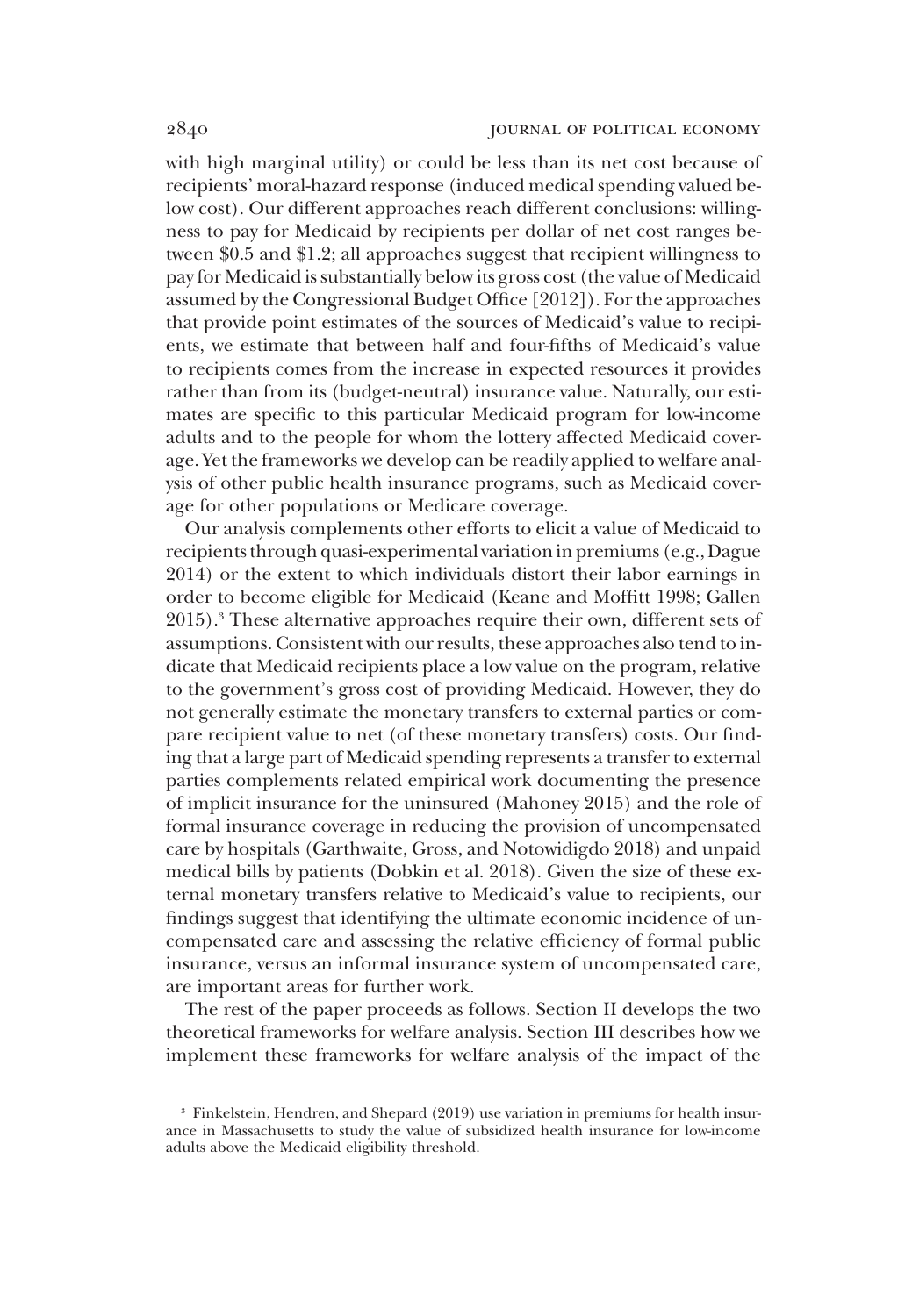#### THE VALUE OF MEDICAID  $2841$

Medicaid expansion that occurred via lottery in Oregon. Section IV presents the results and discusses their interpretations and the trade-offs in our context across the alternative approaches. The last section presents our conclusions.

#### II. Frameworks for Welfare Analysis

## A. A Simple Model of Individual Utility

Individuals derive utility from the consumption of nonmedical goods and services,  $c$ , and from health,  $h$ , according to

$$
u = u(c, h). \tag{1}
$$

We assume that health is produced according to

$$
h = \tilde{h}(m; \theta), \tag{2}
$$

where *m* denotes the consumption of medical care and  $\theta$  is an underlying state variable for the individual that includes medical conditions, other factors affecting health, and the productivity of medical spending. This framework is similar to that of Cardon and Hendel (2001). We normalize the resource costs of  $m$  and  $c$  to unity so that  $m$  represents the true resource cost of medical care. For the sake of brevity, we refer to m as "medical spending" and to  $c$  as "consumption."

We assume that every Medicaid recipient faces the same distribution of  $\theta$ . Conceptually, our welfare analysis can be thought of as conducted from behind the veil of ignorance (conditional on being a low-income adult). Empirically, we use the distribution of outcomes across individuals to measure the distribution of potential states of the world,  $\theta$ .

We denote the presence of Medicaid by the variable q, with  $q = 1$  indicating that the individual is covered by Medicaid ("insured") and  $q = 0$ denoting not being covered by Medicaid ("uninsured"). Consumption, medical spending, and health outcomes depend on both Medicaid status,  $q$ , and the underlying state of the world,  $\theta$ ; this dependence is denoted by  $c(q; \theta)$ ,  $m(q; \theta)$ , and  $h(q; \theta) \equiv \tilde{h}(m(q; \theta); \theta)$ , respectively.<sup>4</sup>

We define  $\gamma(1)$  as the amount of consumption that the individual would need to give up in the world with Medicaid that would leave her at the same level of expected utility as in the world without Medicaid:

$$
E[u(c(0; \theta), h(0; \theta))] = E[u(c(1; \theta) - \gamma(1), h(1; \theta))],
$$
 (3)

 $4$  We assume that  $q$  affects health only through its effect on medical spending. This rules out an impact of insurance, q, on nonmedical health investments, as in Ehrlich and Becker (1972).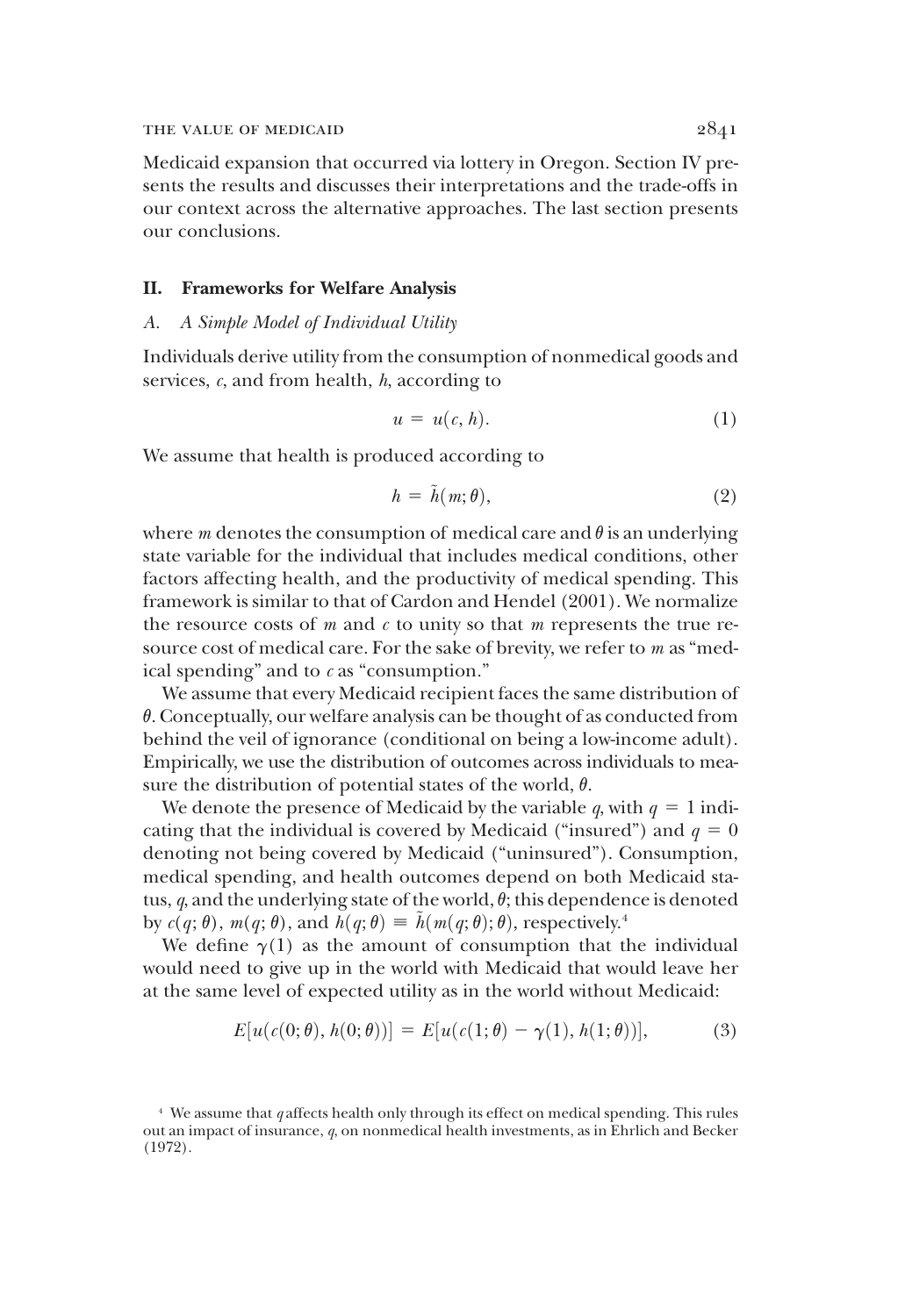where the expectations are taken with respect to the possible states of the world,  $\theta$ . With some abuse of terminology, we refer to  $\gamma(1)$  as the recipient's willingness to pay for Medicaid, even though it is measured in terms of forgone consumption rather than forgone income.

Importantly,  $\gamma(1)$  is measured from the perspective of the individual recipient. A social welfare perspective would also account for the fact that Medicaid benefits a low-income group. Saez and Stantcheva (2016) show that, in general, this can be accomplished by scaling the individual valuation by a social marginal welfare weight, or the social marginal utility of income. For example, suppose that the social marginal utility of income of Medicaid beneficiaries is 20 times as high as the social marginal utility of income of the average person in the population. Then, society is willing to pay \$20 to deliver \$1 to a Medicaid beneficiary. To move from our estimates of the recipient's willingness to pay for Medicaid to society's willingness to pay, one would therefore scale our estimates of  $\gamma(1)$  by 20; we return to this point in Section IV.C.

#### B. Complete-Information Approach

In the complete-information approach, we specify the normative utility function over all its arguments and require that we observe all these both with insurance and without insurance. It is then straightforward to solve equation (3) for  $\gamma(1)$ .

Assumption 1 (Full utility specification for the complete-information approach). The utility function takes the form

$$
u(c, h) = \frac{c^{1-\sigma}}{1-\sigma} + \tilde{\phi}h,
$$

where  $\sigma$  denotes the coefficient of relative risk aversion and  $\ddot{\phi}$  denotes the marginal utility of health. Scaling  $\phi$  by the expected marginal utility of consumption yields the expected marginal rate of substitution (MRS) of health for consumption,  $\dot{\phi}$  (= $\ddot{\phi}/E[c^{-\sigma}]$ ).<br>
Hility has two additive components: a st

Utility has two additive components: a standard CRRA (constant relative risk aversion) function in consumption  $c$  with a coefficient of relative risk aversion of  $\sigma$  and a linear term in h. The assumption that utility is linear in health is consistent with our measure of health (QALYs, introduced below), which by construction is linear in utility. The assumption that consumption and health are additive is commonly made in the health literature, but it restricts the marginal utility of consumption to be independent of health. This assumption simplifies the implementation of our estimates (though our framework could in principle be applied with nonadditive functions).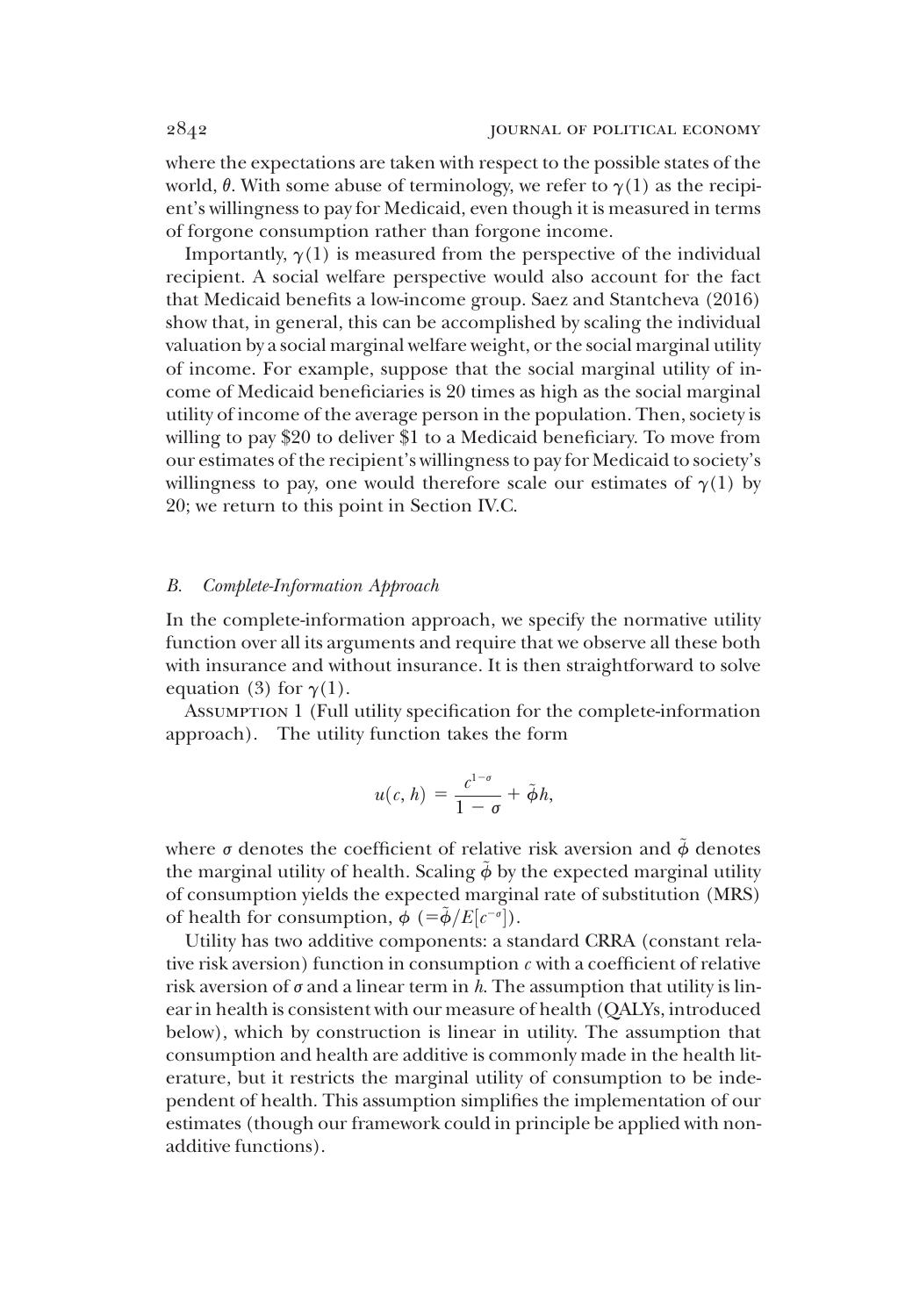With this assumption, equation (3) becomes, for  $q = 1$ ,

$$
E\left[\frac{c(0;\theta)^{1-\sigma}}{1-\sigma}+\tilde{\phi}h(0;\theta)\right]=E\left[\frac{(c(1;\theta)-\gamma(1))^{1-\sigma}}{1-\sigma}+\tilde{\phi}h(1;\theta)\right],\quad (4)
$$

and we can use equation (4) to solve for  $\gamma(1)$ . This requires observing the distributions of consumption and expected health that occur if the individual were on Medicaid ( $c(1; \theta)$  and  $E[h(1; \theta)]$ ) and if he were not  $(c(0; \theta)$  and  $E[h(0; \theta)]$ ). One of these is naturally counterfactual. We are therefore in the familiar territory of estimating the distribution of "potential outcomes" under treatment and control (e.g., Angrist and Pischke 2009).

We can decompose  $\gamma(1)$  into two economically distinct components: the increases in average resources for the individual and the (budgetneutral) reallocation of resources across states of the world. We refer to these as, respectively, the "transfer component"  $(T)$  and the "pureinsurance component"  $(I)$ . The transfer component is given by the solution to the equation

$$
\frac{E[c(0;\theta)]^{1-\sigma}}{1-\sigma} + \tilde{\phi}E\big[\tilde{h}(E[m(0;\theta)];\theta)\big] =
$$
\n
$$
\frac{(E[c(1;\theta)] - T)^{1-\sigma}}{1-\sigma} + \tilde{\phi}E\big[\tilde{h}(E[m(1;\theta)];\theta)\big].
$$
\n(5)

Approximating the health improvement  $E[\tilde{h}(E[m(1;\theta)];\theta) - \tilde{h}(E[m(0;\theta)])$ <br> $\cdot \theta$ l by  $E[d\tilde{h}/dm]E[m(1;\theta) - m(0;\theta)]$  we implement the calculation of  $\theta$ )|;  $\theta$ )| by *E*[*ah*/*am*]*E*[*m*(1;  $\theta$ )<br>*T* as the implicit solution to  $(\vec{\theta}, \vec{\theta})$  by  $E[d\tilde{h}/dm]E[m(1;\theta) - m(0;\theta)]$ , we implement the calculation of

$$
\frac{E[c(0;\theta)]^{1-\sigma}}{1-\sigma} - \frac{\left(E[c(1;\theta)] - T\right)^{1-\sigma}}{1-\sigma} = \tilde{\phi}E\left[\frac{d\tilde{h}}{dm}\right]E[m(1;\theta) - m(0;\theta)].\tag{6}
$$

Medicaid spending that increases consumption  $(c)$  increases T dollar for dollar; however, increases in medical spending  $(m)$  due to Medicaid may increase T by more or less than a dollar, depending on the health returns to medical spending as described by the health production function,  $\tilde{h}(m;\theta)$ .<sup>5</sup> Relatedly, evaluating this equation requires an estimate of  $E[\tilde{d}h/dm]$ , the slope of the health production function between  $m(1;\theta)$ .  $E[d\tilde{h}/dm]$ , the slope of the health production function between  $m(1; \theta)$ <br>and  $m(0; \theta)$  averaged over all states of the world and  $m(0; \theta)$ , averaged over all states of the world.

The pure-insurance term  $(I)$  is given by

$$
I = \gamma(1) - T. \tag{7}
$$

 $5$  By the standard logic of moral hazard, if consumers optimally choose  $m$ , they would value the increase in health arising from the Medicaid-induced medical spending at less than its cost, since they chose not to purchase that medical spending at an unsubsidized price. Note, however, that we have not (yet) imposed consumer optimization.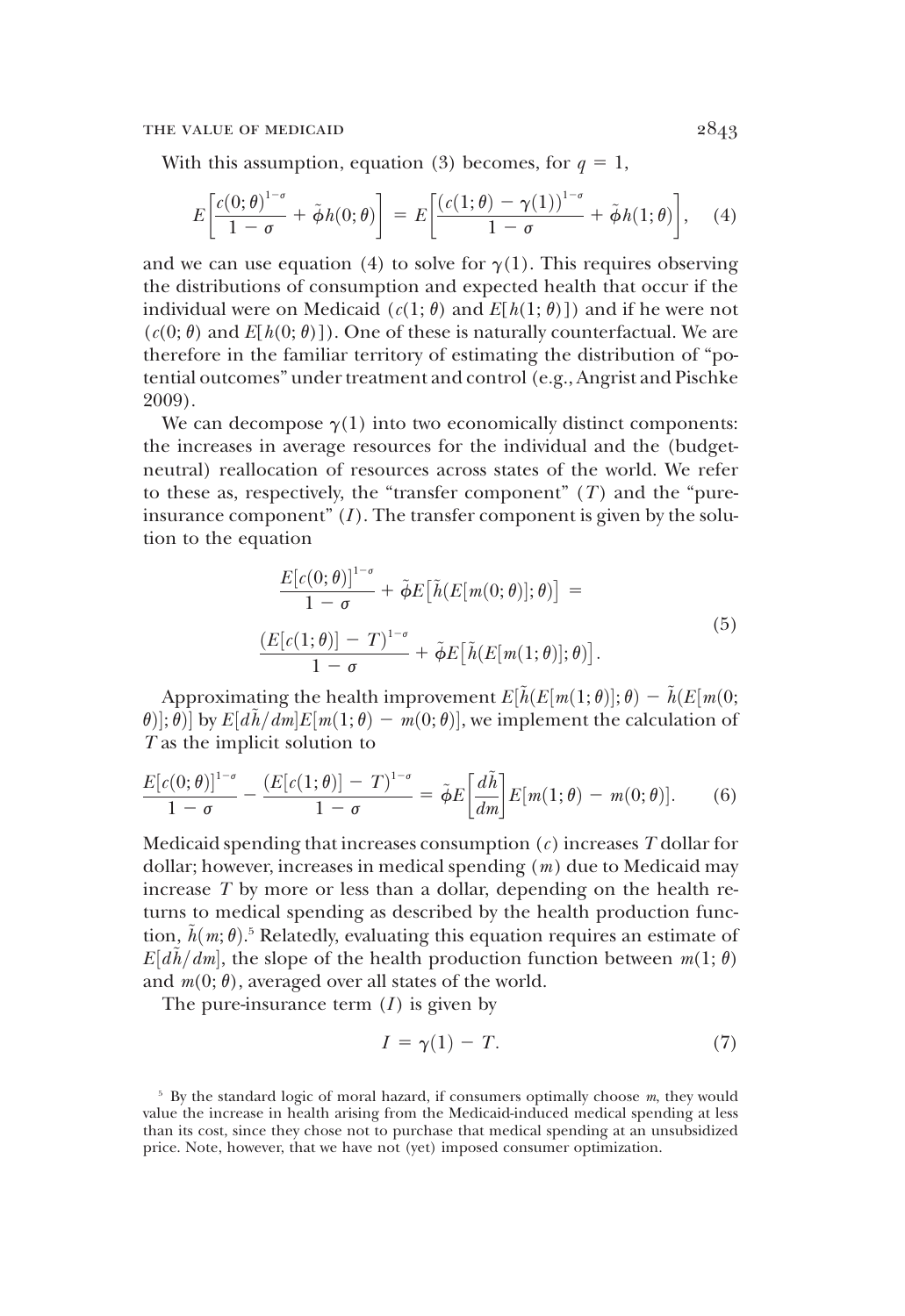The pure-insurance value will be positive if Medicaid moves resources toward states of the world with a higher marginal utility of consumption and a higher health return to medical spending.

# C. Optimization Approaches

In the optimization approaches, we reduce the implementation requirements of the complete-information approach through two additional economic assumptions. We assume that Medicaid affects individuals only through its impact on their budget constraint, and we assume individual optimizing behavior. These two assumptions allow us to replace the full specification of the utility function (assumption 1) by a partial specification of the utility function.

Assumption 2 (Program structure). We model the Medicaid program  $q$  as affecting the individual solely through its impact on the out-ofpocket price for medical care  $p(q)$ .

This assumption rules out other ways in which Medicaid might affect  $c$ or h, such as through an effect of Medicaid on a provider's willingness to treat a patient. For implementation purposes, we assume that  $p(q)$  is constant in m, although, in principle, we could allow for a nonlinear price schedule. We denote out-of-pocket spending on medical care by

$$
x(q, m) \equiv p(q)m. \tag{8}
$$

We do not impose that those without Medicaid pay all their medical expenses out of pocket (i.e.,  $p(0) = 1$ ), thus allowing for implicit insurance for the uninsured.

ASSUMPTION 3 (Individual optimization). Individuals choose  $m$  and  $c$  optimally, subject to their budget constraint. Individuals solve

$$
\max_{\mathbf{c},m} u(\mathbf{c},\tilde{h}(m;\theta)),
$$

subject to

$$
c = y(\theta) - x(q, m) \quad \forall \; m, q, \theta,
$$

where  $y(\theta)$  denotes (potentially state-contingent) resources.

The assumption that the choices of  $c$  and  $m$  are individually optimal is a nontrivial assumption in the context of health care, where decisions are often taken jointly with other agents (e.g., doctors) who may have different objectives (Arrow 1963) and where the complex nature of the decision problem may generate individually suboptimal decisions (Baicker, Mullainathan, and Schwartzstein 2015).

Under these two assumptions, we consider the thought experiment of a "marginal" expansion in Medicaid. In this thought experiment,  $q$  indexes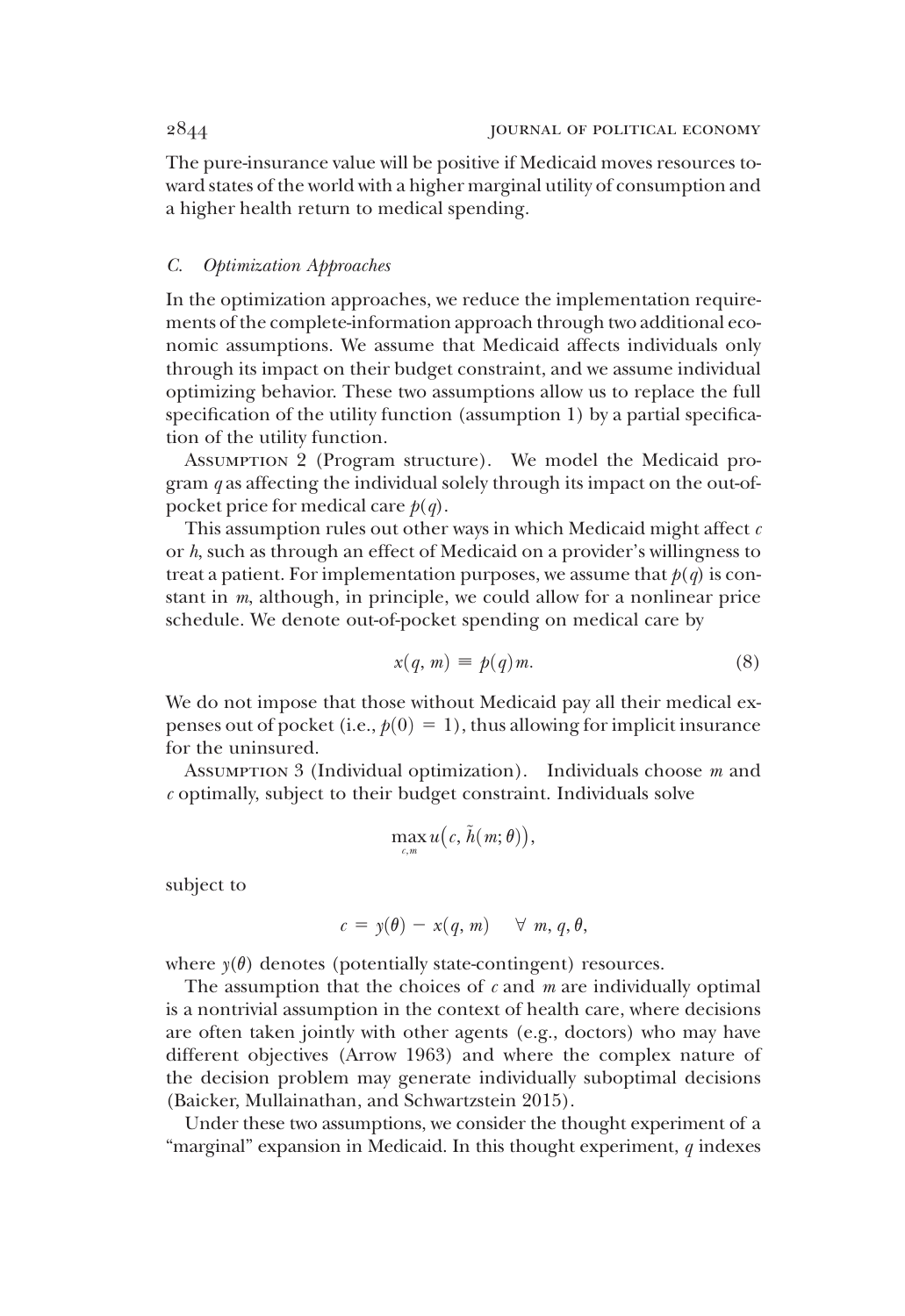a linear coinsurance term between no Medicaid ( $q = 0$ ) and "full" Medicaid (q = 1), so that we can define  $p(q) \equiv qp(1) + (1-q)p(0)$ . Out-ofpocket spending in equation (8) is now

$$
x(q, m) = qp(1)m + (1 - q)p(0)m.
$$
 (9)

A marginal expansion of Medicaid (i.e., a marginal increase in  $q$ ) relaxes the individual's budget constraint by  $-(\partial x/\partial q)$ :

$$
-\frac{\partial x(q, m(q; \theta))}{\partial q} = (p(0) - p(1))m(q; \theta).
$$
 (10)

The marginal relaxation of the budget constraint is thus the marginal reduction in out-of-pocket spending at the current level of m. It therefore depends on medical spending at q,  $m(q; \theta)$ , and the price reduction from moving from no insurance to Medicaid,  $p(0) - p(1)$ . Note that  $-(\partial x/\partial q)$  is a program parameter that holds behavior (m) constant.

We define  $\gamma(q)$ —in parallel fashion to  $\gamma(1)$  in equation (3)—as the amount of consumption the individual would need to give up in a world with  $q$  insurance that would leave her at the same level of expected utility as with  $q = 0$ :

$$
E[u(c(0;\theta), h(0;\theta))] = E[u(c(q;\theta) - \gamma(q), h(q;\theta))]. \tag{11}
$$

#### 1. Consumption-Based Optimization Approach

If individuals choose  $c$  and  $m$  to optimize their utility function subject to their budget constraint (assumptions 2 and 3), the marginal impact of insurance on recipient willingness to pay  $\left(\frac{d\gamma}{dq}\right)$  follows from applying the envelope theorem to equation (11):

$$
\frac{d\gamma}{dq} = E\bigg[\frac{u_c}{E[u_c]}\big((p(0) - p(1))m(q;\theta)\big)\bigg],\tag{12}
$$

where  $u_c$  denotes the partial derivative of utility with respect to consumption. Appendix A.1 (apps. A and B are available online) provides the derivation. Note that the optimization approaches do not require us to estimate how the individual allocates the marginal relaxation of the budget constraint between increased consumption and health. Because the individual chooses consumption and health optimally (assumption 3), a marginal reallocation between consumption and health has no first-order effect on the individual's utility.

The representation in equation (12), which we call the *consumption*based optimization approach, uses the marginal utility of consumption to place a value on the relaxation of the budget constraint in each state of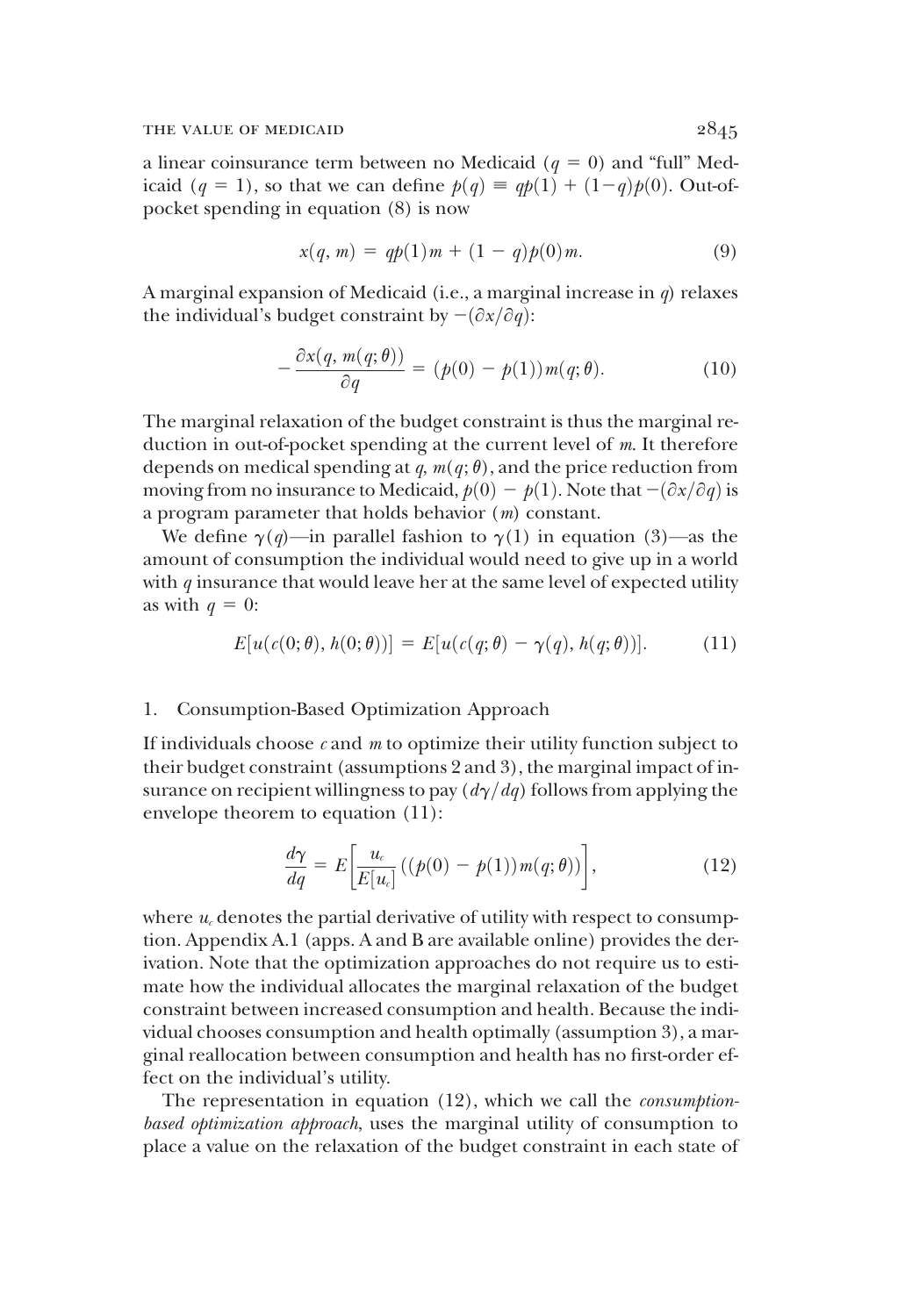the world. In particular,  $u_c/E[u_c]$  measures the value of money in each state of the world relative to its average value, and  $(p(0) - p(1))m(q; \theta)$ measures how much a marginal expansion in Medicaid relaxes the individual's budget constraint in each state of the world. A marginal increase in Medicaid benefits delivers greater value if it moves more resources into states of the world,  $\theta$ , with a higher marginal utility of consumption (e.g., states of the world with larger medical bills and thus lower consumption). As we discuss in appendix A.1, this approach allows individuals to be at a corner with respect to their choice of medical spending.

We can decompose the marginal value of Medicaid to recipients in equation (12) into a transfer term  $(T)$  and a pure-insurance term  $(I)$ :

$$
\frac{d\gamma(q)}{dq} = \underbrace{(p(0) - p(1))E[m(q; \theta)]}_{\text{Transfer term}} + \underbrace{\text{Cov}\left[\frac{u_c}{E[u_c]}, (p(0) - p(1))m(q; \theta)\right]}_{\text{Pure-insurance term}}.
$$
\n(13)

Although implemented differently, the transfer and pure-insurance terms are conceptually the same as in the complete-information approach above. The transfer term measures the recipients' valuation of the expected transfer of resources from the rest of the economy to them. Optimization implies that this value cannot exceed the cost of the transfer and will be below this cost because of the moral-hazard response to insurance. The "pureinsurance" term measures the benefit of a budget-neutral reallocation of resources across different states of the world,  $\theta$ . The movement of these resources is valued by using the marginal utility of consumption in each state. The pure-insurance term will be positive for risk-averse individuals as long as Medicaid reallocates resources to states of the world with higher marginal utilities of consumption.

We integrate  $d\gamma/dq$  from  $q = 0$  to  $q = 1$  to arrive at a nonmarginal estimate of the recipient's total willingness to pay for Medicaid,  $\gamma(1)$ , noting that  $\gamma(0) = 0$ :

$$
\gamma(1) = \int_0^1 \frac{d\gamma(q)}{dq} dq = \underbrace{(p(0) - p(1)) \int_0^1 E[m(q; \theta)] dq}_{\text{Transfer term}} + \underbrace{\int_0^1 \text{Cov}\left(\frac{u_c}{E[u_c]}, (p(0) - p(1))m(q; \theta)\right) dq}_{\text{Pureinsurance term}}.
$$
\n(14)

(consumption valuation)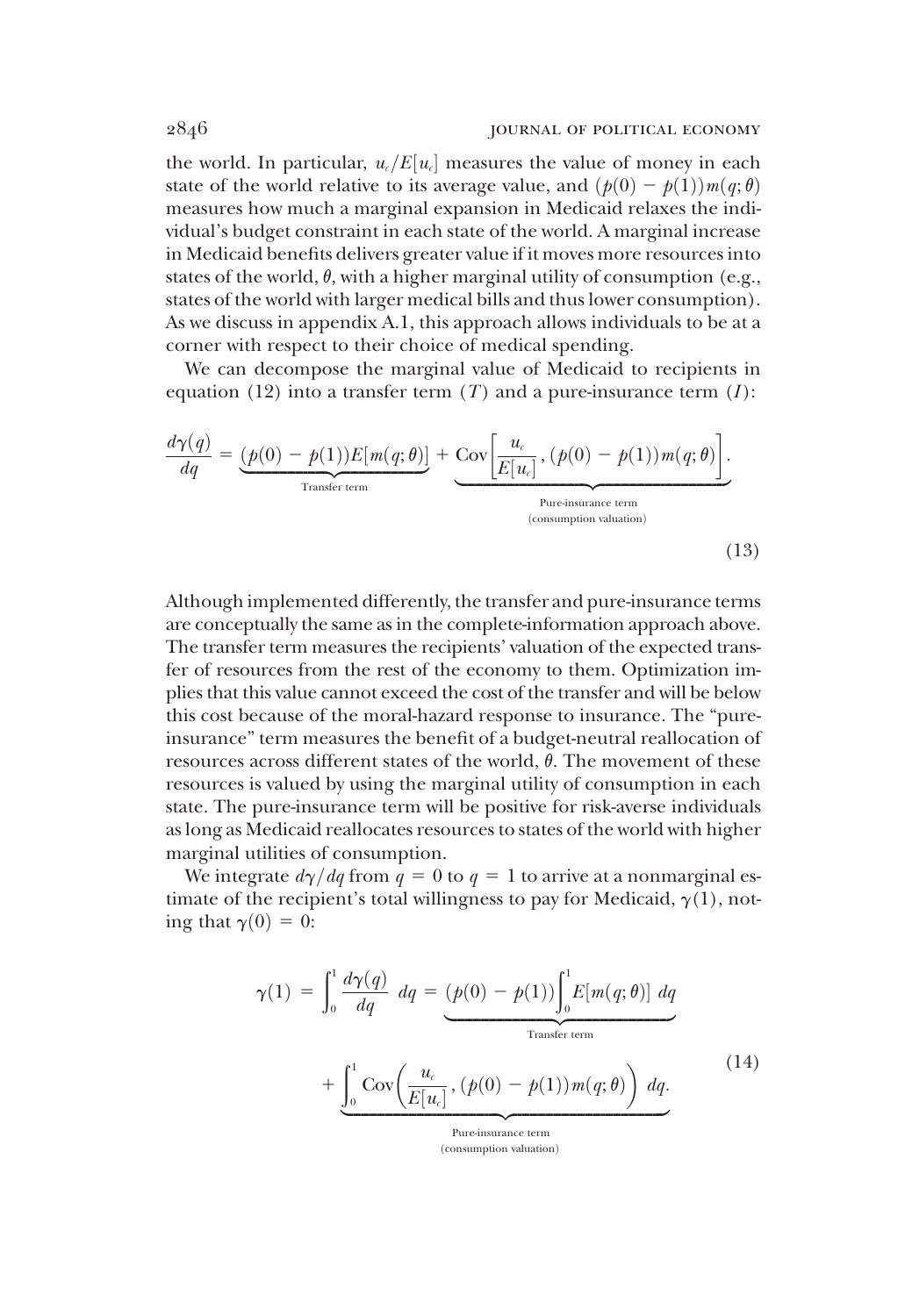We estimate the transfer term and the pure-insurance term separately and then combine them.

Implementation.—Evaluation of the transfer term in equation (13) does not require any assumptions about the utility function. However, integration in equation (14) to obtain an estimate of the transfer term requires that we know the path of  $m(q; \theta)$  for interior values of q, which are not directly observed. For our baseline implementation, we make the following statistical assumption:

Assumption 4 (Linear approximation). The integral expression for  $\gamma(1)$  in equation (14) is well approximated by

$$
\gamma(1) \approx \frac{1}{2} \left( \frac{d \gamma(0)}{d q} + \frac{d \gamma(1)}{d q} \right).
$$

While we use this assumption for our baseline results, we can bound the transfer term without it. Under the natural assumption that average medical spending under partial insurance lies between average medical spending under full insurance and average medical spending under no insurance  $(i.e., E[m(0;\theta)] \le E[m(q;\theta)] \le E[m(1;\theta)]$ , we obtain the following lower and upper bounds. ing lower and upper bounds:

$$
[p(0) - p(1)]E[m(0; \theta)] \le (p(0) - p(1)) \int_0^1 \frac{E[m(q; \theta)]}{dq} dq
$$
  
 
$$
\le [p(0) - p(1)]E[m(1; \theta)].
$$
 (15)

While the transfer term does not require specification of a utility function, evaluation of the pure-insurance term in equation (13) requires specifying the marginal utility of consumption. To do so, we assume that the utility function takes the following form:

Assumption 5 (Partial utility specification for the consumption-based optimization approach). The utility function takes the following form:

$$
u(c, h) = \frac{c^{1-\sigma}}{1-\sigma} + v(h),
$$

where  $\sigma$  denotes the coefficient of relative risk aversion and  $v(\cdot)$  is the suburblifty function for health which can be left unspecified subutility function for health, which can be left unspecified.

The pure-insurance term in equation (13) can then be rewritten as

$$
Cov\bigg(\frac{c(q;\theta)^{-\sigma}}{E[c(q;\theta)^{-\sigma}]},\, (p(0)-p(1))m(q;\theta)\bigg). \tag{16}
$$

We can use the above equations to calculate the marginal value of the first and last units of insurance  $\frac{d\gamma(0)}{dq}$  and  $\frac{d\gamma(1)}{dq}$ , respectively). Assumption 4 then allows us to use estimates of  $d\gamma(0)/dq$  and  $d\gamma(1)/dq$  to form estimates of  $\gamma(1)$ .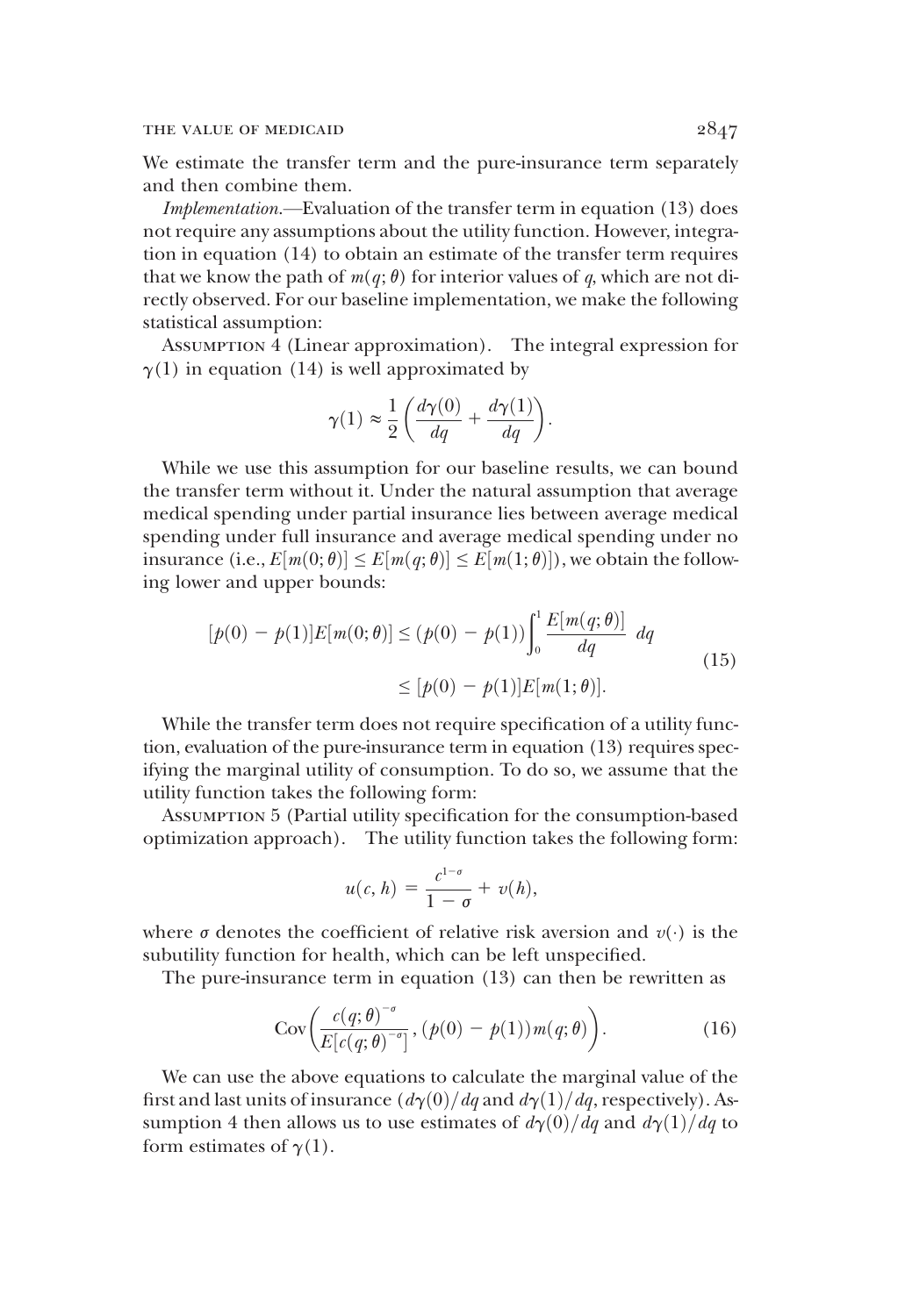# 2. Health-Based Optimization Approach

The consumption-based optimization approach values Medicaid by how it relaxes the budget constraint in states of the world with different marginal utilities of consumption. One can alternatively value Medicaid by how it relaxes the budget constraint in states of the world with different marginal utilities of out-of-pocket spending on health.

This requires an assumption stronger than assumption 3, which states that individuals optimize; we now require that individual choices of  $m$  and  $c$  satisfy a first-order condition:

ASSUMPTION 6 (First-order condition holds). The individual's choices of  $m$  and  $c$  are at an interior optimum and hence satisfy the first-order condition

$$
u_{\varepsilon}(c,h)p(q) = u_{h}(c,h)\frac{d\tilde{h}(m;\theta)}{dm} \quad \forall \ m, q, \theta.
$$
 (17)

The left-hand side of equation (17) is the marginal cost of medical spending operating through forgone consumption. The right-hand side of equation (17) is the marginal benefit of additional medical spending, which equals the marginal utility of health,  $u_h(c, h)$ , multiplied by the increase in health provided by additional medical spending,  $d\tilde{h}/dm$ .

We use equation (17) to replace the marginal utility of consumption,  $u_c$ in equation (12) with a term depending on the marginal utility of health,  $u_h$ , yielding

$$
\frac{d\gamma}{dq} = E\left[\left(\frac{u_h}{E[u_c]}\frac{d\tilde{h}(m;\theta)}{dm}\frac{1}{p(q)}\right) ((p(0) - p(1))m(q;\theta))\right].
$$
 (18)

We refer to equation (18) as the *health-based optimization approach*. The term $(u_h/E[u_c]) (\tilde{d}\tilde{h}(m;\theta)/dm)(1/p(q))$  measures the value of money in each state of the world relative to its average value and the term  $(h(0)$ state of the world relative to its average value, and the term  $(p(0)$  $p(1)$ )  $m(q; \theta)$  measures how much Medicaid relaxes the individual's budget constraint in the current state of the world. From the health-based optimization approach's perspective, the program delivers greater value if it moves more resources to states of the world with a greater return to outof-pocket spending.6

<sup>6</sup> Unlike the consumption-based optimization approach, the health-based optimization approach will be biased if individuals are at a corner solution in medical spending, so that they are not indifferent between an additional \$1 of medical spending and an additional \$1 of consumption. In this case, the first term between parentheses in eq. (18) is less than the true value that the individual puts on money in that state of the world (i.e.,  $(u_h/$  $E[u_{\epsilon}](d\tilde{h}(m;\theta)/dm)(1/p(q)) \le u_{\epsilon}/E[u_{\epsilon}]$ , generating upward bias in the covariance term<br>in eq. (19) below because  $(b(0) - b(1))$  is below its mean at the corner solution  $m = 0$ in eq. (19) below because  $(p(0) - p(1))$ m is below its mean at the corner solution  $m = 0$ .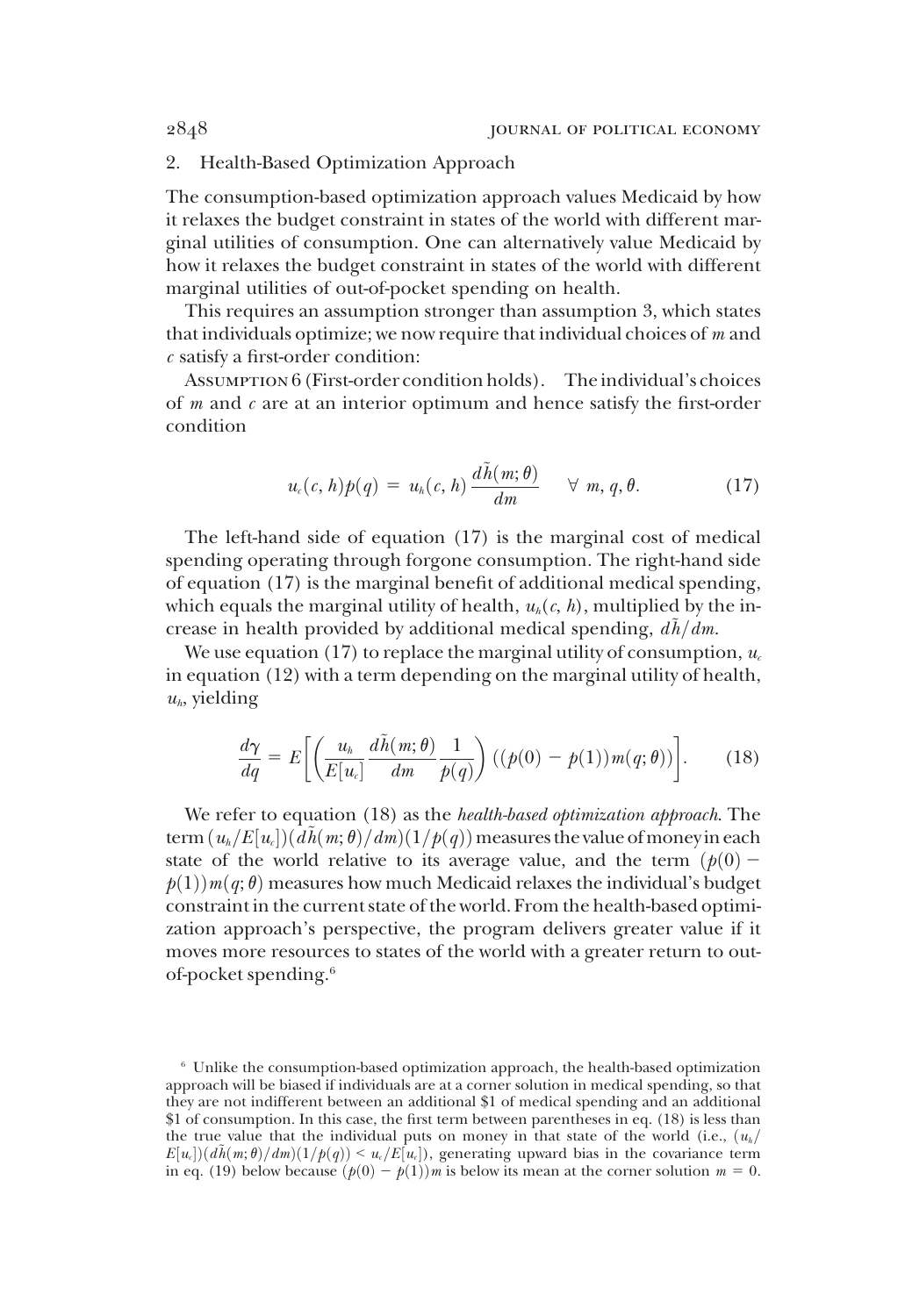The marginal value of Medicaid to recipients in equation (18) can be decomposed into a transfer term and a pure-insurance term:

$$
\frac{d\gamma(q)}{dq} = \underbrace{(p(0) - p(1))E[m(q; \theta)]}_{\text{Transfer term}} + \underbrace{\text{Cov}\left(\frac{u_h}{E[u_c]}\frac{d\tilde{h}(m; \theta)}{dm}\frac{1}{p(q)}, (p(0) - p(1))m(q; \theta)\right)}_{\text{Pure-insurance term}}.
$$
\n(19)

Implementation.—Since the transfer term does not depend on the utility function, it is the same as the transfer term in the consumption-based optimization approach. However, evaluation of the pure-insurance term requires a partial specification of the utility function:

Assumption 7 (Partial utility specification for the health-based optimization approach). The utility function takes the following form:

$$
u(c, h) = \tilde{\phi}h + \tilde{v}(c),
$$

where  $\tilde{v}(\cdot)$  is the subutility function for consumption, which can be left unspecified.

Assumption 7 allows us to write the pure-insurance term in the healthbased optimization approach in equation (19) as

$$
Cov\left(\frac{d\tilde{h}(m;\theta)}{dm}\frac{\phi}{p(q)}, (p(0)-p(1))m(q;\theta)\right).
$$
 (20)

The term  $\phi = \tilde{\phi}/E[\tilde{v}'(c)]$  is the marginal rate of substitution of health for<br>consumption, as in the complete-information approach. Implementaconsumption, as in the complete-information approach. Implementation of equation (20) requires that we estimate variation across states of the world in the marginal health return to medical spending,  $d\hbar/dm$ . As with the consumption-based optimization approach, we estimate  $\gamma(1)$  as the average of  $d\gamma(0)/dq$  and  $d\gamma(1)/dq$ , using the linear approximation in assumption 4.

# 3. Comment: Endless Arguments

A key distinction between the complete-information and optimization approaches is that the optimization approaches allow one to consider marginal utility with respect to one argument of the utility function. In contrast, the complete-information approach requires "adding up" the impact of Medicaid on all arguments of the utility function. In the above model, we assumed that the only arguments were consumption and health. If we were to allow other potentially utility-relevant factors that Medicaid could affect (such as leisure, future consumption, children's outcomes, or even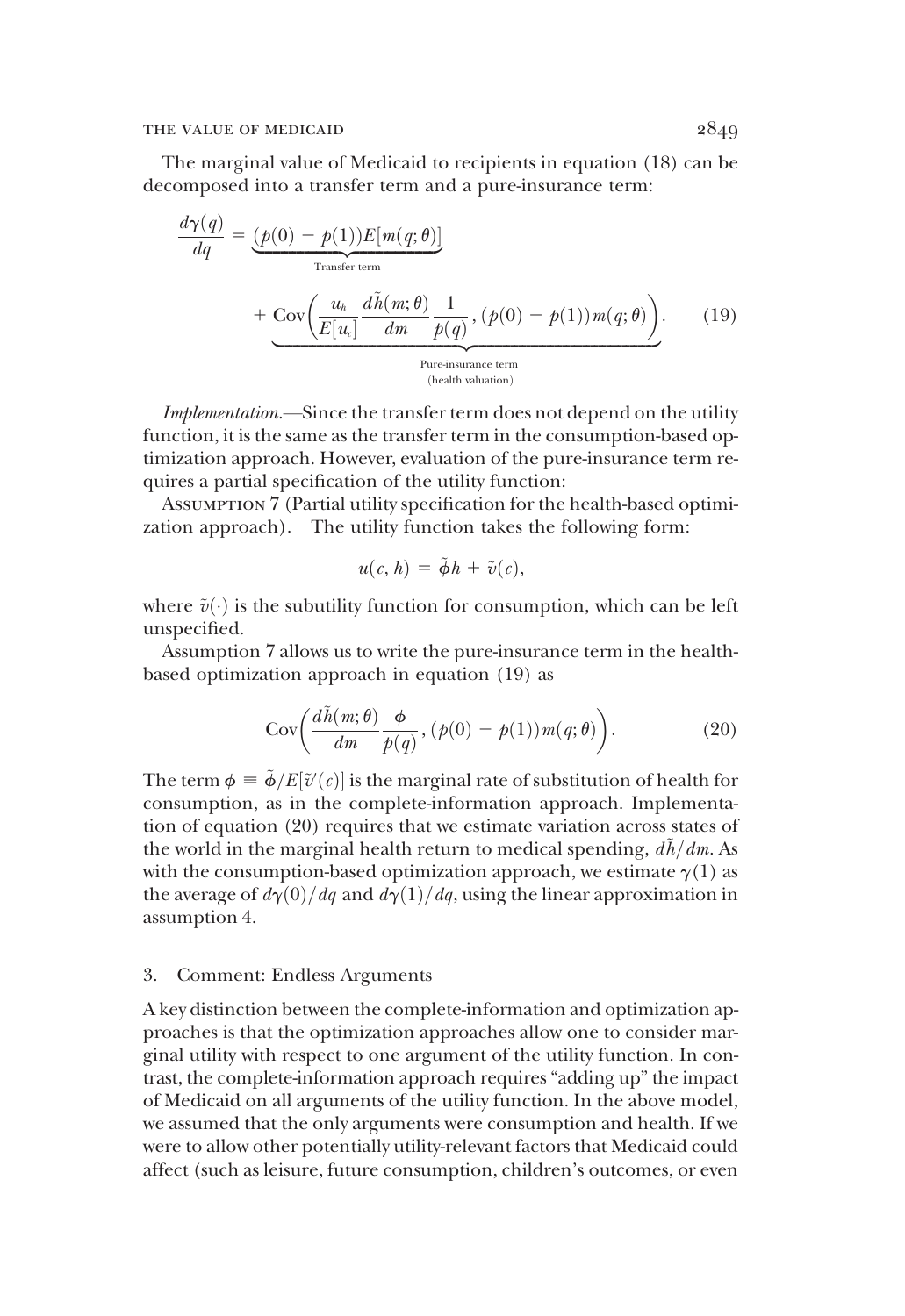hassle costs when dealing with medical providers as an uninsured patient), we would also need to estimate the impact of Medicaid on these arguments and value these changes by the marginal utilities of these goods across states of the world. As a result, there is a potential methodological bias to the complete-information approach; one can keep positing potential arguments that Medicaid affects if one is not yet satisfied by the welfare estimates.

## D. Gross and Net Costs

We benchmark our estimates of  $\gamma(1)$  against Medicaid costs. We consider only medical expenditures when estimating program costs. This abstracts from potential administrative costs and from any labor supply responses to Medicaid, both of which could impose fiscal externalities on the government.<sup>7</sup> Under these assumptions, the average cost to the government per recipient, which we denote by G, is given by

$$
G = E[m(1; \theta) - x(1, m(1; \theta))].
$$
 (21)

This gross cost per recipient, G, may be higher than the net resource cost to society; some component of Medicaid spending may replace costs previously borne by external parties (nonrecipients).

Medicaid's net resource cost per recipient, which we denote by C, is given by

$$
C = E[m(1; \theta) - m(0; \theta)] + E[x(0, m(0; \theta)) - x(1, m(1; \theta))].
$$
 (22)

Net cost per recipient consists of the average increase in medical spending induced by Medicaid,  $m(1; \theta) - m(0; \theta)$ , plus the average decrease in out-of-pocket spending due to Medicaid,  $x(0, m(0; \theta)) - x(1, m(1; \theta))$ .

We decompose gross costs to the government, G, into net costs, C, and monetary transfers to external parties who provide implicit insurance to the uninsured, N:

$$
G = C + N.
$$

The monetary transfers to external parties  $(N)$  are given by

$$
N = E[m(0; \theta)] - E[x(0, m(0; \theta))].
$$
 (23)

#### E. Summary: Required Empirical Objects

Table 1 summarizes the empirical objects we need for each approach, highlighting the key trade-offs across approaches in terms of objects that

<sup>7</sup> In the context of the Oregon Health Insurance Experiment, there is no evidence that Medicaid affected labor market activities (Baicker et al. 2014).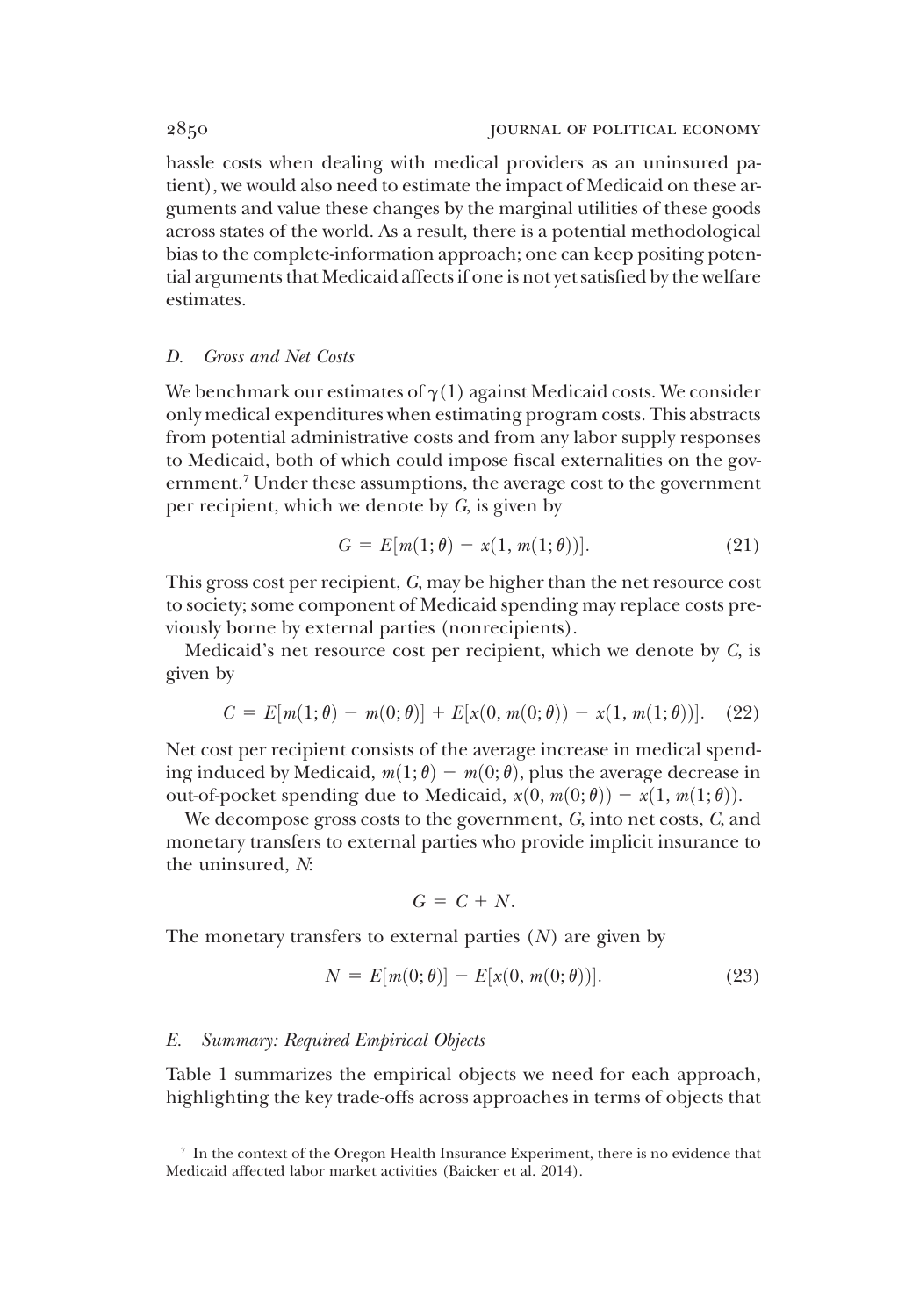|                                        |                                                                                                                                                                                                                                       |                                                                                                                                                                                                                                                                                                                                                                                                                                                  |                                                                                      | USED FOR WHICH ESTIMATES IN WHICH FRAMEWORK(S)                                                |                                                                                                                                              |
|----------------------------------------|---------------------------------------------------------------------------------------------------------------------------------------------------------------------------------------------------------------------------------------|--------------------------------------------------------------------------------------------------------------------------------------------------------------------------------------------------------------------------------------------------------------------------------------------------------------------------------------------------------------------------------------------------------------------------------------------------|--------------------------------------------------------------------------------------|-----------------------------------------------------------------------------------------------|----------------------------------------------------------------------------------------------------------------------------------------------|
|                                        |                                                                                                                                                                                                                                       |                                                                                                                                                                                                                                                                                                                                                                                                                                                  |                                                                                      | Optimization                                                                                  |                                                                                                                                              |
|                                        | <b>NOTATION</b><br>(1)                                                                                                                                                                                                                | <b>MEANING</b><br>(2)                                                                                                                                                                                                                                                                                                                                                                                                                            | Complete<br>Information<br>(3)                                                       | Consumption<br>Based<br>(4)                                                                   | Health<br>Based<br>(5)                                                                                                                       |
|                                        |                                                                                                                                                                                                                                       | A. Estimated Objects                                                                                                                                                                                                                                                                                                                                                                                                                             |                                                                                      |                                                                                               |                                                                                                                                              |
| 1.<br>2.<br>3.<br>4.<br>5.<br>6.<br>7. | $E[x(q, m(q, \theta))]$ for $q = 0, 1$<br>$E[m(q; \theta)]$ for $q = 0, 1$<br>$E[h(q; \theta)]$ for $q = 0, 1$<br>$dh(m; \theta)/dm$<br>$c(q; \theta)$ for $q = 0, 1$<br>$p(q)$ for $q = 0, 1$<br>$x(q, m(q; \theta))$ for $q = 0, 1$ | Mean out-of-pocket spending without and with Medicaid<br>Mean medical spending without and with Medicaid<br>Mean health without and with Medicaid<br>Distribution (across health states) of impact of medical<br>spending on health<br>Distribution of consumption without and with Medicaid<br>Out-of-pocket price for medical care without and with<br>Medicaid<br>Distribution of out-of-pocket medical spending without<br>and with Medicaid | C, G, N<br>C, G, N<br>$\gamma(1)$<br>$\cdots$<br>$\gamma(1)$<br>$\cdots$<br>$\cdots$ | C, G, N<br>$C, G, N, \gamma(1)$<br>.<br>$\cdots$<br>$\gamma(1)$<br>$\gamma(1)$<br>$\gamma(1)$ | C, G, N<br><i>C</i> , <i>G</i> , <i>N</i> , $\gamma$ (1)<br>$\cdots$<br>$\gamma(1)$<br>$\cdot$ $\cdot$ $\cdot$<br>$\gamma(1)$<br>$\gamma(1)$ |
| B. Parameters of the Utility Function  |                                                                                                                                                                                                                                       |                                                                                                                                                                                                                                                                                                                                                                                                                                                  |                                                                                      |                                                                                               |                                                                                                                                              |
| 1.<br>2.                               | $\sigma$<br>Φ                                                                                                                                                                                                                         | Coefficient of relative risk aversion<br>MRS of health for consumption                                                                                                                                                                                                                                                                                                                                                                           | $\gamma(1)$<br>$\gamma(1)$                                                           | $\gamma(1)$<br>.                                                                              | .<br>$\gamma(1)$                                                                                                                             |

TABLE 1 Overview of Empirical Objects and Methodology

NOTE.— $\gamma(1)$ : recipient willingness to pay (out of current consumption) for Medicaid; G: gross cost to the government of providing Medicaid; N: monetary transfers to nonrecipient external parties;  $C = G - N$ : net cost of Medicaid. All values are per Medicaid recipient. An empty cell in cols. 3–5 means that the required object listed in the row is not needed for the approach listed in the column.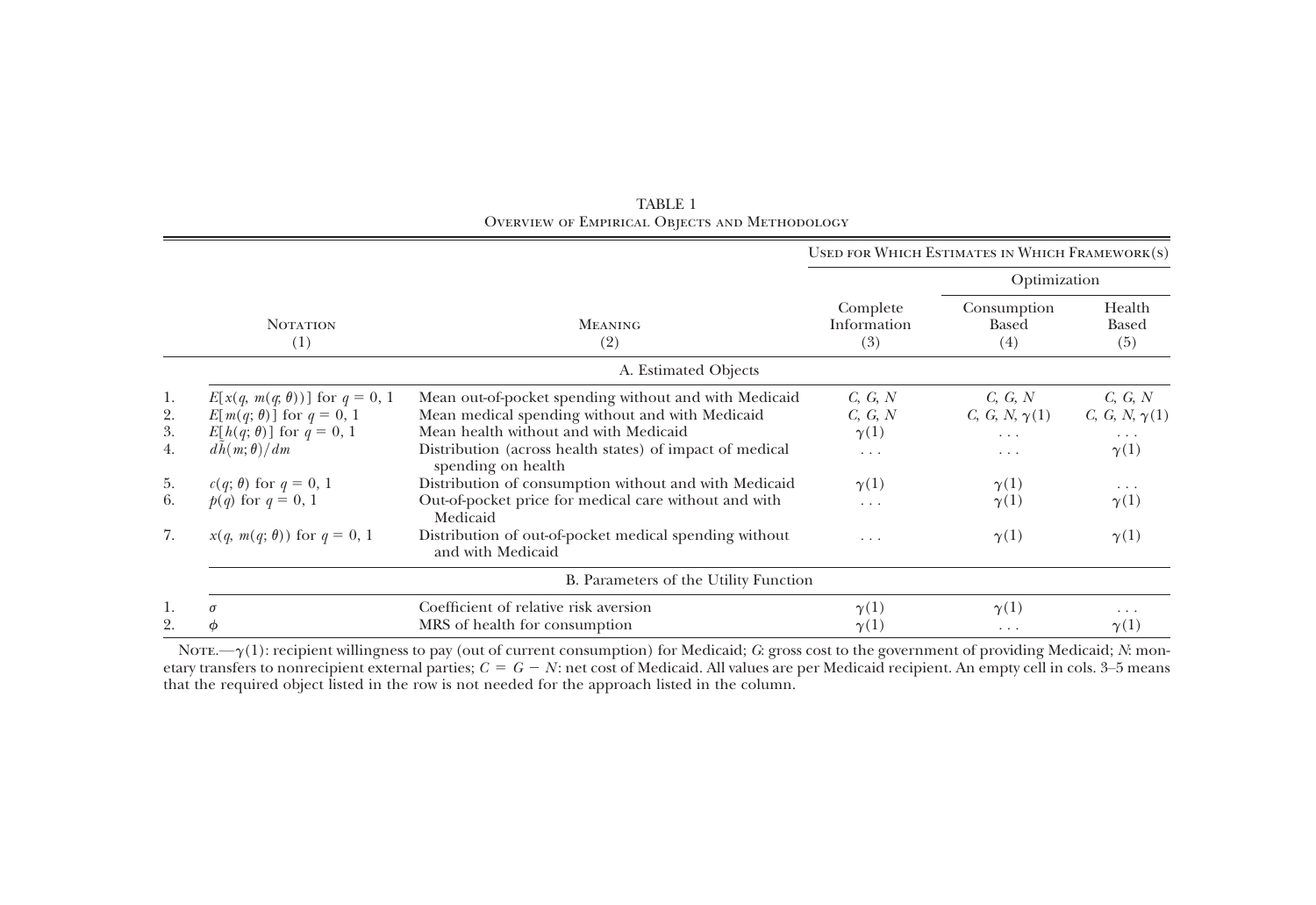need to be estimated and parameters that need to be calibrated. Estimating costs and transfers to external parties  $(G, G, \text{ and } N)$  requires the same two objects for all three approaches: mean out-of-pocket spending and mean medical spending, both with and without Medicaid. The completeinformation approach further requires estimates of mean health outcomes with and without Medicaid and the distribution of consumption with and without Medicaid. It also requires two calibrated parameters of the utility function: one to value health outcomes  $(\phi)$  and one to value consumption outcomes  $(\sigma)$ . By contrast, the optimization approaches require either estimates of the distribution of the health returns to medical spending and one calibrated parameter  $(\phi)$  or information on the distribution of consumption, with and without Medicaid, and one calibrated parameter  $(\sigma)$ . In addition, the optimization-based approaches both require the out-ofpocket price of Medicaid and the distribution of out-of-pocket spending, with and without Medicaid.

# III. Application: The Oregon Health Insurance Experiment

We apply these approaches to the Medicaid expansion that occurred in Oregon in 2008 via a lottery. The Medicaid expansion covered low-income (below 100 percent of the federal poverty line), uninsured adults (aged 19– 64) who were not already categorically eligible for Medicaid. The expansion provided comprehensive medical benefits with no patient cost sharing and no or low monthly premiums. We focus on the effects of Medicaid coverage after approximately 1 year.

We use this setting to implement the complete-information approach and two different variants of the consumption-based optimization approach. In the working-paper version (Finkelstein, Hendren, and Luttmer 2015), we also implemented the health-based optimization approach and found that we lacked the statistical power to credibly estimate heterogeneity in the return to medical spending,  $d\hbar/dm$ , and hence the pure-insurance component  $(I; \text{see eq. } [20])$ .

# A. Empirical Approach

In early 2008, the state opened a waiting list for the Medicaid expansion and then randomly selected 30,000 of the 75,000 people on the waiting list to be able to apply for Medicaid. Following the approach of previous work on the Oregon experiment, we use random assignment by the lottery as an instrument for Medicaid. As a result, all of our estimates of the impact of Medicaid are local average treatment effects of Medicaid for the compliers—that is, those who are covered by Medicaid if and only if they win the lottery. Thus, in our application, "the insured"  $(q = 1)$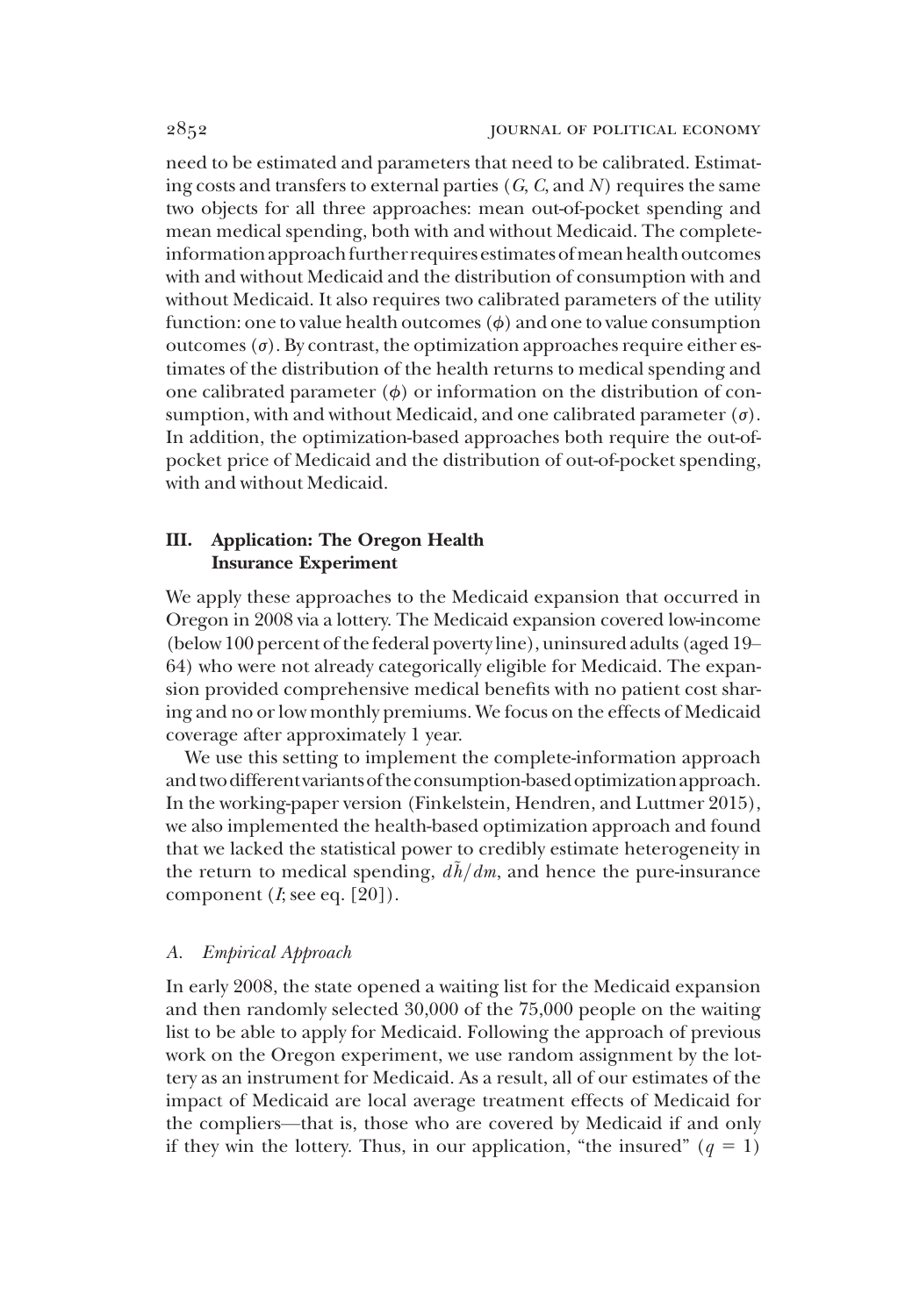are treatment compliers and "the uninsured" ( $q = 0$ ) are control compliers. More details can be found in appendix A.2.

The data from the Oregon Health Insurance Experiment are publicly available at www.nber.org/oregon. Data on Medicaid coverage  $(q)$  are taken from state administrative records. In our baseline analysis, all other data elements from the Oregon Health Insurance Experiment come from mail surveys sent about 1 year after the lottery to individuals who signed up for the lottery. Table 2 presents descriptive statistics from this mail survey. Panel A presents demographic information. The population is 60 percent female and 83 percent white; about one-third are between the ages of 50 and 64. The demographic characteristics are balanced between treatment and control compliers ( $p$ -value = .12). Panel B presents summary

TABLE 9

| <b>SUMMARY STATISTICS</b>                                                                                                                                                |                             |                                            |                                          |                              |  |  |  |
|--------------------------------------------------------------------------------------------------------------------------------------------------------------------------|-----------------------------|--------------------------------------------|------------------------------------------|------------------------------|--|--|--|
|                                                                                                                                                                          | Full<br>Sample<br>(1)       | Treatment<br>Compliers<br>$(q = 1)$<br>(2) | Control<br>Compliers<br>$(q = 0)$<br>(3) | Impact of<br>Medicaid<br>(4) |  |  |  |
|                                                                                                                                                                          | A. Oregon Data Demographics |                                            |                                          |                              |  |  |  |
| Share female<br>Share age 50–64                                                                                                                                          | .60<br>.34                  | .57<br>.36                                 | .60<br>.35                               |                              |  |  |  |
| Share age 19–49<br>Share white<br>Share black                                                                                                                            | .66<br>.83<br>.03           | .64<br>.84<br>.03                          | .65<br>.84<br>.03                        |                              |  |  |  |
| Share Spanish/Hispanic/Latino<br>Mean family size, n                                                                                                                     | .11<br>2.97                 | .07<br>2.88                                | .08<br>2.91                              |                              |  |  |  |
|                                                                                                                                                                          | B. Oregon Data Outcomes     |                                            |                                          |                              |  |  |  |
| 12-month medical spending, $m$ .<br>Mean medical spending, $E[m]$ (\$)<br>Fraction with positive medical                                                                 | 2,991<br>.74                | 3,600<br>.79                               | 2,721<br>.72                             | 879<br>.07                   |  |  |  |
| spending, $E[m \ge 0]$<br>12-month out-of-pocket spending, x:<br>Mean out-of-pocket spending, $E[x]$ (\$)<br>Fraction with positive out-of-pocket                        | 470                         | $\theta$                                   | 569                                      | $-569$                       |  |  |  |
| spending, $E[x \ge 0]$<br>Health expressed in QALYs, $E[h]$<br>Share in poor health $(QALY = .401)$                                                                      | .38<br>.77<br>.11           | $\overline{0}$<br>.78<br>.10               | .56<br>.74<br>.17                        | $-.56$<br>.05<br>$-.07$      |  |  |  |
| Share in fair health ( $QALY = .707$ )<br>Share in good health $(QALY = .841)$<br>Share in very good health $(QALY = .931)$<br>Share in excellent health $(OALY = .983)$ | .30<br>.36<br>.17<br>.05    | .29<br>.38<br>.18<br>.05                   | .36<br>.28<br>.15<br>.04                 | $-.07$<br>.10<br>.03<br>.02  |  |  |  |

NOTE.—This table reports data from a mail survey of participants in the Oregon Health Insurance Experiment ( $N = 15,498$ ). Columns 2 and 3 report the implied means for treatment and control compliers, respectively, in the Oregon Health Insurance Experiment, and col. 4 reports the estimated impact of Medicaid (i.e., the difference between cols. 3 and 2). Since it cannot be directly observed whether any particular observation is a complier, the results in cols. 2 and 3 are estimated via the instrumental-variables techniques described in more detail in app. A.2.1, as are the results in col. 4. The Oregon health insurance lottery is used as an instrument for Medicaid coverage.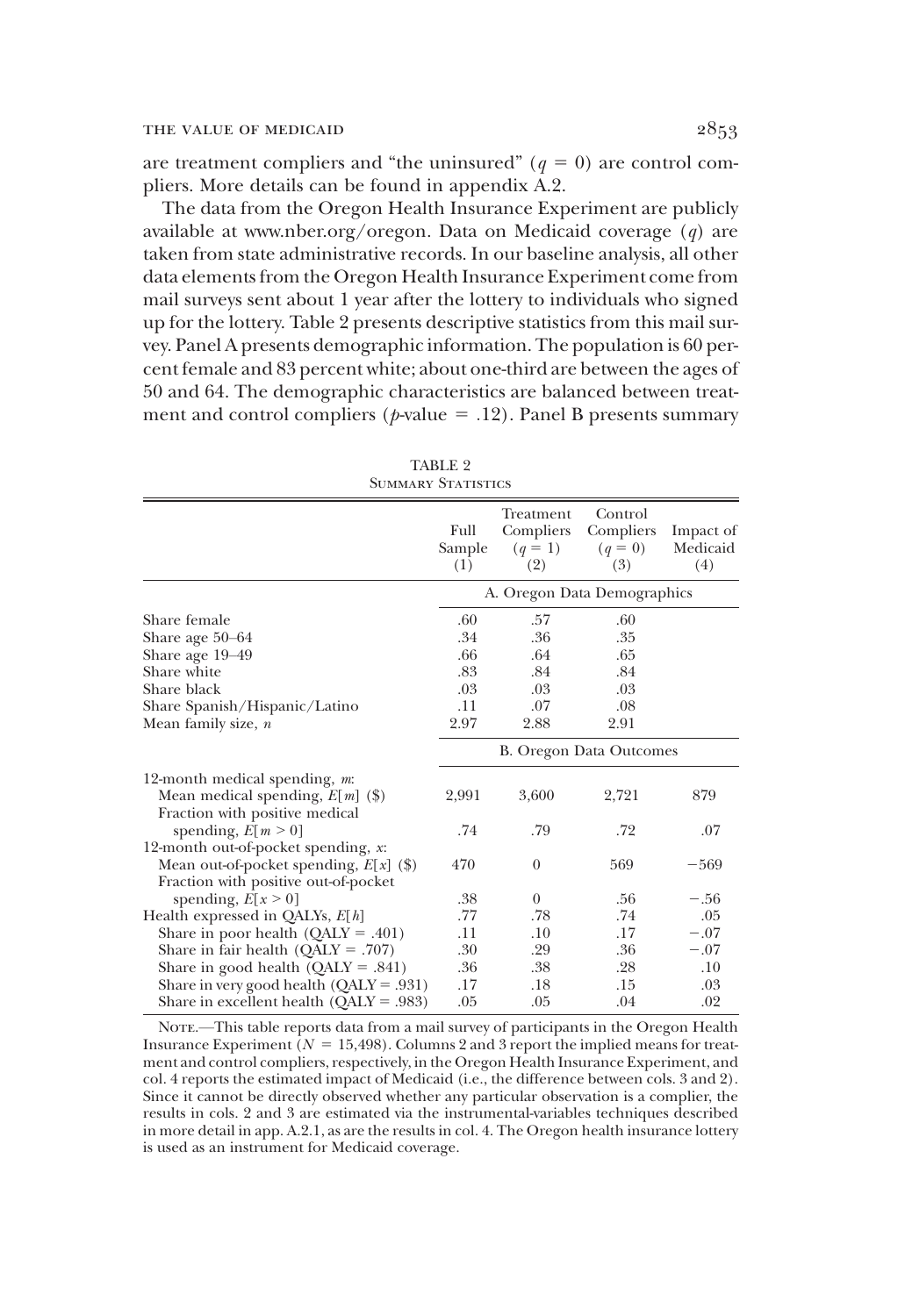statistics on key outcome measures in the Oregon data; we now discuss their construction.

# B. Medical Spending, Out-of-Pocket Spending, and Out-of-Pocket Prices

1. Medical Spending m

Survey responses provide measures of utilization of prescription drugs, outpatient visits, emergency room visits, and inpatient hospital visits. To turn these into spending estimates, Finkelstein et al. (2012) annualized the utilization measures and summed them up, weighting each type by its average cost (expenditures) among low-income, publicly insured, nonelderly adults in the Medical Expenditure Survey (MEPS).<sup>8</sup>

We estimate that Medicaid increases total medical spending by about \$900. On average, annual medical spending is about \$2,700 for control compliers ( $q = 0$ ) and \$3,600 for treatment compliers ( $q = 1$ ).

#### 2. Out-of-Pocket Spending x

We measure annual out-of-pocket spending for the uninsured  $(q = 0)$ based on self-reported out-of-pocket medical expenditures in the past 6 months, multiplied by  $2<sup>9</sup>$  Average annual out-of-pocket medical expenditures for control compliers is  $E[(x(0, m(0, \theta))] = $569.$ 

Our baseline analysis assumes that the insured have zero out-of-pocket spending (i.e.,  $x(1, m(1; \theta)) = 0$ ). We make this assumption because Medicaid in Oregon has zero out-of-pocket cost sharing, no or minimal premiums, and comprehensive benefits.<sup>10</sup> However, the insured do report positive spending, and we explore sensitivity to using these reports for  $x(1,$  $m(1; \theta)$ ; naturally, this reduces our estimate of the value of Medicaid to recipients.

<sup>8</sup> The MEPS data on expenditures reflect actual payments (i.e., transacted prices) rather than contract or list prices (MEPS 2013, C-107)).

<sup>9</sup> To be consistent with our treatment of out-of-pocket spending when we use it to estimate consumption (discussed below in Sec. III.D), we impose two adjustments. First, we fit a lognormal distribution on the out-of-pocket spending distribution. Second, we impose a per capita consumption floor by capping out-of-pocket spending so that per capita consumption never falls below the floor.

<sup>&</sup>lt;sup>10</sup> This assumes that the uninsured report their out-of-pocket spending without error but that the insured (some of whom report positive out-of-pocket spending in the data) do not. This is consistent with a model of reporting bias in which individuals are responding to the survey with their typical out-of-pocket spending, not the precise spending they have incurred since enrolling in Medicaid. In this instance, there would be little bias in the reported spending for those who are not enrolled in Medicaid (since nothing changed), but the spending for those recently enrolled via the lottery would be dramatically overstated because of recall bias.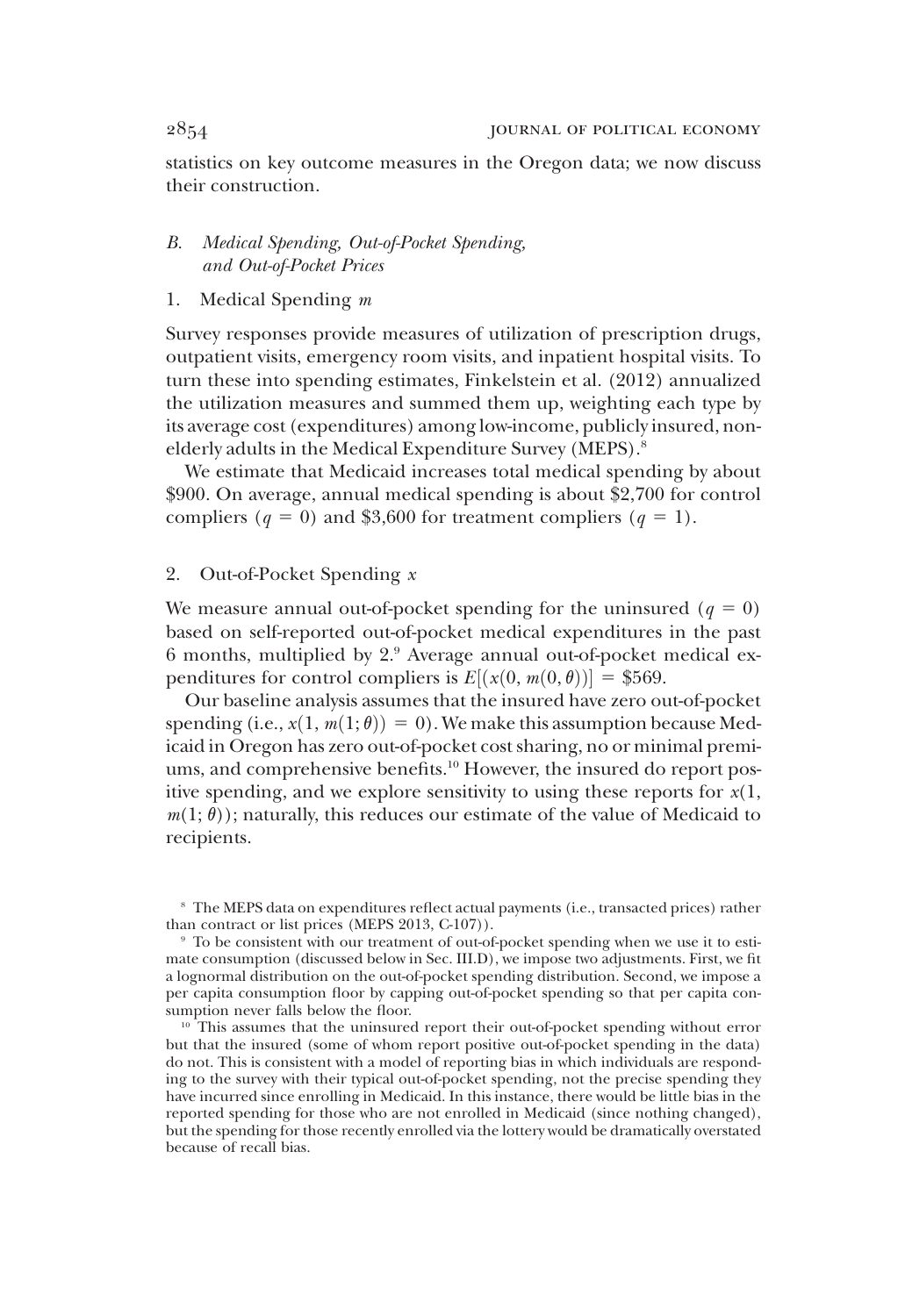#### THE VALUE OF MEDICAID  $2855$

### 3. Out-of-Pocket Prices p

The optimization approaches require that we define the out-of-pocket price of medical care with Medicaid,  $p(1)$ , and without Medicaid,  $p(0)$ . Our baseline analysis assumes that  $p(1) = 0$ ; that is, that those with Medicaid pay nothing out of pocket toward medical spending. We measure  $p(0)$  as the ratio of mean out-of-pocket spending to mean total medical spending for control compliers  $(q = 0)$ , that is,  $E[x(0, m(0; \theta))] / E[m(0; \theta)]$ .<br>We estimate  $h(0) = 0.21$ , which implies that the uninsured pay only about We estimate  $p(0) = 0.21$ , which implies that the uninsured pay only about \$0.2 on the dollar for their medical spending, with the remainder of the uninsured's expenses being paid by external parties. This is consistent with estimates from other contexts.<sup>11</sup>

#### C. Health (h) Inputs

Both the complete-information approach and the health-based optimization approach require that we measure health and that we calibrate individuals' marginal rate of substitution of health for consumption. Our baseline measure of health is the widely used five-point self-assessed health question that asks"In general, would you say your health is ... ?" and gives the following response options: excellent, very good, good, fair, poor. We conduct sensitivity analysis to using other measures of health.

A key challenge is how to express changes in a given measure of health in units of consumption. For nonmortality health measures, the standard approach involves two steps: first map these health measures into a cardinal utility scale, expressed in terms of QALYs, and then scale it by an estimate of the value of a statistical life year (VSLY) to express it in consumption units. The resulting marginal rate of substitution would be valid for a general population. To find the marginal rate of substitution for lowincome individuals, we add a third step: we adjust the estimate for the general population to account for higher marginal utility of consumption in a low-income population. Intuitively, low-income populations have a lower willingness to pay out of consumption because they have lower consumption. We discuss these three steps in turn.

#### 1. Mapping Self-Assessed Health to QALY Units

We map our baseline self-assessed health measure into QALYs, using the mapping that van Doorslaer and Jones (2003) estimated. Their mapping

<sup>11</sup> The Kaiser Commission on Medicaid and the Uninsured estimates that the average uninsured person in the United States pays only about 20 percent of their total medical expenses out of pocket (fig. 1 of Coughlin et al. [2014]). Hadley et al. (2008) estimate that the uninsured pay only 35 percent of their medical costs expenses out of pocket. In the 2009–11 MEPS, we estimate that uninsured adults aged 19–64 below 100 percent of the federal poverty line pay about 33 percent of their medical expenses out of pocket.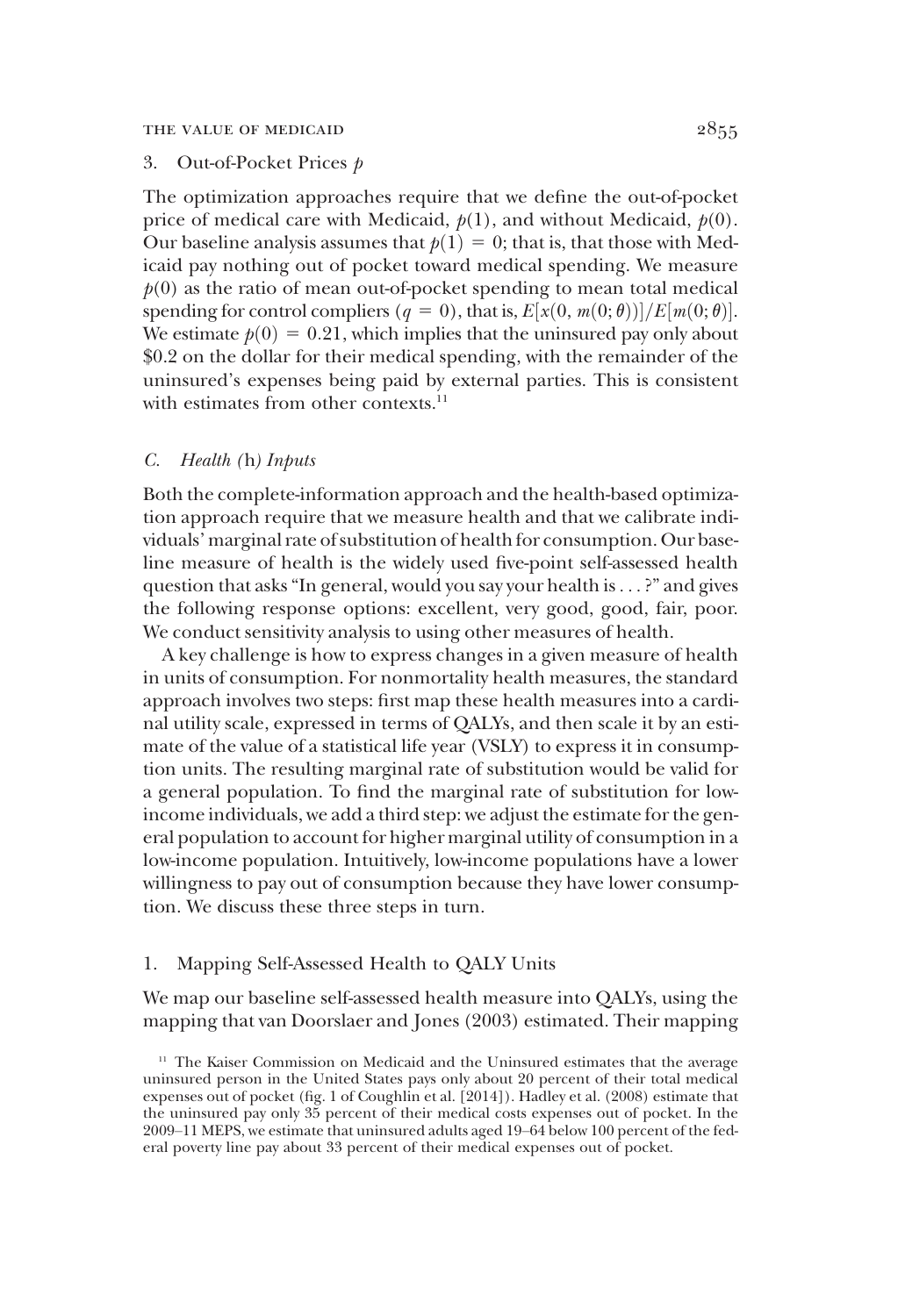employs the widely used "Health Utilities Index Mark 3" scale, which applies the "standard gamble approach" to a random sample of 500 adults from the city of Hamilton, Ontario, Canada. Specifically, respondents make choices over hypothetical outcomes in order to find the probability u such that the respondent is indifferent between living in a particular health state and facing a gamble consisting of living in perfect health with probability v and being dead with probability  $1 - v$ . One year lived in this particular health state is assigned a QALY of u. Appendix A.4 provides more detail.

Panel B of table 2 shows results for our baseline self-assessed health measure, reported in QALY units. Treatment compliers are less likely to respond than control compliers that they are in poor or fair health and likelier to describe their health as good, very good, or excellent. Weighting the effect of Medicaid on each health state by the associated QALY of that health state, our estimates indicate that Medicaid increases health by 0.05 QALYs.

Although QALYs have been frequently used in the economics literature (e.g., Cutler, Huckman, and Kolstad 2010; Chandra, Jena, and Skinner 2011; García et al. 2017; and Lakdawalla, Malani, and Reif 2017), they have the unattractive feature of relying on stated preference. An additional limitation in our setting is that the mapping is estimated on a sample that differs from the population of the Oregon Health Insurance Experiment. To the extent that preferences over a probability of living in perfect health and living for sure in less-than-perfect health are reasonably stable across populations, the mapping will offer a reasonable measure of a QALY.

# 2. Choosing a VSLY for a General Population

Estimation of the value of a statistical life is also challenging. A large literature, reviewed by Viscusi (1993) and Cropper, Hammitt, and Robinson (2011), uses various approaches to do so. Some, but not all, of these approaches rely on stated preferences. We take as a "consensus" estimate from this literature Cutler's (2004) choice of \$100,000 for the value of a VSLY for the general US population. In other words, we assume that the marginal rate of substitution of health (as measured by QALYs) for consumption to be \$100,000 in the general US population.

3. Adjusting the Marginal Rate of Substitution for a Low-Income Population

Our utility function assumes that the marginal utility of a QALY does not depend on the level of consumption. However, the marginal utility of consumption is higher in a low-income population because of their low levels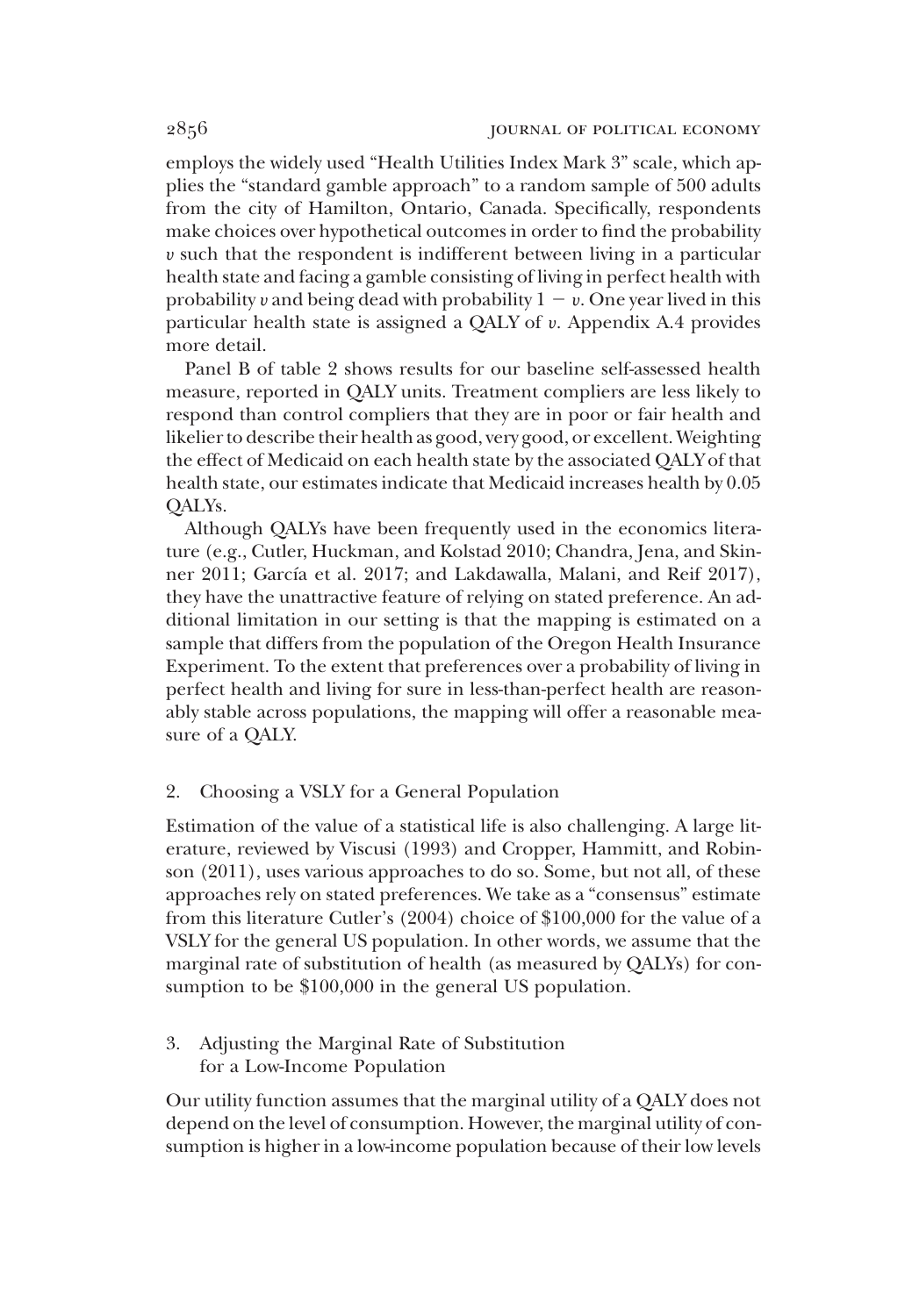#### THE VALUE OF MEDICAID  $2857$

of consumption, and as a result, the marginal rate of substitution of health for consumption is lower in a low-income population. With CRRA utility over consumption (see assumption 1), our baseline assumption of a coefficient of relative risk aversion  $\sigma = 3$  (see below) and per capita consumption for our population that is about 40 percent of the general population's (based on our estimates from the CEX), the MRS of health for consumption in our population is approximately 5 percent  $(\approx 0.4^3)$  of that in the general population. We therefore use a baseline  $\phi$  value of \$5,000 for our population but report sensitivity to alternative values.

We emphasize that a  $\phi$  of \$5,000 reflects the low-income individual's willingness to substitute on the margin their own consumption for QALYs. This does not imply that society's willingness to pay (i.e., reducing other people's consumption) for an additional QALY is only \$5,000 for lowincome populations. We return to this distinction in Section IV.C.

## D. Consumption (c) Inputs

Both the complete-information approach and the consumption-based optimization approach require that we measure consumption. Specifically, the complete-information approach requires that we estimate the impact of Medicaid on the distribution of consumption, while the consumptionbased optimization approach requires that we estimate the joint distribution of consumption and out-of-pocket spending for the uninsured to measure the "pure-insurance" term.12 For these approaches, we also need to calibrate a curvature of the utility function. In our baseline analysis, we calibrate the coefficient of relative risk aversion at  $\sigma = 3$ . Because the Oregon study does not contain consumption data, we take two different approaches to measuring consumption, which we now describe.

# 1. Consumption Proxy Approach

We proxy for nonmedical per capita consumption  $c$ , using the individual's out-of-pocket medical spending, x, combined with average values of nonmedical expenditure and out-of-pocket medical expenditure. Letting  $\bar{c}$  denote the average nonmedical expenditure for the low-income uninsured, we define the consumption proxy as

$$
c = \bar{c} - (x - \bar{x})/n, \tag{24}
$$

<sup>&</sup>lt;sup>12</sup> Equation (16) suggests that we need to estimate the joint distribution of  $c(0; \theta)$  and  $(p(0) - p(1))m(0;\theta)$  at  $q = 0$ . Since  $p(1) = 0$  by assumption, this reduces to the joint distribution of consumption c and out-of-pocket spending  $x(0, m(0; \theta)) = p(0)m(0; \theta)$ . We need to estimate this joint distribution only for the uninsured (so for  $q = 0$ ), because our assumption that Medicaid provides full insurance (i.e.,  $p(1) = 0$ ) implies that the marginal value of additional insurance for the fully insured (so for  $q = 1$ ) is zero.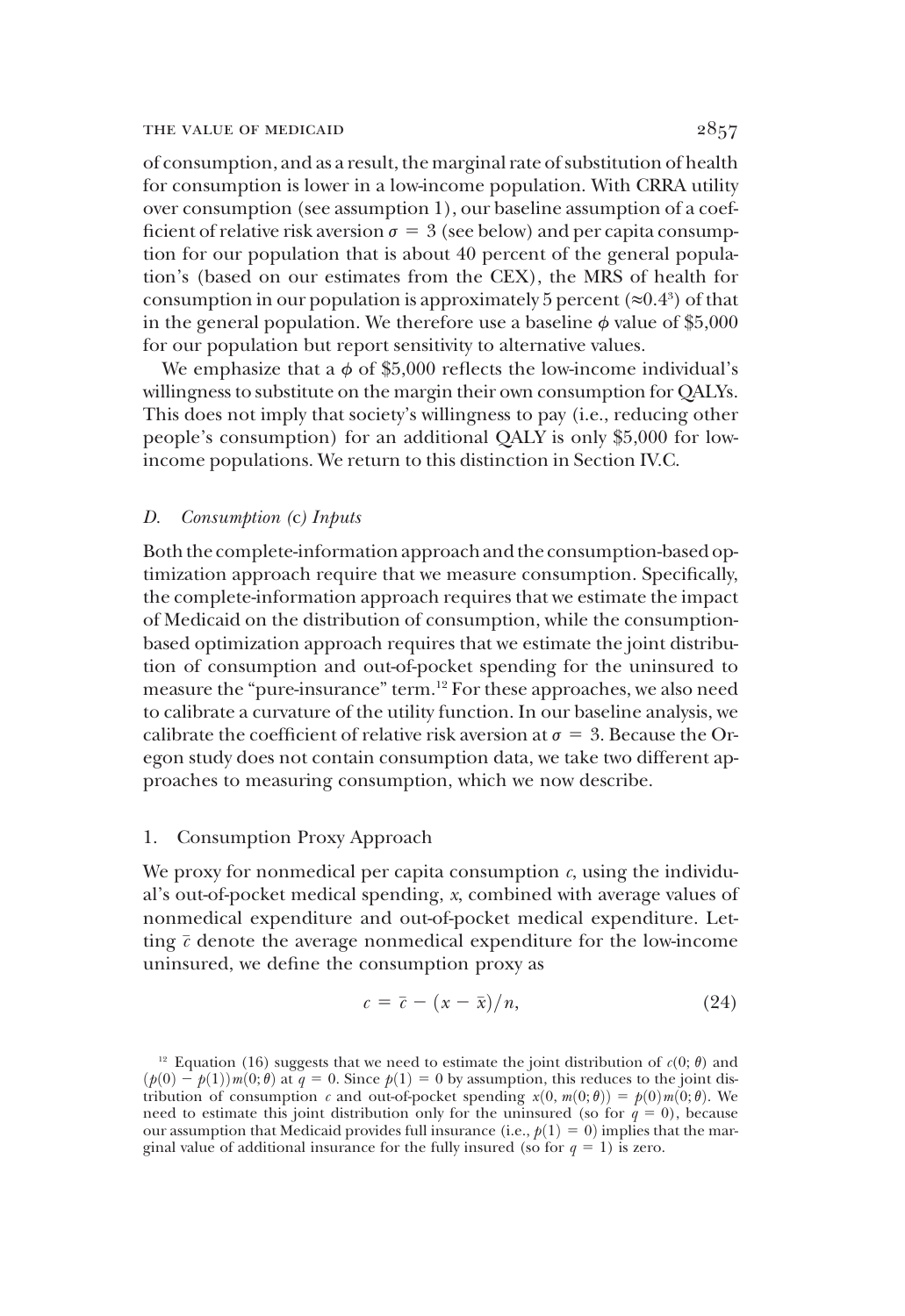where *n* denotes family size and  $\bar{x}$  denotes average per capita out-ofpocket medical spending among control compliers; average family size among compliers is about 2.9 (see table 2). Our approach accounts for within-family resource sharing by assuming that consumption is shared equally within the family; that is, the impact of a given amount of out-ofpocket medical spending on nonmedical consumption is shared equally within families.<sup>13</sup> This seems a reasonable assumption, given the joint nature of many components of consumption; however, in the sensitivity analysis, we consider that the out-of-pocket spending shock is borne entirely by the individual with the spending.

This consumption proxy approach makes several simplifying assumptions. First, it assumes that the only channel by which Medicaid affects consumption is by reducing out-of-pocket spending; it rules out Medicaid affecting consumption by changing income, which seems empirically reasonable in our context (Finkelstein et al. 2012; Baicker et al. 2014). Second, it assumes that per capita consumption would be the same for all individuals in the Oregon study if they had the same out-of-pocket spending. This is an assumption made for convenience and unlikely to be literally true. However, it approximates reality to the extent to which heterogeneity in nonmedical consumption is limited within our low-income population. Finally, it does not allow for the possibility of any intertemporal consumption smoothing through borrowing or saving. Such opportunities are likely limited in our low-income study population but presumably are not zero; by not allowing for this possibility, we likely bias upward our estimate of  $\gamma(1)$ .

*Implementation*.—We use the Oregon survey data to measure  $x$  (as described above) and also family size *n*. We estimate  $\bar{c}$  as mean per capita nonmedical consumption in a population that has characteristics similar to those of participants in the Oregon study, namely, families that live below the federal poverty line, have an uninsured household head, and are in the CEX. To estimate the impact of Medicaid on the distribution of out-of-pocket spending  $x$ , we make the parametric assumption that outof-pocket spending is a mixture of a mass point at zero and a lognormal spending distribution and then estimate the distribution of out-of-pocket spending x for control compliers, using standard, parametric quantile instrumental-variables techniques; see appendix A.2 for more detail.

Because there is unavoidable measurement error in estimating consumption and because marginal utility is sensitive to low values of consumption,

<sup>&</sup>lt;sup>13</sup> This same logic implies that the benefits from Medicaid are also shared among family members. This is captured in the optimization approach by eq. (14); this equation values any dollar flowing to the family by the marginal utility of consumption of the individual irrespective of whether the dollar is used to benefit the individual or other family members. However, for the complete-information approach, it requires that we replace  $\gamma(1)$ by  $\gamma(1)/n$  when estimating eq. (3).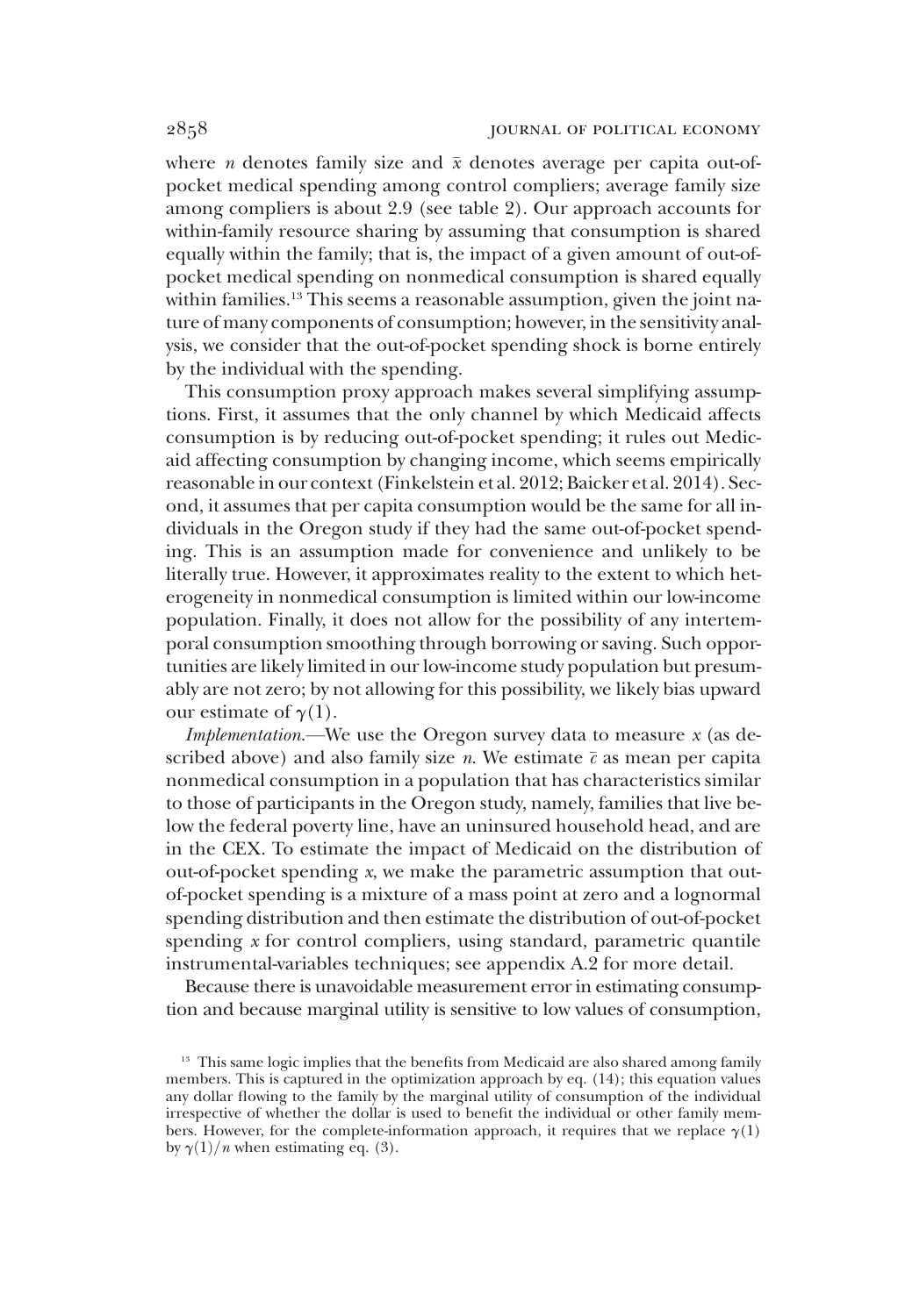we rule out implausibly low values of  $c$  by imposing an annual consumption floor. Our baseline analysis imposes a consumption floor at the 1st percentile of nonmedical consumption for low-income uninsured individuals in the CEX (i.e., \$1,977). We impose the consumption floor by capping the out-of-pocket spending drawn from the fitted lognormal distribution at  $\bar{x} + n(\bar{c} - c_{floor})$ , where  $\bar{x}$  is average per capita out-of-pocket medical spending, as in equation (24). Our baseline consumption floor binds for fewer than 0.3 percent of control compliers. In the sensitivity analysis, we explore sensitivity to the assumed value of the consumption floor. Finally, we map the fitted, capped out-of-pocket spending distribution to consumption, using equation (24).

Figure 1 shows the resultant distributions of consumption for control compliers ( $q = 0$ ) and treatment compliers ( $q = 1$ ). Average nonmedical consumption for control compliers is \$9,214, with a standard deviation of \$1,089. For treatment compliers, consumption is simply the average nonmedical consumption for the insured (\$9,505), since by assumption  $x(1, m) = 0$ <sup>14</sup>. The difference between the two lines in the figure shows the increase in consumption due to Medicaid for the compliers.

# 2. CEX Approach

The consumption proxy approach assumes that changes in out-of-pocket spending x translate one for one into changes in consumption if the individual is above the consumption floor. If individuals can borrow or draw down assets or have other ways of smoothing consumption, this approach overstates the consumption-smoothing benefits of Medicaid. We therefore also employ an alternative approach that uses national data on outof-pocket spending  $x$  and nonmedical consumption  $c$  for low-income individuals from the CEX. For the consumption-based optimization approach, the CEX data allow us to directly estimate the pure-insurance term at  $q = 0$  in equation (16), that is, the covariance between the marginal utility of nonmedical consumption  $c$  and out-of-pocket spending x among the uninsured. Appendix A.5.1 provides more detail on the data, sample definition, and summary statistics in the CEX data and compares that sample to the sample of compliers in the Oregon data.

The key advantage of the CEX approach over the consumption proxy approach is the ability to directly observe consumption and its covariance with out-of-pocket spending. But it has two important drawbacks. First, it cannot be used for the complete-information approach because this

<sup>&</sup>lt;sup>14</sup> Average nonmedical consumption for the low-income uninsured (i.e.,  $\bar{c}$ ) is \$9,214 in the CEX. To account for the fact that nonmedical consumption for the uninsured is presumably lowered because of out-of-pocket medical costs, which are 0 for the insured, we assume that average nonmedical consumption for the insured is  $\bar{c} + \bar{x}/n$  (see eq. [24]), where  $\bar{x}$  denotes average out-of-pocket spending for the uninsured.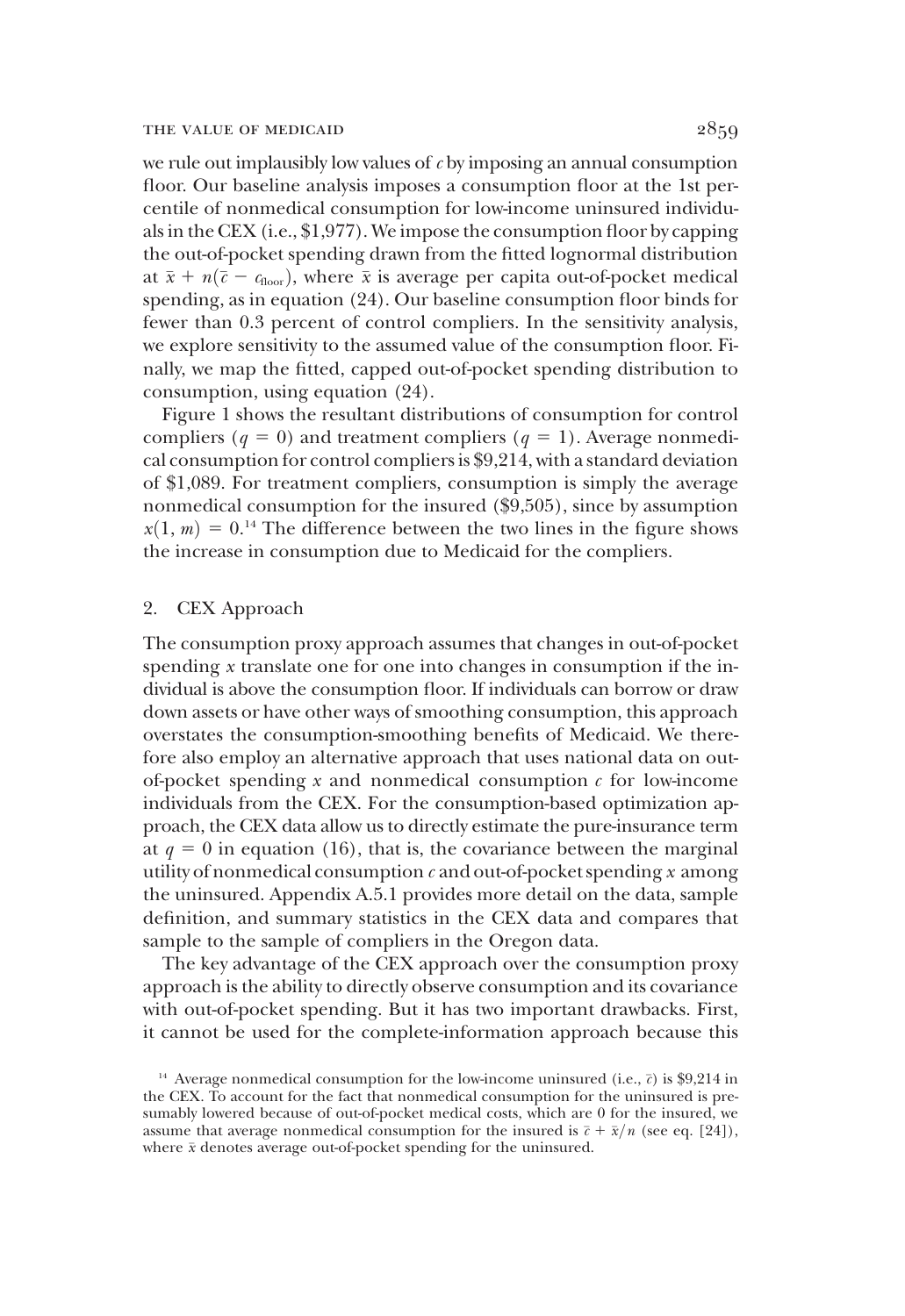

FIG. 1.—Consumption distribution for treatment and control compliers. Color version available as an online enhancement.

approach requires a causal estimate of the impact of Medicaid on consumption, which cannot be estimated in the CEX data.<sup>15</sup> Second, the data come from a national sample of low-income individuals, not the Oregon study data.

In principle, it is straightforward to directly estimate the correlation between the marginal utility of consumption and out-of-pocket medical spending for uninsured individuals in the CEX data. We wish to estimate equation (16). For  $q = 0$ , this reduces to

$$
Cov\bigg(\frac{c(0;\theta)^{-\sigma}}{E[c(0;\theta)^{-\sigma}]}, x(0, m(0;\theta))\bigg),\,
$$

where  $c$  and  $x$  are, respectively, observed nonmedical consumption and out-of-pocket medical spending for the uninsured in the CEX. We impose the same consumption floor as in the consumption proxy approach.

<sup>&</sup>lt;sup>15</sup> For the pure-insurance term of the consumption-based optimization approach, we need to evaluate the covariance term of eq. (16) only for  $q = 0$ , because we know that the covariance term is zero for  $q = 1$ , given our baseline assumption that the insured face no consumption risk from medical expenditures. Hence, we do not need a causal estimate of the impact of Medicaid on consumption.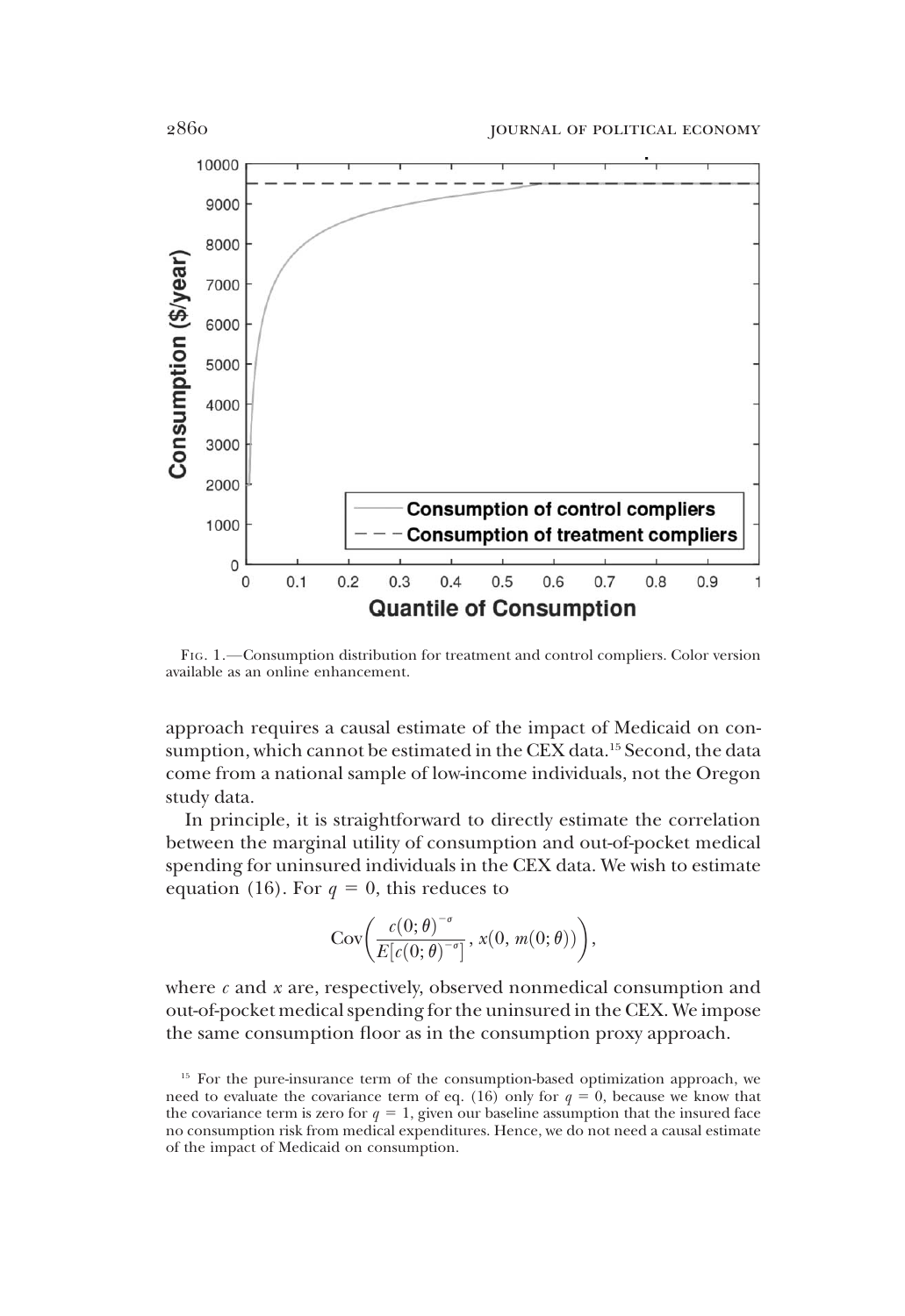In practice, we face an additional challenge that the raw data show a negative covariance between the marginal utility of consumption and out-of-pocket spending among the uninsured. This is not an idiosyncratic feature of the CEX; we also estimate a negative covariance in the Panel Study of Income Dynamics. The negative covariance remains even after income and assets are controlled for, and we suspect that the covariance term is biased from measurement error that induces a negative correlation between  $c(0; \theta)^{-\sigma}$  and  $x(0; \theta)$ .<br>We therefore implement a mea

We therefore implement a measurement-error correction that allows for potentially nonclassical measurement error in out-of-pocket medical spending. We do so by exploiting a key implication of our model: the covariance between out-of-pocket medical spending and the marginal utility of consumption should be zero for the insured  $(q = 1)$  because they have no out-of-pocket medical spending. Under the assumption that measurement error in out-of-pocket medical spending is the same for the insured and the uninsured, we use the estimated covariance term for the insured to infer the impact of measurement error on the covariance term for the uninsured. Appendix A.5.2 provides more detail on our approach.

## IV. Results

- A. Baseline Results
- 1. Utility-Free Estimates: Medicaid Costs and Transfers

Without any assumptions about the utility function, the experimental estimates deliver several key objects. The gross cost of Medicaid (G) equals total medical spending for treatment compliers  $(q = 1)$ , since treatment compliers have no out-of-pocket spending (see eq. [21]). Table 2 indicates that G is \$3,600 per recipient year. This is broadly consistent with external estimates of annual per-recipient spending in the Medicaid program in Oregon (Wallace et al. 2008).

The net cost of Medicaid (C) equals the average increase in medical spending due to Medicaid plus the average decrease in out-of-pocket spending due to Medicaid (see eq. [22]). Table 2 shows that the impact of Medicaid on medical spending is \$879 and that the impact on out-ofpocket spending is  $-\$569$ . Hence,  $C = \$1,448$ . The monetary transfer from Medicaid to external parties,  $N$ , is the difference between  $G$  and  $C$ (see eq. [23]), or \$2,152. Thus, about 60 cents of every dollar of government spending on Medicaid is a transfer to external parties ( $N/G \approx 0.6$ ).

Finally, the optimization approach allows us to estimate the value of the transfer component of Medicaid to recipients using only the estimates of the impact of Medicaid on  $m$  and  $p$  (see eq. [14]). The change in the out-of-pocket price for medical care due to insurance  $(p(0) - p(1))$  is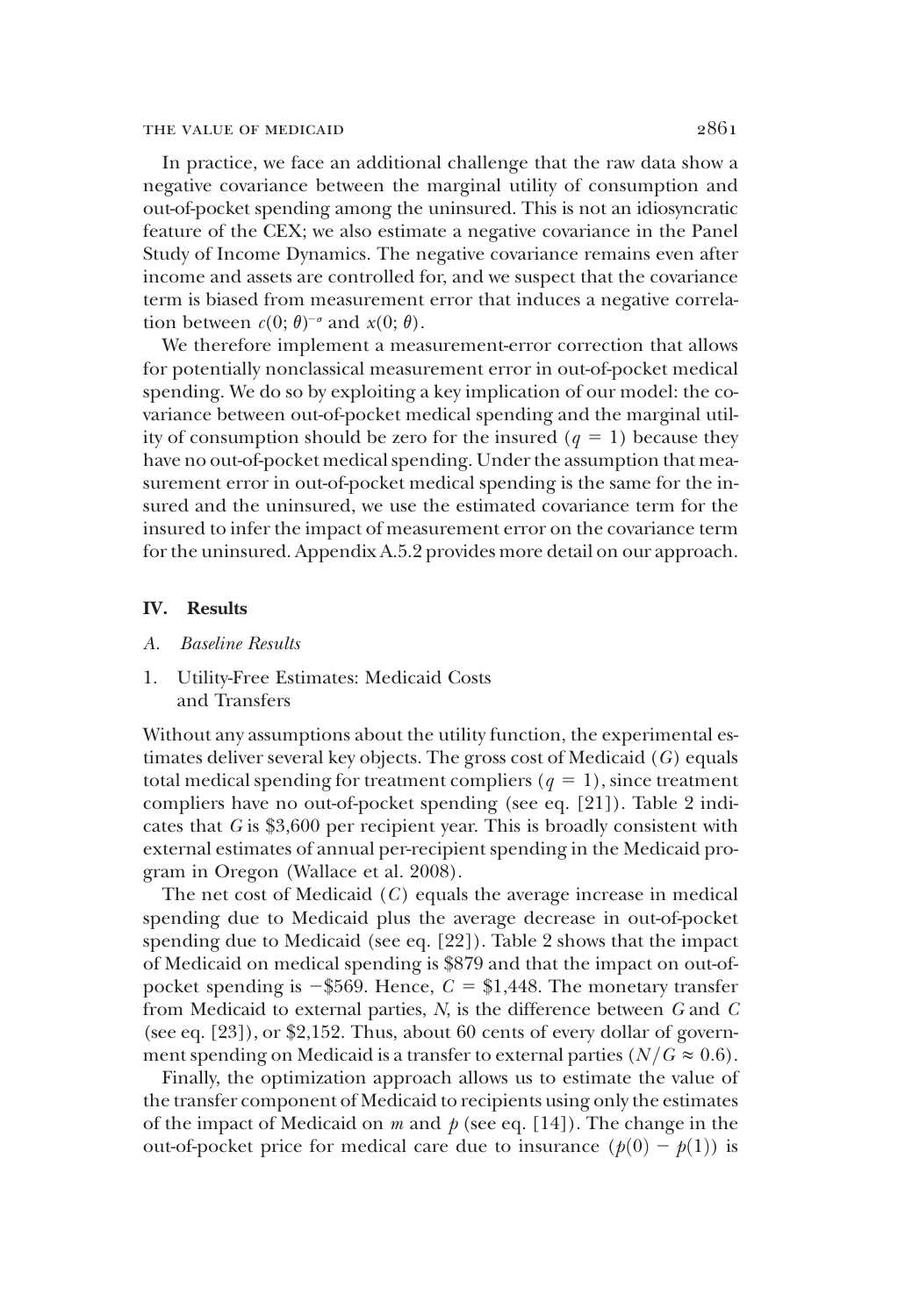0.21. Using linear approximation (assumption 4) and the estimates of  $E[m(0, \theta)]$  and  $E[m(1, \theta)]$  of \$2,721 and \$3,600, respectively (see table 2), we calculate a transfer term of \$661. Without the linear approximation, we can derive lower and upper bounds for the transfer term of \$569 and  $$752$ , respectively (see eq. [15]).

## 2. Complete-Information Approach

As shownin equation (4), the complete-information approach requires us to estimate mean health outcomes and the distribution of consumption for control compliers ( $q = 0$ ) and treatment compliers ( $q = 1$ ). Table 2 shows the estimates for mean health outcomes, while figure 1 shows the estimated distribution of consumption at  $q = 0$  and  $q = 1$ . The completeinformation approach further requires that we calibrate the marginal rate of substitution of health for consumption  $(\phi)$  and a coefficient of relative risk aversion  $(\sigma)$ . As discussed above, our baseline specification assumes  $\phi = $5,000$  and  $\sigma = 3$ .

This implementation of the complete-information approach yields an estimate of  $\gamma(1) = $1,675$ . In other words, a Medicaid recipient would be indifferent between giving up Medicaid and giving up \$1,675 in consumption. The complete-information approach lends itself to decomposing  $\gamma(1)$  into the component operating through health ( $\gamma_h$ ) and the component operating through consumption  $(\gamma_c)$ . We define  $\gamma_c$  by

$$
E\left[\frac{c(0;\theta)^{1-\sigma}}{1-\sigma}\right] = E\left[\frac{(c(1;\theta)-\gamma_c)^{1-\sigma}}{1-\sigma}\right],\tag{25}
$$

and estimate  $\gamma_c = $1,381$ . We then infer the value of Medicaid to recipients operating through health as  $\gamma_h = \gamma(1) - \gamma_c = $294$ .<sup>16</sup> In other words, about 80 percent of the recipient willingness to pay for Medicaid comes through its impact on consumption, as opposed to health.

Decomposition of  $\gamma(1)$  into a transfer term and a pure-insurance term requires estimates of heterogeneity in the return to medical spending,  $d\tilde{h}/dm$  (see eqq. [6], [7]). As mentioned above, we do not have the statistical power to estimate heterogeneity in  $d\tilde{h}/dm$ . However, because the estimates of  $d\tilde{h}/dm$  are needed only for the decomposition of the health component  $\gamma_h$ , we can still find the transfer term of the consumption component  $\gamma c^{17}$  By setting the right-hand side of equation (6) to zero, we

<sup>&</sup>lt;sup>16</sup> Because of the curvature of the utility function, the order of operations naturally matters. If we instead directly estimate  $\gamma_h$  and infer  $\gamma_c$  from  $\gamma(1) - \gamma_h$ , we estimate  $\gamma_c = $1,059$  and  $\gamma_h = $615$ .

<sup>&</sup>lt;sup>17</sup> Appendix A.3 provides implementation details of how we decompose  $\gamma_c$  into a transfer component and a pure-insurance component. The pure-insurance component, operating through consumption smoothing, is broadly similar to the approach taken by Feldstein and Gruber (1995) to estimate the consumption-smoothing value of catastrophic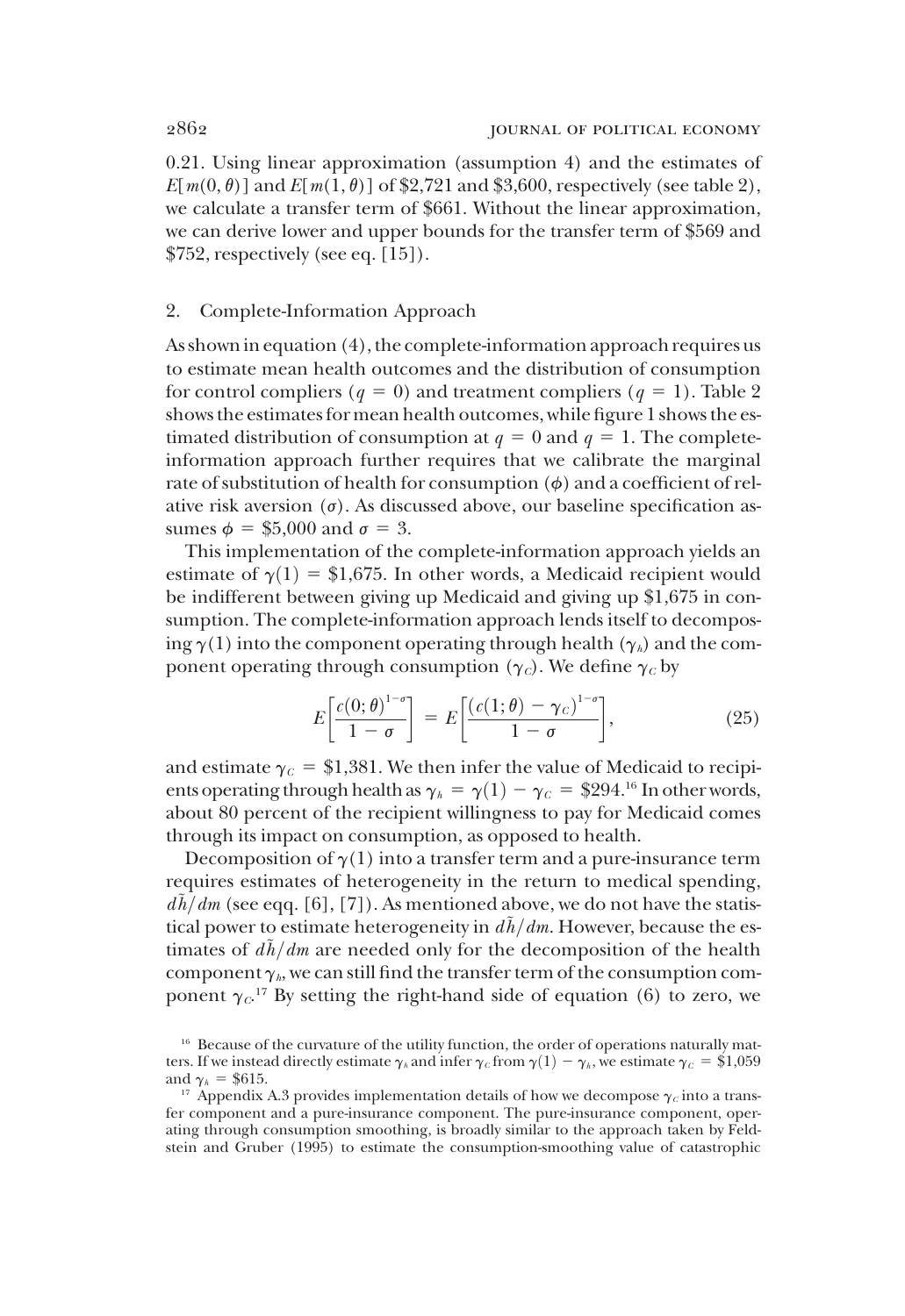obtain an estimate of the consumption component of the transfer term of \$569. Thus, the lower bound for the entire transfer term is \$569. By assuming that the entire health component ( $\gamma_h$  = \$294) is part of the transfer term, we obtain an upper bound for the transfer term of \$863 (\$569 + \$294). The resulting bounds on the pure-insurance component are \$812 and \$1,106. This suggests that roughly a third to a half of the value of Medicaid comes from its transfer component, with the remainder coming from Medicaid's ability to move resources across states of the world.

# 3. Consumption-Based Optimization Approach

We estimate the transfer component and the pure-insurance component separately and combine them for our estimate of  $\gamma(1)$ . Estimation of the transfer component is straightforward and, as described above, produced an estimate of \$661. Estimation of the "pure-insurance" component, however, is more complicated. We undertake two approaches; for both, we assume  $\sigma = 3$ .

Consumption-based optimization approach with consumption proxy.—We estimate the pure-insurance value at  $q = 0$  by using equation (16) on the Oregon sample. This requires an estimate of the joint distribution of consumption and out-of-pocket spending for control compliers (see n. 12). The distribution of c for  $q = 0$  is shown in figure 1, and the joint distribution of consumption and out-of-pocket spending follows from equation (24). At  $q = 1$ , the pure-insurance value of Medicaid is zero because the marginal utility of consumption is constant. Following the linear approximation in assumption 4, the total pure-insurance component is therefore one-half of what we estimate at  $q = 0$ , or \$760. Adding this to the previously estimated transfer component implies that  $\gamma(1) = 1,421$ .

Consumption-based optimization approach with CEX consumption measure.— We also estimate the pure-insurance value at  $q = 0$  by using low-income individuals in the CEX. As explained in detail in appendix A.5 and shown in appendix table 2, we use the difference between the observed covariance term for the uninsured and that for the insured to estimate the measurement-error-corrected covariance term for the uninsured. The resulting measurement-error-corrected covariance between the marginal utility of consumption and out-of-pocket spending at  $q = 0$  is \$265 for our baseline measure of consumption. As above, the assumption that Medicaid provides full insurance implies that the pure-insurance value of Medicaid is zero at the margin at  $q = 1$ . The linear approximation over  $q = 1$  and  $q = 0$  yields a pure-insurance value of \$133. Adding this to our previously estimated transfer component implies that  $\gamma(1) = $793$ .

health insurance and by Finkelstein and McKnight (2008) to estimate the consumptionsmoothing value of the introduction of Medicare.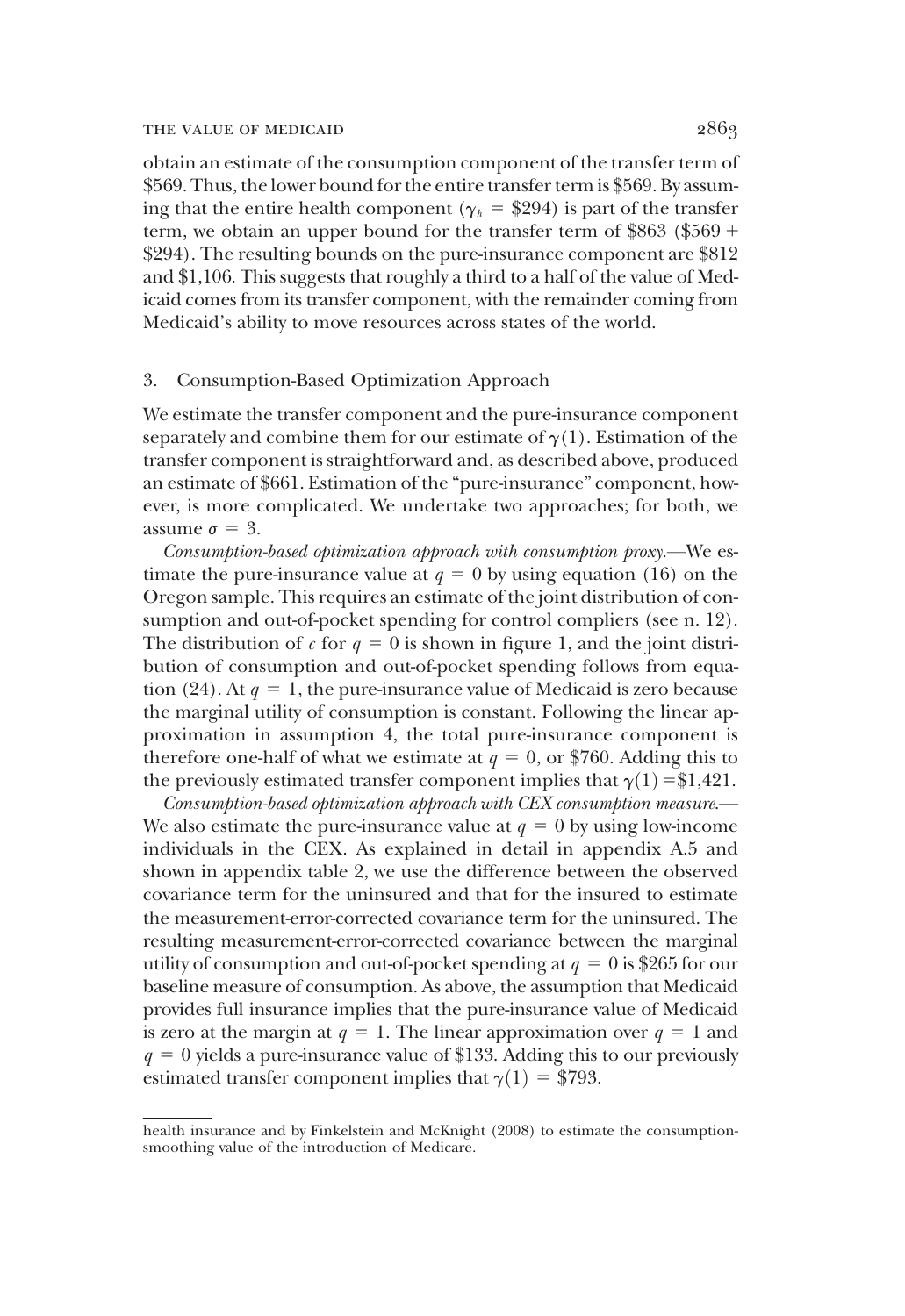# B. Summary and Sensitivity

The first row of table 3 summarizes our estimates of recipient willingness to pay for Medicaid  $\gamma(1)$ . The estimates range from \$1,675 (standard error  $= $60$ ) in the complete-information approach to \$1,421 (standard  $error = $180$ ) in the consumption-based optimization approach using a consumption proxy, to  $$793$  (standard error = \$417) in the consumptionbased optimization approach using the CEX consumption measure. The next two rows summarize the decomposition of  $\gamma(1)$  into a transfer and a pure-insurance component. The results suggest that the transfer component represents a large share of  $\gamma(1)$ . Under the optimization approach, the transfer component contributes between one-half and four-fifths of total willingness to pay; the bounds in the complete-information approach suggest that the transfer component accounts for at least a third and as much as half of  $\gamma(1)$ .

Panel B provides some benchmarks. The first row shows that the net cost of providing Medicaid to recipients is only 40 percent of government spending on Medicaid; the majority of government spending on Medicaid goes to external parties who, in the absence of Medicaid, would have given the recipients medical care without being fully paid. The second row compares recipient willingness to pay to net cost ( $C = $1,148$ ). It shows that whether or not recipient willingness to pay exceeds net costs depends on the approach—with  $\gamma(1)/C$  ranging from 0.55 to 1.16. A finding of  $\gamma(1)$  above C implies that the insurance value of Medicaid to

|                                                                             |                                                    | <b>OPTIMIZATION APPROACHES</b> |                                                                            |  |
|-----------------------------------------------------------------------------|----------------------------------------------------|--------------------------------|----------------------------------------------------------------------------|--|
|                                                                             | COMPLETE-<br><b>INFORMATION</b><br>APPROACH<br>(1) | (Consumption)<br>Proxy)<br>(2) | Consumption-Based Consumption-Based<br>(CEX Consumption<br>Measure)<br>(3) |  |
|                                                                             | A. Recipient WTP for Medicaid                      |                                |                                                                            |  |
| $\gamma(1)$ (standard error)                                                | 1,675<br>(60)                                      | 1,421<br>(180)                 | 793<br>(417)                                                               |  |
| Transfer component, T                                                       | 569-863                                            | 661                            | 661                                                                        |  |
| Pure-insurance component, I                                                 | $812 - 1,106$                                      | 760                            | 133                                                                        |  |
|                                                                             | <b>B.</b> Benchmarks                               |                                |                                                                            |  |
| Net costs as fraction of gross<br>cost, C/G<br>Recipient WTP as fraction of | .40                                                | .40                            | .40                                                                        |  |
| net cost, $\gamma(1)/C$                                                     | 1.16                                               | .98                            | .55                                                                        |  |
| Moral hazard cost, $G - T - N$                                              | 585-879                                            | 787                            | 787                                                                        |  |

TABLE 3 Willingness to Pay (WTP) for Medicaid by Recipients

Note.—Estimates of WTP and moral-hazard costs are expressed in dollars per year per Medicaid recipient. Standard errors are bootstrapped with 500 repetitions.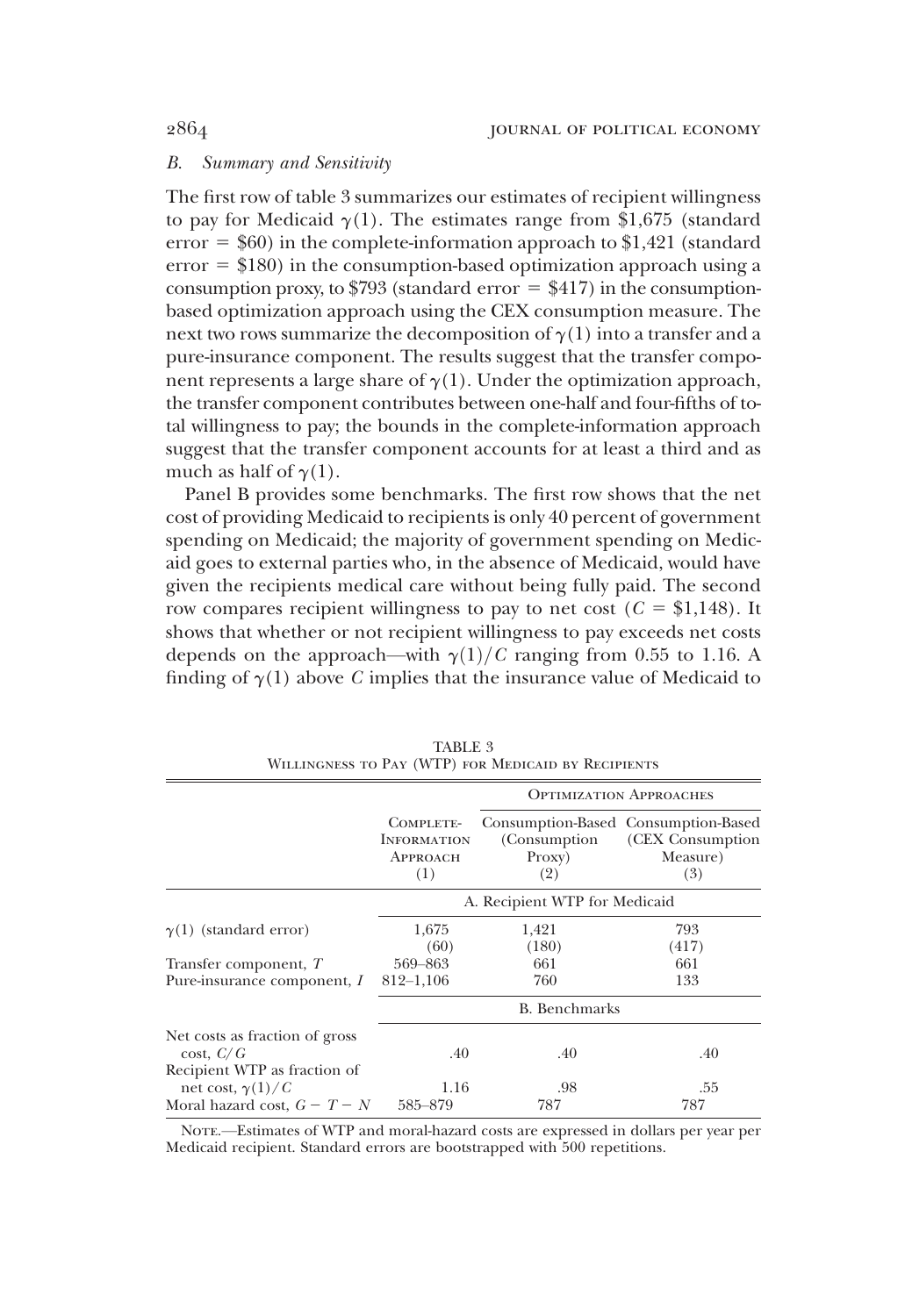recipients, I, exceeds the moral-hazard costs of Medicaid,  $G - N - T$ , while  $\gamma(1)$  below C implies the converse.<sup>18</sup> The final row of panel B shows that the moral hazard of Medicaid is substantial across all approaches.

Naturally, all of our quantitative results are sensitive to the framework used and to our specific implementation assumptions. We explored sensitivity to a variety of alternative assumptions, including the assumed level of risk aversion, the assumed consumption floor, the measurement of outof-pocket spending for those on Medicaid, the assumed amount of withinfamily risk smoothing, and the method of interpolation in the optimization approach. We also explored sensitivity to alternative ways of valuing health improvements and alternative health measures. As table 1 indicates, these will affect certain estimates and not others.

Appendix B describes our sensitivity analyses and results. Across specifications, recipient willingness to pay is roughly of the same order of magnitude as net costs, and the transfer value to recipients is always substantial, but the estimates of the pure-insurance value are more sensitive. For the complete-information approach, the biggest impact on the estimates comes from assuming  $\sigma = 5$ , which raises our estimate of  $\gamma(1)/C$  from 1.2 to 2.8. The next-biggest effect comes from replacing our baseline calibration of a marginal rate of substitution of health for consumption of \$5,000 with a value of \$40,000, which would result if willingness to pay for health scales linearly with consumption. Under the consumption-based optimization approach using the consumption proxy, the biggest change comes from assuming that the shock is borne entirely by the individual. This more than doubles our estimate of  $\gamma(1)/C$ , from 1.0 to 2.2. The consumptionbased optimization approach using the CEX consumption measure is more stable. The biggest impact comes from assuming  $\sigma = 5$ ; this raises  $\gamma(1)/C$  from 0.55 to 0.60.

#### C. Discussion

## 1. External Parties

A striking finding is that a major beneficiary of Medicaid expansions are nonrecipients, who receive 60 percent of each dollar of government Medicaid spending. An open and important question concerns the identity of these "nonrecipients." The provision of uncompensated care by hospitals is a natural starting point. Recent evidence indicates that hospital visits by the uninsured are associated with very large unpaid bills (Dobkin et al. 2018) and that increases in Medicaid coverage lead to large reductions in uncompensated care by hospitals (Garthwaite et al. 2018).

<sup>&</sup>lt;sup>18</sup> By definition,  $\gamma(1) = T + I$  and  $C = G - N$ . Therefore, a comparison of I to  $G - N - T$  is equivalent to a comparison of  $\gamma(1)$  to C.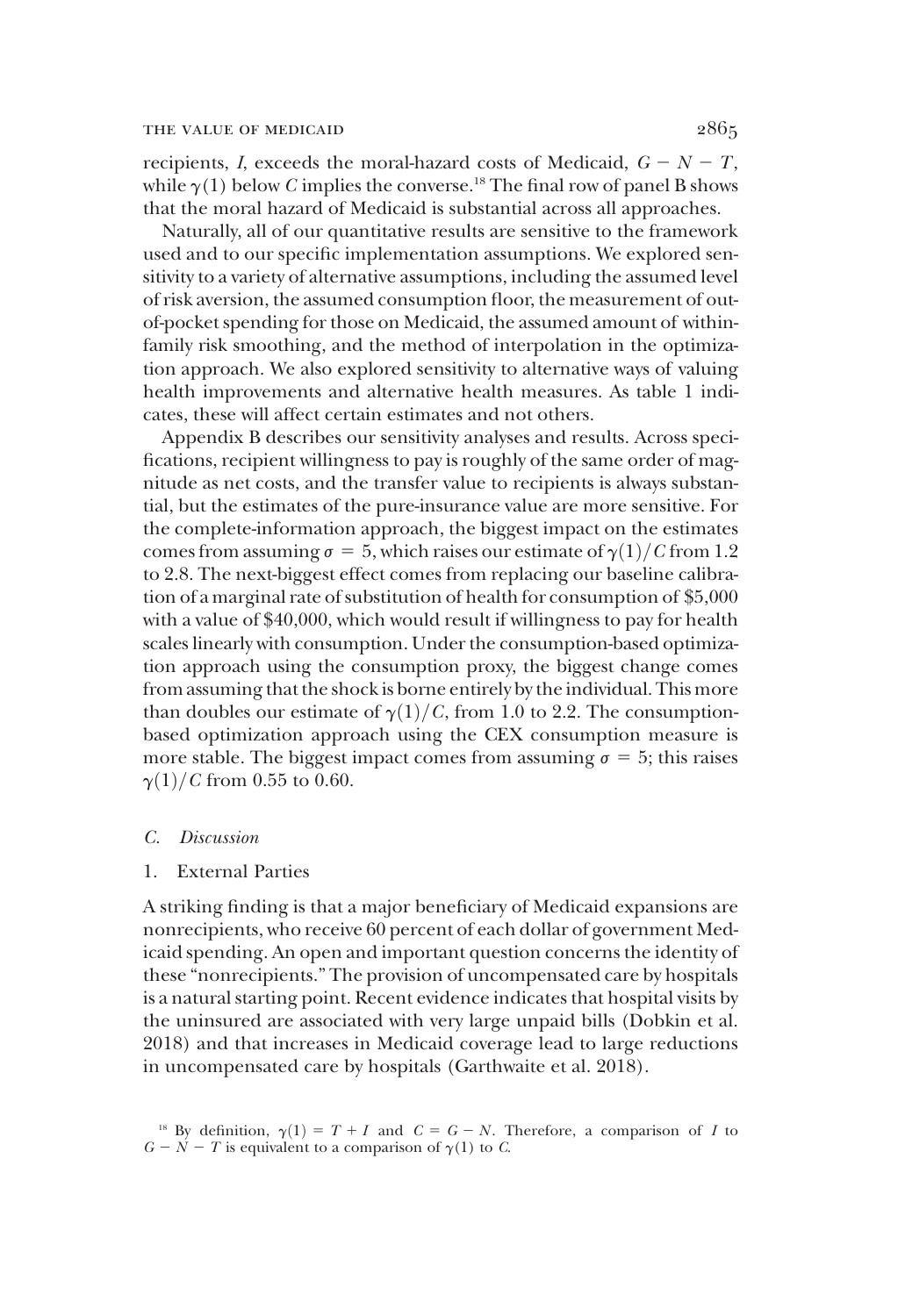The ultimate economic incidence of the transfers to external parties is more complicated. While some of the incidence may fall on the direct recipients of the monetary transfers, other parties, including the privately insured, the recipients themselves (e.g., if reductions in unpaid medical debt provide benefits to recipients), and the public-sector budget, may bear some of the incidence.

# 2. Recipient Willingness to Pay If (Counterfactually) the Uninsured Had No Implicit Insurance

We assess how much higher recipient willingness to pay for Medicaid would be if (counterfactually) the low-income uninsured had no implicit insurance. To do so, we extrapolate (grossly) out of sample from the observed demand for medical care at  $p = 0$  (for treatment compliers) and at  $p = 0.21$  (for control compliers) to the demand for medical care at  $p = 1$ (i.e., if the uninsured had to pay the full cost of their medical care). We do this by assuming that the demand for medical care is log-linear in  $\rho^{19}$ This out-of-sample exercise suggests that, if the low-income uninsured had to pay all of their medical costs, recipient willingness to pay for Medicaid would increase to \$2,749 under the complete-information approach (compared to our baseline estimate of  $$1,675$ ) and to  $$3,875$  for the consumptionbased optimization approach (compared to \$1,421 for our baseline estimate in table 3).

# 3. Recipient Willingness to Pay Relative to Medicaid Cost

As noted in the introduction, the Congressional Budget Office currently uses G for the value of Medicaid for recipients (Congressional Budget Office 2012). However, a priori,  $\gamma(1)$  may be less than or greater than G. If rational individuals have access to a well-functioning insurance market and choose not to purchase insurance,  $\gamma(1)$  will be less than G. If market failures such as adverse selection (e.g., knowledge of  $\theta$  when choosing insurance) result in private insurance not being available at actuarially fair prices,  $\gamma(1)$  could exceed G, although it might not if moral-hazard costs and crowd-out of implicit insurance (i.e., N) sufficiently reduce  $\gamma(1)$ . Ultimately, these are empirical questions.

Across the different approaches, we consistently estimate that  $\gamma(1)$  is less than G, with our estimates of  $\gamma(1)/G$  ranging between \$0.2 and \$0.5. This implies that Medicaid recipients would rather give up Medicaid than

<sup>&</sup>lt;sup>19</sup> Once we have an estimate of the (counterfactual) distribution of m at  $p = 1$ , this straightforwardly implies counterfactual distributions of x and  $c$  (in our consumptionproxy-based approach). For the complete-information approach, we also need a counterfactual estimate for the mean of h, which we get by simple linear extrapolation.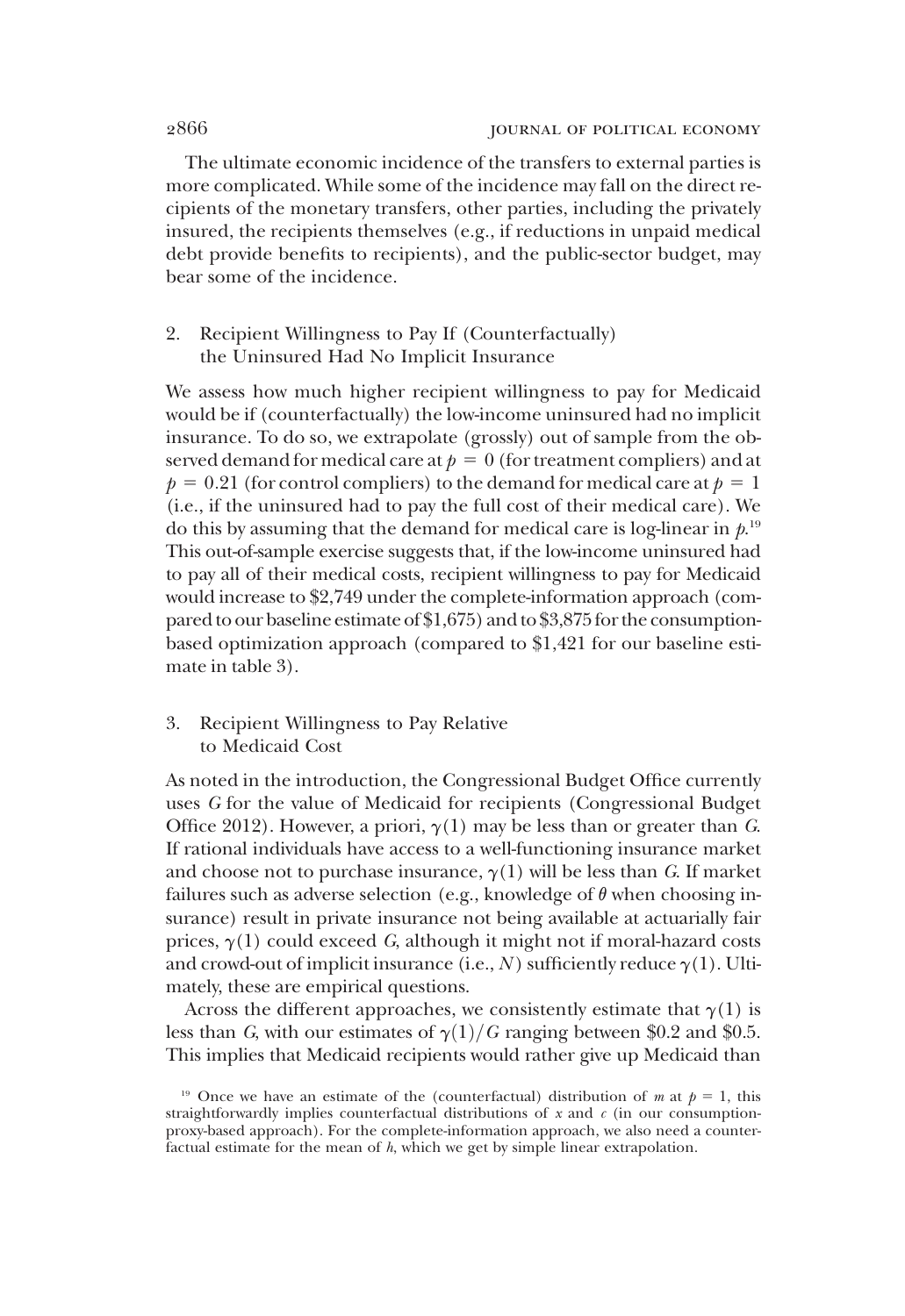pay the government's costs of providing Medicaid; likewise, an uninsured person would choose the status quo over giving up G in consumption to obtain Medicaid. This contrasts with the current approach used by the Congressional Budget Office to value Medicaid at government cost.

However, since the gross costs of Medicaid (G) greatly exceed its net costs  $(C = G - N)$ , it is also instructive to compare  $\gamma(1)$  to C. We think of this as a useful thought exercise even though it is not clear that there is a corresponding practical implementation option of delivering Medicaid without the transfer to external parties. Of course, if the government is itself a major recipient of the transfers to "external parties" (Hadley et al. 2008), our net cost estimate C may approximate the "true" cost of Medicaid to the public sector.

It is theoretically ambiguous whether  $\gamma(1)$  will be higher or lower than C. Recipient willingness to pay for Medicaid may be higher than its net cost because of its insurance value, or it may be lower because of moralhazard effects. The results indicate that, depending on the approach, recipient willingness to pay for Medicaid relative to its net costs (i.e.,  $\gamma(1)/C$ ) varies from about 0.5 to 1.2.

# 4. Recipient versus Societal Willingness to Pay

The fact that our population has low levels of consumption (because of low levels of income and/or liquidity constraints) implies that they have a high marginal utility of consumption, which contributes to a low willingness to give up consumption for other goods. As we emphasized at the outset, societal willingness to pay may be considerably higher, given the redistributive nature of Medicaid. We can derive a societal willingness to pay for Medicaid by multiplying  $\gamma(1)$  by the relevant social welfare weight.<sup>20</sup>

Consider, for example, a utilitarian social welfare function over individual utilities. Social willingness to pay is therefore recipient willingness to pay multiplied by the ratio of the marginal utility of consumption of the recipient to the marginal utility of consumption of the average person in the population. A rough calculation from the CEX suggests that the median consumption in the recipient population in the Oregon Health Insurance Experiment is about 40 percent of the median consumption level of the general population. Given our assumption of CRRA individual utility with a coefficient of relative risk aversion of  $\sigma = 3$  (i.e., a marginal

<sup>&</sup>lt;sup>20</sup> Societal willingness to pay may also be higher than individual willingness to pay for two other reasons not captured in our analysis. First, Medicaid may provide insurance value to those who are not currently eligible for Medicaid but would become eligible if they experienced a sufficiently large negative shock. Second, government provision of insurance may reduce inefficiencies stemming from the Samaritan's dilemma (Coate 1995). Both channels are beyond the scope of our paper.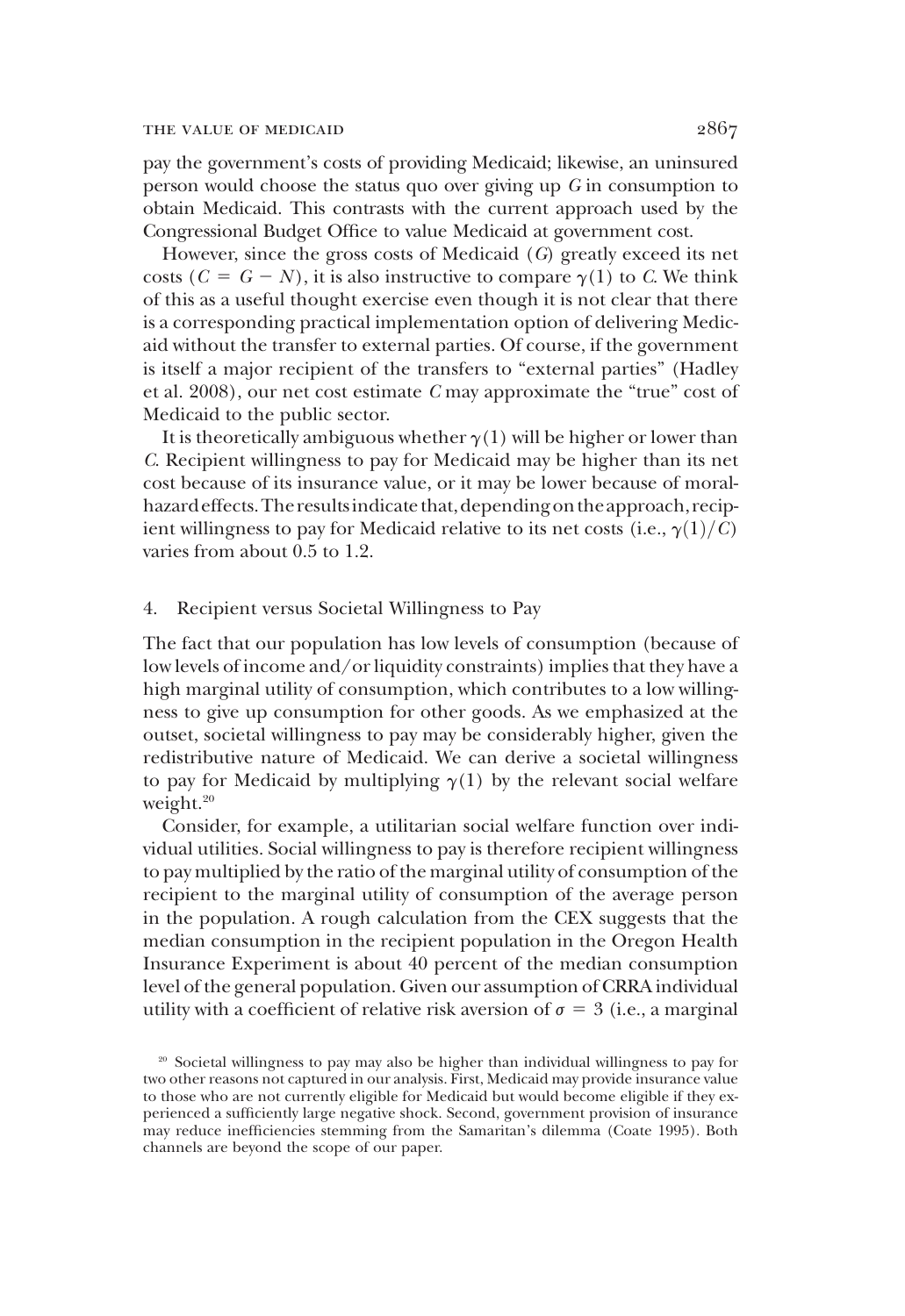utility of consumption of  $1/c^3$  ), this would suggest a societal willingness to pay for Medicaid that is nearly 20 times recipient willingness to pay; even with log utility, societal willingness to pay would be 2.5 times recipient willingness to pay.

An alternative approach that does not require assuming a specific social welfare function would be to compare recipient willingness to pay per dollar of government expenditure to their willingness to pay for alternative redistributional instruments, such as a tax cut (Hendren 2016, 2017). This asks whether redistributing through Medicaid is a more or less costly way to transfer resources to a low-income population than other transfer programs. To make this comparison, one can compare the marginal value of public funds (MVPF) of Medicaid spending to the MVPF other policies, such as the EITC. For comparison, Hendren (2016) estimates an MVPF of about \$0.9 for the EITC; the recipients would be willing to pay roughly \$0.9 for every dollar of government spending on the EITC.

Whether Medicaid's MVPF compares favorably to the EITC's depends critically on the ultimate economic incidence of the transfers to external parties ( $N \approx 0.6$ ). If the government bears the incidence of uncompensated-care payments, then the cost to the government of providing Medicaid would be C, so that the MVPF would be  $\gamma/C$ , which ranges from 0.5 to 1.2. If the low-income individuals bear the ultimate incidence of the transfers—as would be the case if reductions in uncompensatedcare costs for the newly insured allowed medical providers to provide better care to the remaining low-income uninsured—then the relevant comparison of the 0.9 estimate for the EITC is to  $(\gamma + 0.6G)/G$ . This value ranges from 0.8 to 1.1. Finally, if the ultimate incidence of the transfers is on the high end of the income distribution—such as hospital owners or the privately insured—then Hendren (2017) shows that one can downweight these gains by the marginal cost of moving \$1 from the top to the bottom of the income distribution through modifications to the tax schedule, which yields an estimated weight of 0.5. In this case, the relevant EITC comparison could be to  $(\gamma + 0.3G)/G$ , or from 0.5 to 0.8. Thus, if affluent populations are the ultimate beneficiaries of reductions in uncompensated care, it suggests that the MVPF, or "bang for the buck," for Medicaid spending is lower than that for the EITC.

#### D. Trade-offs across Alternative Approaches

We highlight some of the trade-offs and limitations across the various approaches; we also highlight which limitations could be surmounted with better data and which are fundamental limitations of each approach.

First, as noted in Section III.C, we rely on stated preferences to translate our measured impacts of Medicaid on health into QALYs, which we then value by using an estimate of the MRS of health for consumption among a low-income population. Reasonable people may well have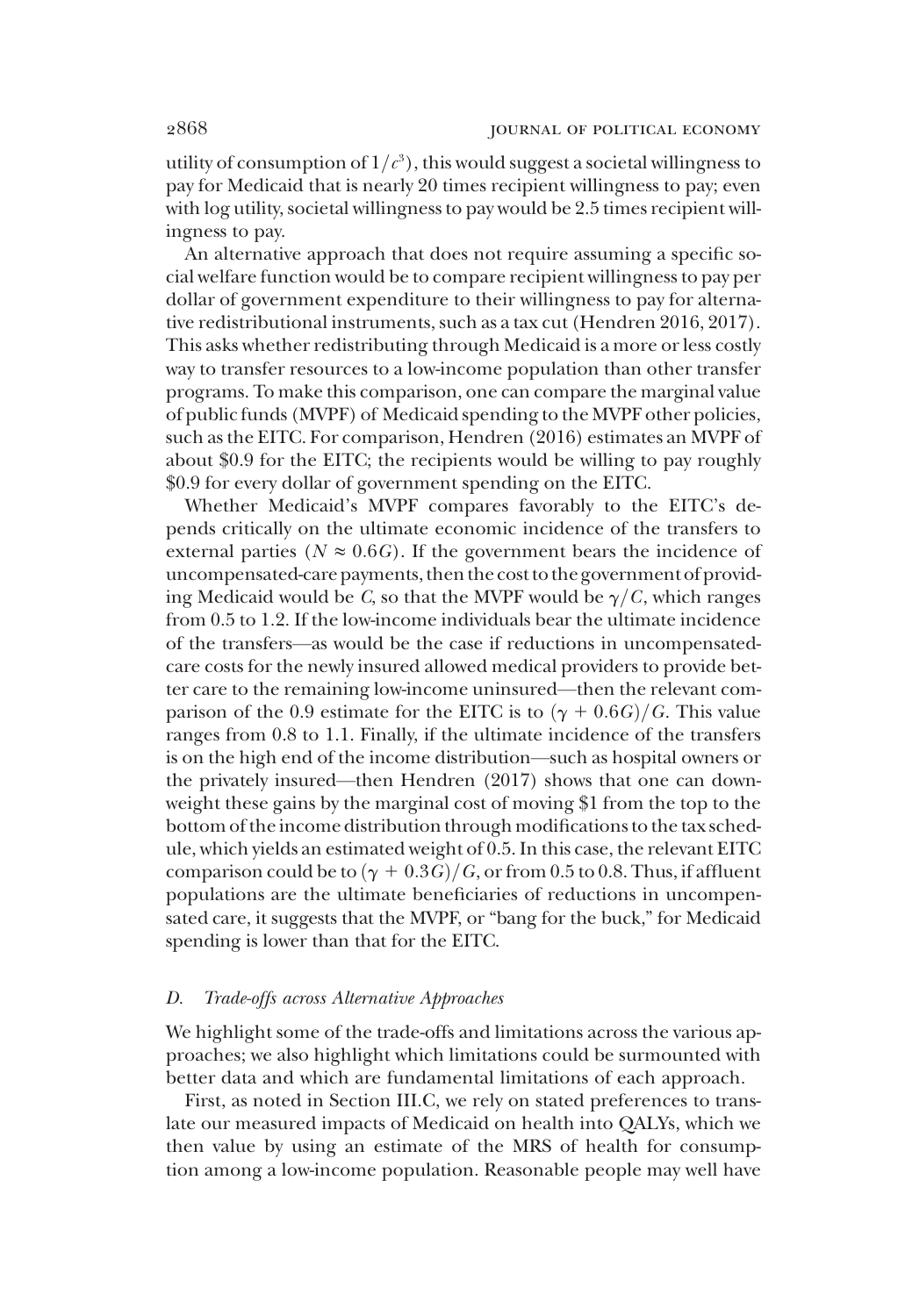#### THE VALUE OF MEDICAID 2869

serious concerns about either the reliability of QALYs or the assumptions we make to translate a VSLY estimate into an MRS for our low-income population. In other settings, direct estimates of the mortality impact of Medicaid would allow the researcher to avoid QALYs but would still require an assumption about the MRS for a low-income population. As a result, readers wishing to avoid estimates of the VSLY or its translation into an MRS may prefer the consumption-based optimization approach, which does not require such assumptions.

Second, with better consumption data for the Oregon study population, one could avoid using a consumption proxy in both the completeinformation approach and the consumption-proxy variant of the consumption-based optimization approach. Willingness-to-pay estimates using our consumption proxy may be biased upward, since the proxy assumes that the uninsured have no means of smoothing consumption through savings or borrowing.

Third, our estimates from the optimization approaches may be biased (in either direction) because of imperfect measurement of prices. Our estimate of  $p(0)$  is based on the average price for the uninsured, while the relevant price for welfare analysis is the marginal price of medical care for the uninsured. The marginal price may be higher than the average price if the uninsured tend to avoid treatments for which they would have to pay a higher out-of-pocket price. Or it might be lower than the average price if the uninsured effectively face no out-of-pocket costs above a certain level of expenditures (Mahoney 2015). A downward bias in our estimate of  $p(0)$  reduces the estimate of  $\gamma(1)$  (see eq. [12]) and creates an upward bias in the effect on external parties, N. An upward bias in  $p(0)$ has the opposite effect.

Fourth, the linear interpolation between  $d\gamma(0)/dq$  and  $d\gamma(1)/dq$  used in the optimization approaches may downwardly bias our estimates of  $\gamma(1)$ , since it does not allow for the possibility that some of the benefit of health insurance may operate via an"accessmotive"in which additional income (or liquidity) allows for discontinuous or lumpy changes in health care consumption (Nyman 1999a, 1999b). This limitation cannot be addressed with better data (short of observing a program that would give individuals partial Medicaid coverage).<sup>21</sup> By contrast, the complete-information approach would accurately capture the value stemming from the liquidity Medicaid provides.

We also highlight some general trade-offs between the optimization and complete-information approaches. Since the complete-information

<sup>&</sup>lt;sup>21</sup> Consider an extreme example in which there is a single expensive medical procedure that individuals may undergo in the event of a health shock and in which individuals are sufficiently liquidity constrained that they will undertake this procedure only if  $q \ge 0.4$ . As a result,  $d\gamma/dq$  would be zero until  $q = 0.4$ , jump up at  $q = 0.4$ , and decline thereafter. The linear approximation would not capture the relatively large values of  $d\gamma/dq$  that would occur for intermediate values of q and would in this case underestimate  $\gamma(1)$ .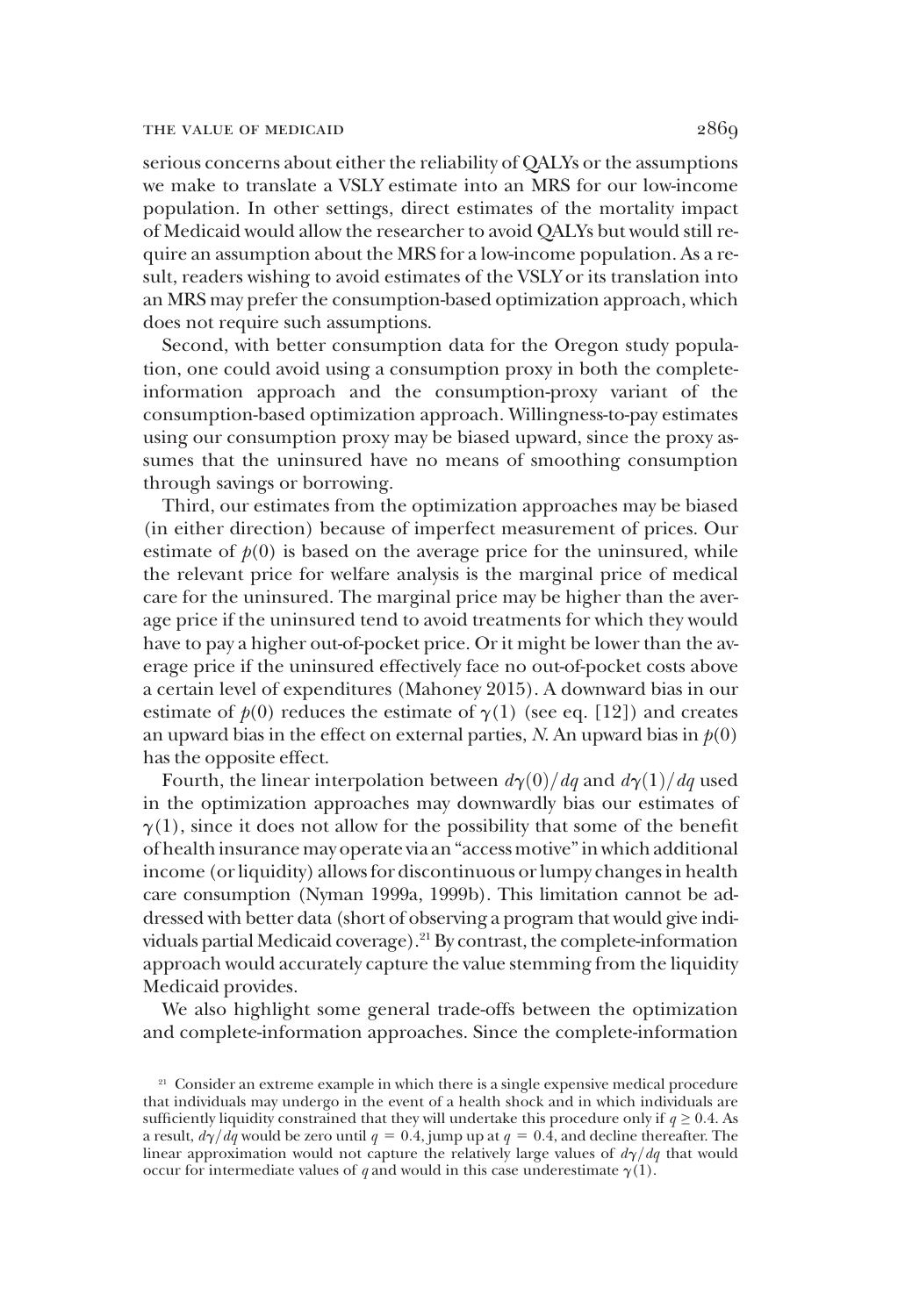approach requires specifying all arguments of the utility function while the optimization approaches do not, omission of any utility-relevant outcomes that are affected by Medicaid may bias the complete-information estimate of  $\gamma(1)$  (in either direction). On the other hand, the optimization approaches assume that individuals have the ability and information to maximize their utility. If this assumption is violated, we will mismeasure how much they value the relaxation of the budget constraint provided by Medicaid, which can bias our estimate of  $\gamma(1)$  in either direction.

Fundamentally, even with ideal data, all of the approaches developed here require assumptions about the shape of the utility function. Other methods that substitute alternative assumptions can provide a useful complement to the approaches developed here. For example, Krueger and Kuziemko (2013) directly survey individuals about their stated willingness to pay for hypothetical health insurance plan offerings, while Finkelstein et al. (2019) estimate demand for private health insurance in a low-income population and interpret the demand curve through the lens of revealed preference.

A final distinction between the optimization approaches and the complete-information approach that could be relevant in other settings is that the complete-information approach is better suited to do welfare analysis when there are externalities or when the social welfare function does not solely take individuals' utilities as arguments. In such cases, we could put different social weights on different components of utility (e.g., the consumption component vs. the health component) to capture externalities or paternalistic social welfare preferences. This is obviously not possible with the optimization approaches, because those do not allow for a decomposition of utility into its components.

#### V. Conclusion

Welfare analysis of nonmarket goods is important but also challenging. As a result, the benefits from Medicaid to its recipients often are ignored in academic and public policy discourse or are based on ad hoc approaches. In this paper, we developed, implemented, and compared alternative formal frameworks for valuing a Medicaid expansion for low-income, uninsured adults that occurred by random assignment in Oregon.

Our analysis uncovers that Medicaid is best conceived of as having two distinct parts: a subsidized health insurance product for low-income individuals and a transfer to external parties who would otherwise subsidize medical care for the low-income uninsured. We estimate that 60 cents of every dollar of government Medicaid spending is a transfer to these external parties. This suggests the importance of future work studying their immediate and ultimate economic incidence.

A priori, recipient willingness to pay for Medicaid could be higher or lower than the net (of transfer to external parties) cost of Medicaid. Our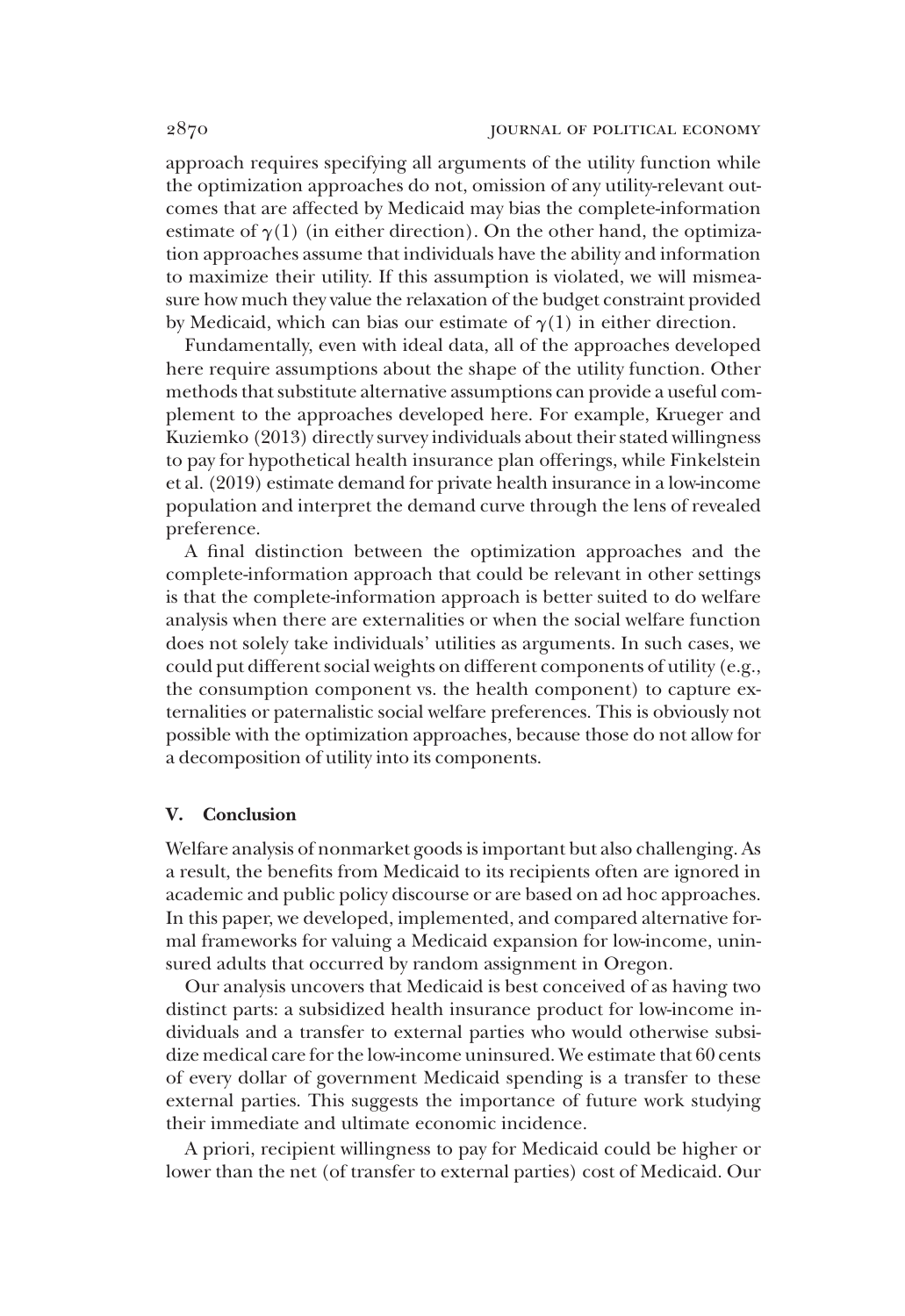#### THE VALUE OF MEDICAID 2871

results here are sensitive to the framework used, with estimates of recipient willingness to pay per dollar of net cost ranging from 0.5 to 1.2. Across approaches, recipient willingness to pay coming from Medicaid transfer of resources (since the insurance is heavily subsidized) is relatively stable around 0.5 dollars per dollar of net cost, whereas estimates of recipient willingness to pay for the pure (budget-neutral)-insurance component vary considerably.

Our empirical findings are naturally specific to our setting. In particular, as noted in Finkelstein et al. (2012), the impact of Medicaid may well differ when it is mandatory rather than voluntary, when it is expanded to cover a larger number of individuals, or when it is provided over a longer time horizon. The value of Medicaid may also differ for Medicaid populations other than the low-income adult population studied here, such as children, the disabled, or the elderly, for whom there is also a large empirical literature on Medicaid's effects (see Buchmueller, Ham, and Shore-Sheppard [2016] for a recent review). However, the approaches we have developed can be applied to studying the value of Medicaid in other contexts.

Our approach can also be adapted to study the welfare impact of other social insurance programs. For example, for disability insurance, an existing literature uses approaches analogous to our "complete-information approach" for welfare analysis (e.g., Autor et al. 2019). Our frameworks clarify the role of the modeling assumptions in these welfare analyses and provide potential pathways to use the optimization-based approaches to relax some of these assumptions. Likewise, our frameworks could be applied to Medicare, where there is a large empirical literature examining the impacts of Medicare on welfare-relevant outcomes such as health care use, health, and out-of-pocket medical expenditures (e.g., Card, Dobkin, and Maestas 2008, 2009; Barcellos and Jacobson 2015).

Our paper illustrates the possibilities—but also the challenges—in doing welfare analysis even with a rich set of causal program effects. Behavioral responses are not prices and do not reveal willingness to pay without additional assumptions. We provide a range of potential pathways to welfare estimates under various assumptions and offer a range of estimates that analysts can consider. These approaches advance beyond common defaults of zero valuation or valuation at government cost. We hope that the flexibility offered by these approaches provides guidance to future research examining the welfare impact of the public provision of other nonmarket goods.

#### References

Angrist, Joshua D., and Jörn-Steffen Pischke. 2009. Mostly Harmless Econometrics: An Empiricist's Companion. Princeton, NJ: Princeton Univ. Press.

Arrow, Kenneth J. 1963. "Uncertainty and the Welfare Economics of Medical Care." A.E.R. 53 (5): 941–73.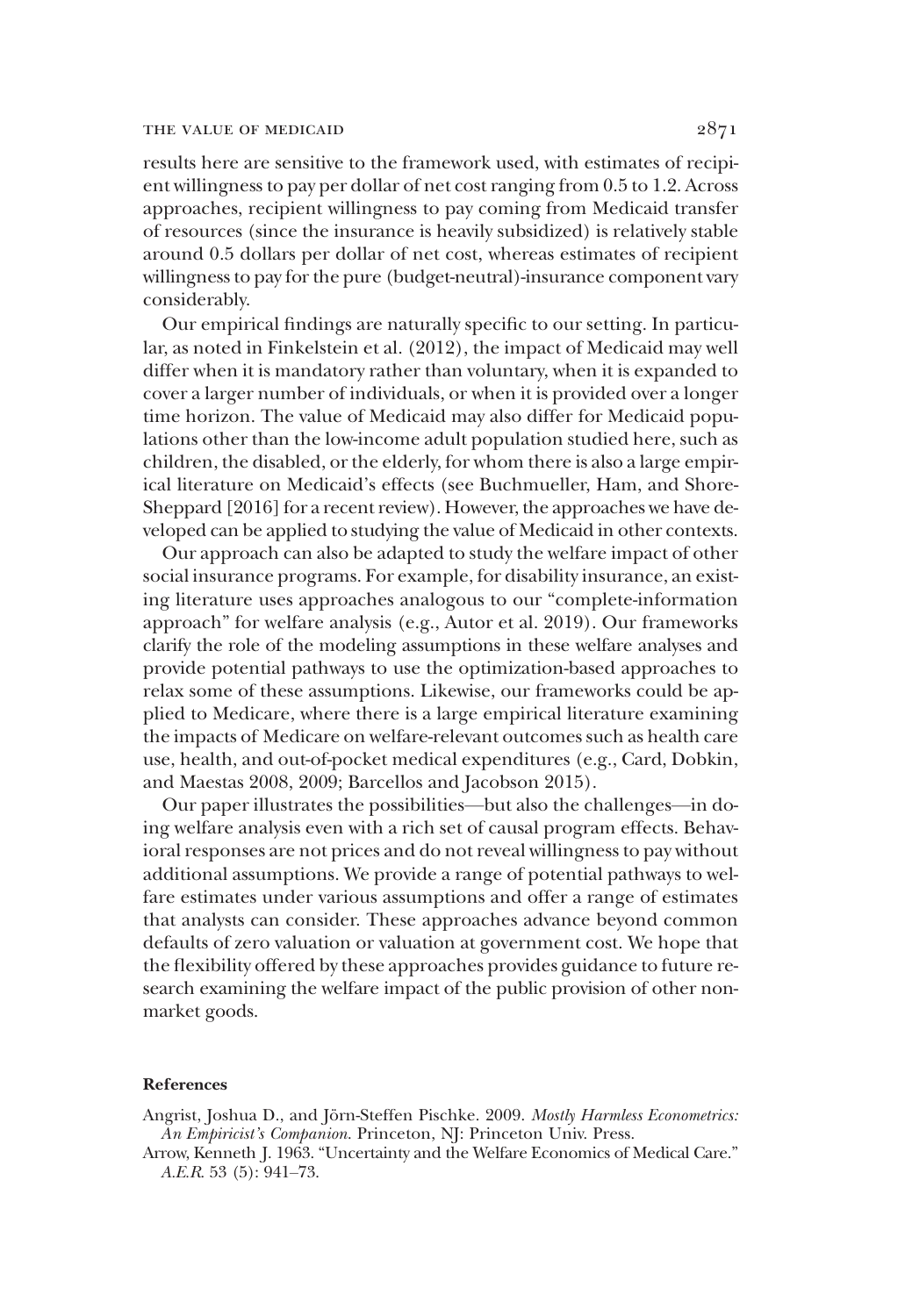- Autor, David, Andreas Kostol, Magne Mogstad, and Bradley Setzler. 2019. "Disability Benefits, Consumption Insurance, and Household Labor Supply." A.E.R. 109 (7): 2613–54.
- Baicker, Katherine, Amy Finkelstein, Jae Song, and Sarah Taubman. 2014. "The Impact of Medicaid on Labor Force Activity and Program Participation: Evidence from the Oregon Health Insurance Experiment." A.E.R. 104 (5): 322–28.
- Baicker, Katherine, Sendhil Mullainathan, and Joshua Schwartzstein. 2015. "Behavioral Hazard in Health Insurance." Q. *J.E.* 130 (4): 1623–67.
- Baicker, Katherine, Sarah Taubman, Heidi Allen, et al. 2013. "The Oregon Experiment—Effects of Medicaid on Clinical Outcomes." New England J. Medicine 368:1713–22.
- Barcellos, Silvia Helena, and Mireille Jacobson. 2015. "The Effects of Medicare on Medical Expenditure Risk and Financial Strain." American Econ. J.: Econ. Policy 7 (4):  $41-70$ .
- Buchmueller, Thomas, John C. Ham, and Lara D. Shore-Sheppard. 2016. "The Medicaid Program." In Economics of Means-Tested Transfer Programs in the United States, vol. 1, edited by Robert A. Moffitt, 21–136. Chicago: Univ. Chicago Press (for NBER).
- Card, David, Carlos Dobkin, and Nicole Maestas. 2008. "The Impact of Nearly Universal Insurance Coverage on Health Care Utilization: Evidence from Medicare." A.E.R. 98 (5): 2242–58.

-. 2009. "Does Medicare Save Lives?" Q.J.E. 124 (2): 597–636.

- Cardon, James H., and Igal Hendel. 2001. "Asymmetric Information in Health Insurance: Evidence from the National Medical Expenditure Survey." RAND J. Econ. 32 (3): 408–27.
- Chandra, Amitabh, Anupam B. Jena, and Jonathan S. Skinner. 2011. "The Pragmatist's Guide to Comparative Effectiveness Research." J. Econ. Perspectives 25  $(2): 27 - 46.$
- Chetty, Raj. 2009. "Sufficient Statistics for Welfare Analysis: A Bridge between Structural and Reduced-Form Methods." Ann. Rev. Econ. 1:451–88.
- Coate, Stephen. 1995. "Altruism, the Samaritan's Dilemma, and Government Transfer Policy." A.E.R. 85 (1): 46–57.
- Congressional Budget Office. 2012. "The Distribution of Household Income and Federal Taxes, 2008 and 2009." Publication no. 4441. https://www.cbo .gov/publication/43373.
- Coughlin, Teresa A., John Holahan, Kyle Caswell, and Megan McGrath. 2014."Uncompensated Care for Uninsured in 2013: A Detailed Examination." Technical report, Kaiser Commission on Medicaid and the Uninsured, Washington, DC.
- Cropper, Maureen, James K. Hammitt, and Lisa A. Robinson. 2011. "Valuing Mortality Risk Reductions: Progress and Challenges." Ann. Rev. Resource Econ. 3:313–36.
- Currie, Janet, and Firouz Gahvari. 2008. "Transfers in Cash and In-Kind: Theory Meets the Data." J. Econ. Literature 46 (2): 333–83.
- Cutler, David M. 2004. Your Money or Your Life: Strong Medicine for America's Healthcare System. New York: Oxford Univ. Press.
- Cutler, David M., Robert S. Huckman, and Jonathan T. Kolstad. 2010. "Input Constraints and the Efficiency of Entry: Lessons from Cardiac Surgery." American Econ. J.: Econ. Policy 2 (1): 51–76.
- Dague, Laura. 2014. "The Effect of Medicaid Premiums on Enrollment: A Regression Discontinuity Approach." J. Health Econ. 37:1–12.
- Dobkin, Carlos, Amy Finkelstein, Raymond Kluender, and Matthew J. Notowidigdo. 2018. "The Economic Consequences of Hospital Admissions." A.E.R. 108 (2): 308–52.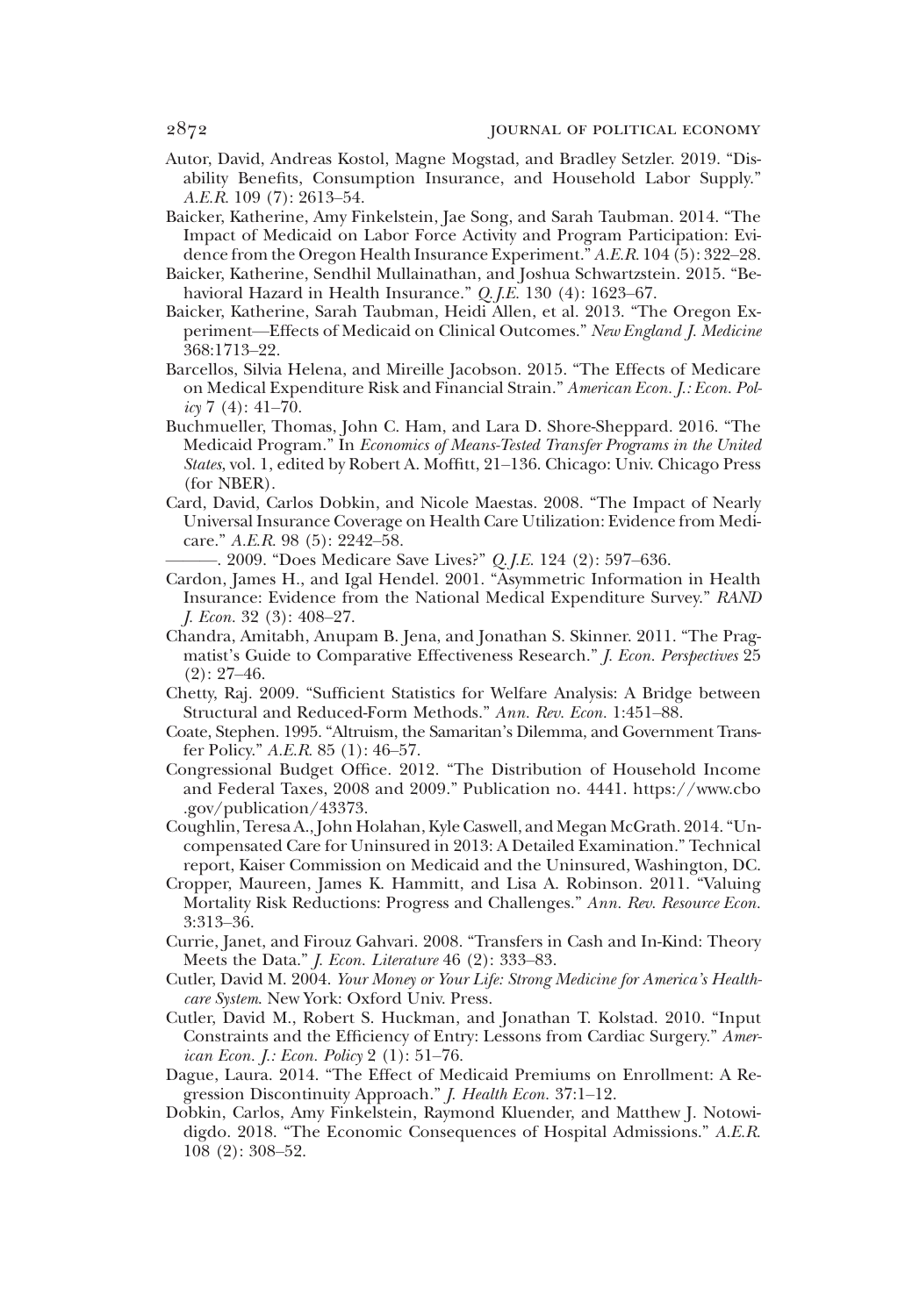- Ehrlich, Isaac, and Gary S. Becker. 1972. "Market Insurance, Self-Insurance, and Self-Protection." J.P.E. 80 (4): 623–48.
- Einav, Liran, Amy Finkelstein, and Jonathan Levin. 2010. "Beyond Testing: Empirical Models of Insurance Markets." Ann. Rev. Econ. 2:311–36.
- Feldstein, Martin, and Jonathan Gruber. 1995. "A Major Risk Approach to Health Insurance Reform." In Tax Policy and the Economy, vol. 9, edited by James M. Poterba, 103–30. Cambridge, MA: MIT Press.
- Finkelstein, Amy, Nathaniel Hendren, and Erzo F. P. Luttmer. 2015. "The Value of Medicaid: Interpreting Results from the Oregon Health Insurance Experiment." Working Paper no. 21308 ( June), NBER, Cambridge, MA.
- Finkelstein, Amy, Nathaniel Hendren, and Mark Shepard. 2019. "Subsidizing Health Insurance for Low-Income Adults: Evidence from Massachusetts." A.E.R. 109 (4): 1530–67.
- Finkelstein, Amy, and Robin McKnight. 2008."What Did Medicare Do? The Initial Impact of Medicare on Mortality and Out of Pocket Medical Spending."J. Public Econ. 92 (7): 1644–68.
- Finkelstein, Amy, Sarah Taubman, Bill Wright, et al. 2012. "The Oregon Health Insurance Experiment: Evidence from the First Year."Q.J.E. 127 (3): 1057–1106.
- Finkelstein, Amy N., Sarah L. Taubman, Heidi L. Allen, Bill J. Wright, and Katherine Baicker. 2016. "Effect of Medicaid Coverage on ED Use—Further Evidence from Oregon's Experiment." New England J. Medicine 375:1505-7.
- Gallen, Trevor S. 2015."Using Participant Behavior to Measure the Value of Social Programs: The Case of Medicaid." Working paper, Dept. Econ., Purdue Univ.
- García, Jorge Luis, James J. Heckman, Duncan Ermini Leaf, and María José Prados. 2017."Quantifying the Life-Cycle Benefits of a Prototypical Early Childhood Program." Working Paper no. 23479 ( June), NBER, Cambridge, MA.
- Garthwaite, Craig, Tal Gross, and Matthew J. Notowidigdo. 2018. "Hospitals as Insurers of Last Resort." American Econ. J.: Appl. Econ. 10 (1): 1–39.
- Gottschalk, Peter, and Timothy M. Smeeding. 1997. "Cross-National Comparisons of Earnings and Income Inequality." *J. Econ. Literature* 35 (2): 633-87.
- Hadley, Jack, John Holahan, Teresa Coughlin, and Dawn Miller. 2008. "Covering the Uninsured in 2008: Current Costs, Sources of Payment, and Incremental Costs." Health Affairs 27 (5): w399–w415.
- Hendren, Nathaniel. 2016. "The Policy Elasticity." Tax Policy and Econ. 30:51-89. ———. 2017."Efficient Welfare Weights." Working Paper no. 20351 ( July), NBER, Cambridge, MA.
- Keane, Michael, and Robert Moffitt. 1998. "A Structural Model of Multiple Welfare Program Participation and Labor Supply." Internat. Econ. Rev. 39 (3): 553-89.
- Krueger, Alan, and Ilyana Kuziemko. 2013. "The Demand for Health Insurance among Uninsured Americans: Results of a Survey Experiment and Implications for Policy." J. Health Econ. 32 (5): 780–93.
- Lakdawalla, Darius, Anup Malani, and Julian Reif. 2017. "The Insurance Value of Medical Innovation." *J. Public Econ*. 145:94-102.
- Mahoney, Neale. 2015. "Bankruptcy as Implicit Health Insurance." A.E.R. 105 (2): 710–46.
- MEPS (Medical Expenditure Panel Survey). 2013. "MEPS HC-147 2011 Full Year Consolidated Data File." https://meps.ahrq.gov/mepsweb/data\_stats /download\_data\_files\_detail.jsp?cboPufNumber=HC-147.
- Nyman, John A. 1999a. "The Economics of Moral Hazard Revisited." J. Health Econ. 18 (6): 811–24.
- -. 1999b. "The Value of Health Insurance: The Access Motive." *J. Health* Econ. 18 (2): 141–52.